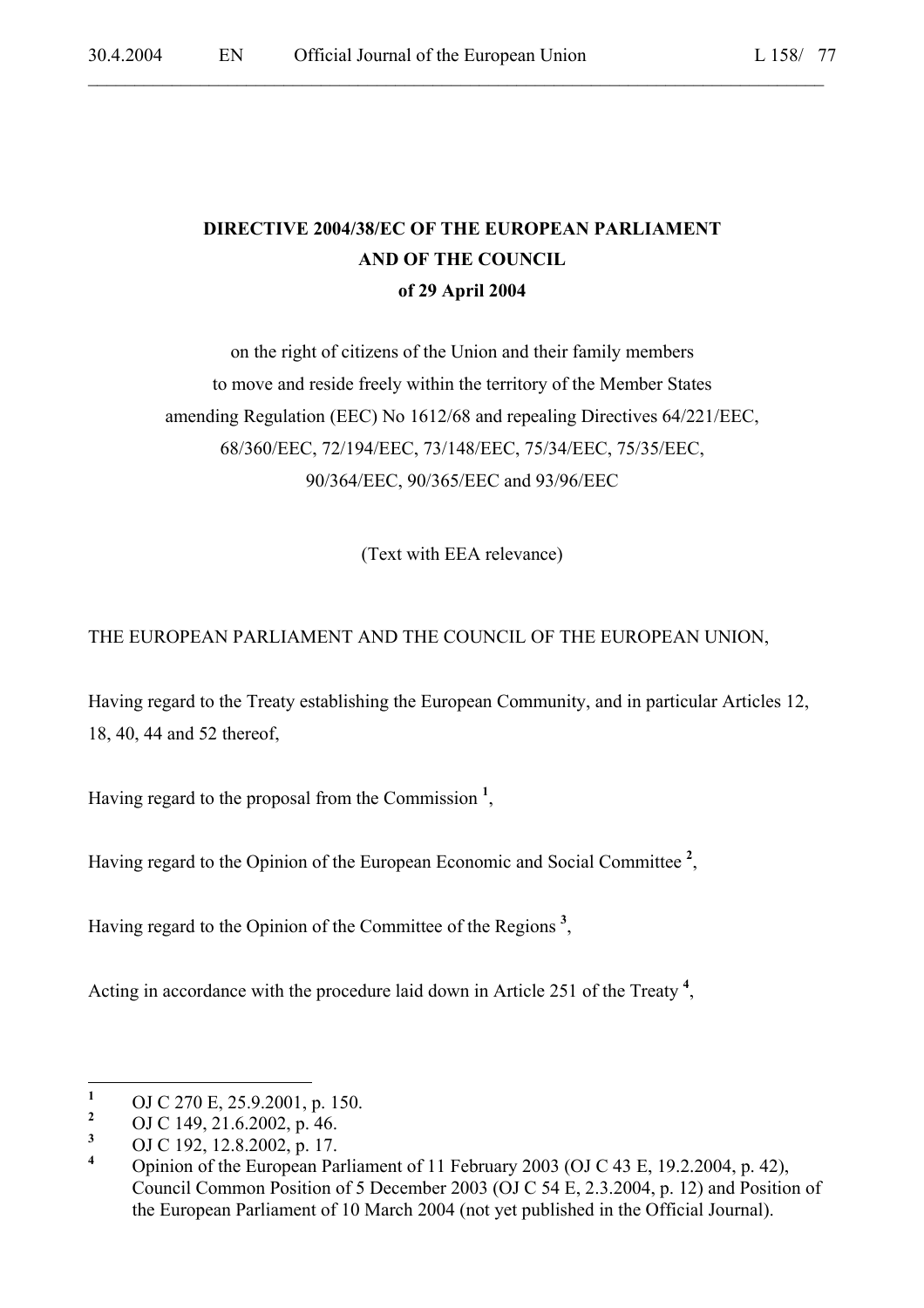Whereas:

(1) Citizenship of the Union confers on every citizen of the Union a primary and individual right to move and reside freely within the territory of the Member States, subject to the limitations and conditions laid down in the Treaty and to the measures adopted to give it effect.

- (2) The free movement of persons constitutes one of the fundamental freedoms of the internal market, which comprises an area without internal frontiers, in which freedom is ensured in accordance with the provisions of the Treaty.
- (3) Union citizenship should be the fundamental status of nationals of the Member States when they exercise their right of free movement and residence. It is therefore necessary to codify and review the existing Community instruments dealing separately with workers, self-employed persons, as well as students and other inactive persons in order to simplify and strengthen the right of free movement and residence of all Union citizens.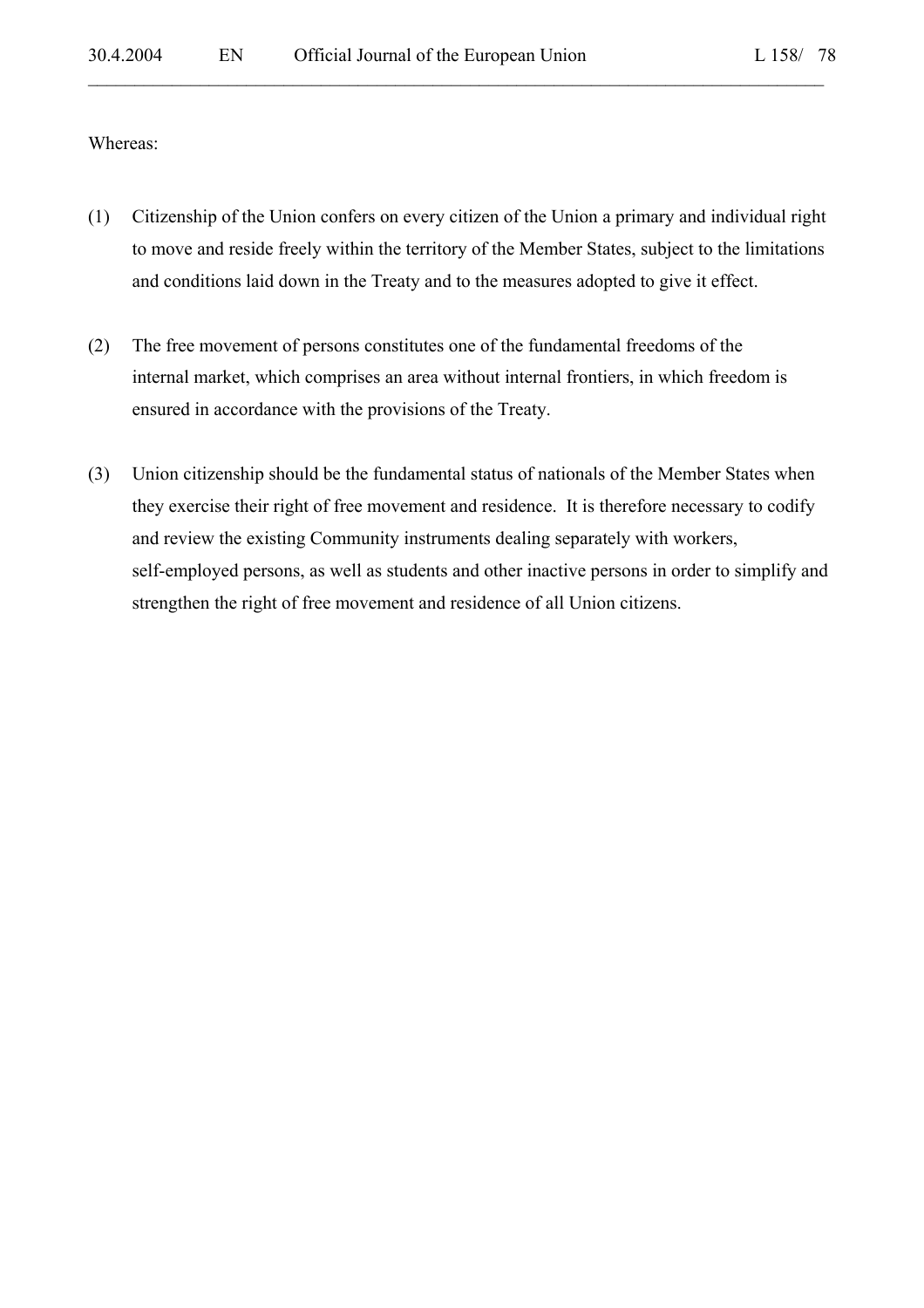(4) With a view to remedying this sector-by-sector, piecemeal approach to the right of free movement and residence and facilitating the exercise of this right, there needs to be a single legislative act to amend Council Regulation (EEC) No 1612/68 of 15 October 1968 on freedom of movement for workers within the Community **<sup>1</sup>** , and to repeal the following acts: Council Directive 68/360/EEC of 15 October 1968 on the abolition of restrictions on movement and residence within the Community for workers of Member States and their families<sup>2</sup>, Council Directive 73/148/EEC of 21 May 1973 on the abolition of restrictions on movement and residence within the Community for nationals of Member States with regard to establishment and the provision of services **<sup>3</sup>** , Council Directive 90/364/EEC of 28 June 1990 on the right of residence **<sup>4</sup>** , Council Directive 90/365/EEC of 28 June 1990 on the right of residence for employees and self-employed persons who have ceased their occupational activity **<sup>5</sup>** and Council Directive 93/96/EEC of 29 October 1993 on the right of residence for students **<sup>6</sup>** .

 $\mathcal{L}_\mathcal{L} = \mathcal{L}_\mathcal{L} = \mathcal{L}_\mathcal{L} = \mathcal{L}_\mathcal{L} = \mathcal{L}_\mathcal{L} = \mathcal{L}_\mathcal{L} = \mathcal{L}_\mathcal{L} = \mathcal{L}_\mathcal{L} = \mathcal{L}_\mathcal{L} = \mathcal{L}_\mathcal{L} = \mathcal{L}_\mathcal{L} = \mathcal{L}_\mathcal{L} = \mathcal{L}_\mathcal{L} = \mathcal{L}_\mathcal{L} = \mathcal{L}_\mathcal{L} = \mathcal{L}_\mathcal{L} = \mathcal{L}_\mathcal{L}$ 

(5) The right of all Union citizens to move and reside freely within the territory of the Member States should, if it is to be exercised under objective conditions of freedom and dignity, be also granted to their family members, irrespective of nationality. For the purposes of this Directive, the definition of "family member" should also include the registered partner if the legislation of the host Member State treats registered partnership as equivalent to marriage.

 $\mathbf{1}$ **<sup>1</sup>** OJ L 257, 19.10.1968, p. 2. Regulation as last amended by Regulation (EEC) No 2434/92 (OJ L 245, 26.8.1992, p. 1).

<sup>&</sup>lt;sup>2</sup> OJ L 257, 19.10.1968, p. 13. Directive as last amended by the 2003 Act of Accession.

<sup>&</sup>lt;sup>3</sup> OJ L 172, 28.6.1973, p. 14.

<sup>&</sup>lt;sup>4</sup> OJ L 180, 13.7.1990, p. 26.

**<sup>5</sup>** OJ L 180, 13.7.1990, p. 28.

**<sup>6</sup>** OJ L 317, 18.12.1993, p. 59.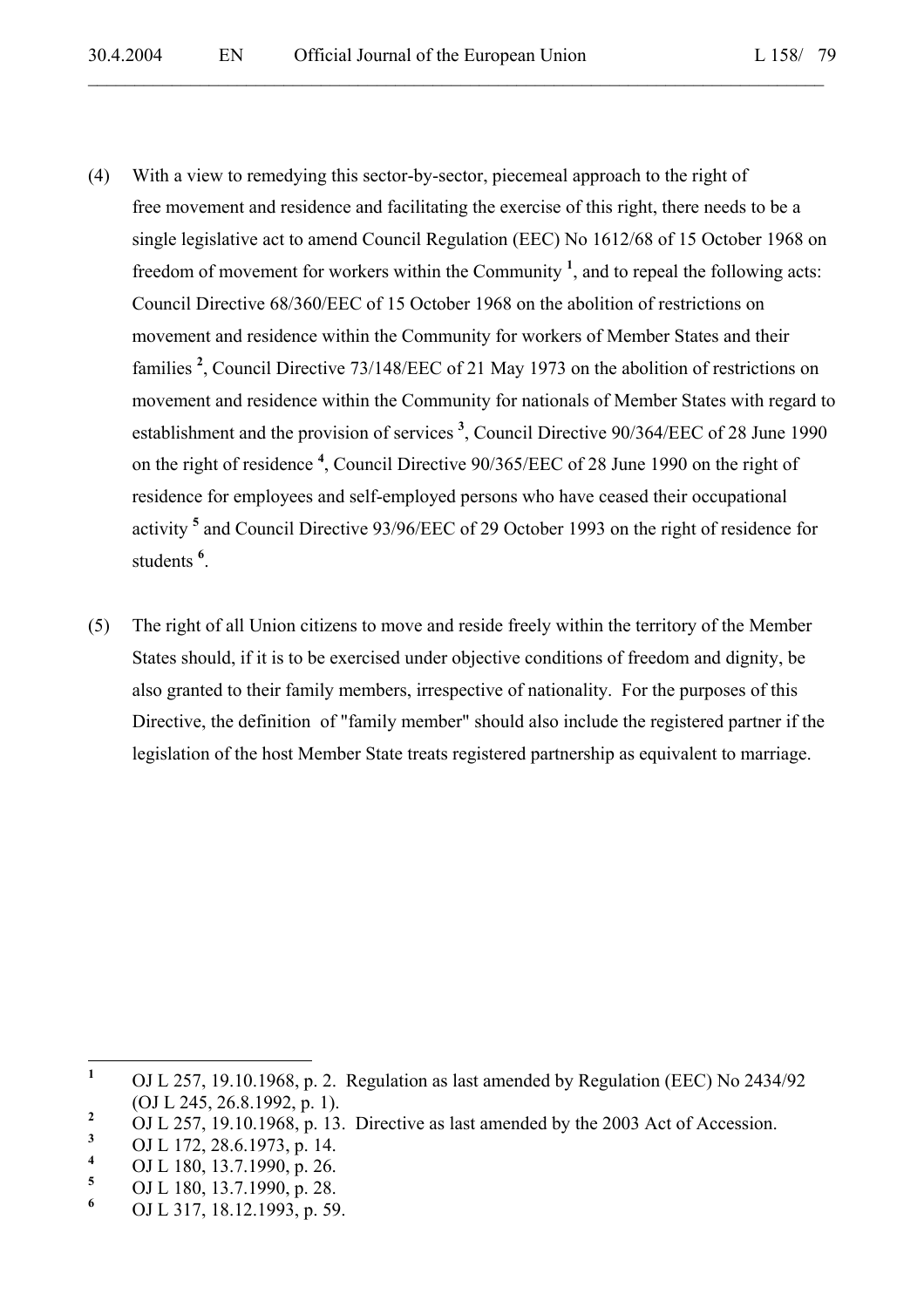(6) In order to maintain the unity of the family in a broader sense and without prejudice to the prohibition of discrimination on grounds of nationality, the situation of those persons who are not included in the definition of family members under this Directive, and who therefore do not enjoy an automatic right of entry and residence in the host Member State, should be examined by the host Member State on the basis of its own national legislation, in order to decide whether entry and residence could be granted to such persons, taking into consideration their relationship with the Union citizen or any other circumstances, such as their financial or physical dependence on the Union citizen.

- (7) The formalities connected with the free movement of Union citizens within the territory of Member States should be clearly defined, without prejudice to the provisions applicable to national border controls.
- (8) With a view to facilitating the free movement of family members who are not nationals of a Member State, those who have already obtained a residence card should be exempted from the requirement to obtain an entry visa within the meaning of Council Regulation (EC) No 539/2001 of 15 March 2001 listing the third countries whose nationals must be in possession of visas when crossing the external borders and those whose nationals are exempt from that requirement <sup>1</sup> or, where appropriate, of the applicable national legislation.
- (9) Union citizens should have the right of residence in the host Member State for a period not exceeding three months without being subject to any conditions or any formalities other than the requirement to hold a valid identity card or passport, without prejudice to a more favourable treatment applicable to job-seekers as recognised by the case-law of the Court of Justice

 **1** OJ L 81, 21.3.2001, p. 1. Regulation as last amended by Regulation (EC) No 453/2003 (OJ L 69, 13.3.2003, p. 10).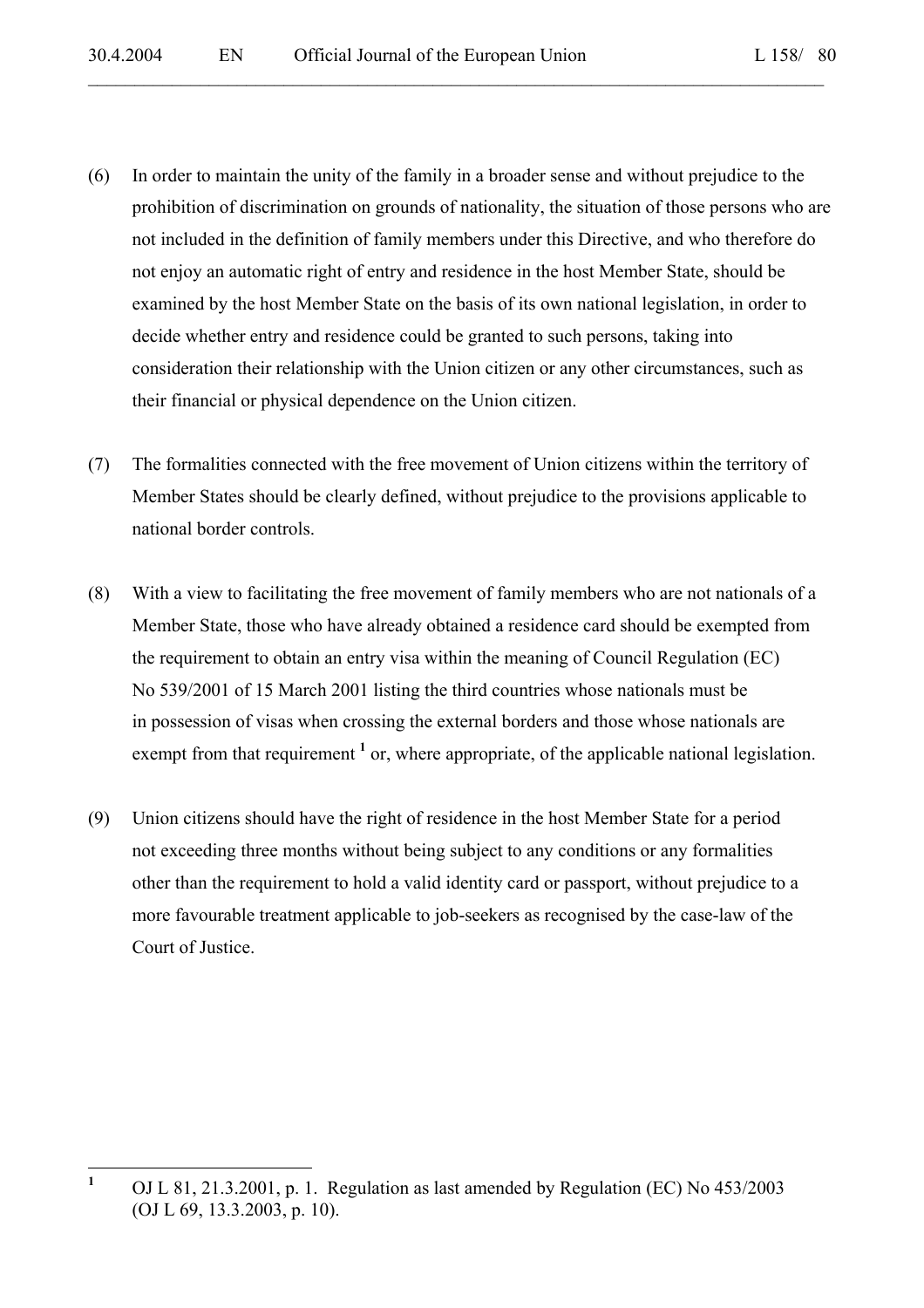(10) Persons exercising their right of residence should not, however, become an unreasonable burden on the social assistance system of the host Member State during an initial period of residence. Therefore, the right of residence for Union citizens and their family members for periods in excess of three months should be subject to conditions.

- (11) The fundamental and personal right of residence in another Member State is conferred directly on Union citizens by the Treaty and is not dependent upon their having fulfilled administrative procedures.
- (12) For periods of residence of longer than three months, Member States should have the possibility to require Union citizens to register with the competent authorities in the place of residence, attested by a registration certificate issued to that effect.
- (13) The residence card requirement should be restricted to family members of Union citizens who are not nationals of a Member State for periods of residence of longer than three months.
- (14) The supporting documents required by the competent authorities for the issuing of a registration certificate or of a residence card should be comprehensively specified in order to avoid divergent administrative practices or interpretations constituting an undue obstacle to the exercise of the right of residence by Union citizens and their family members.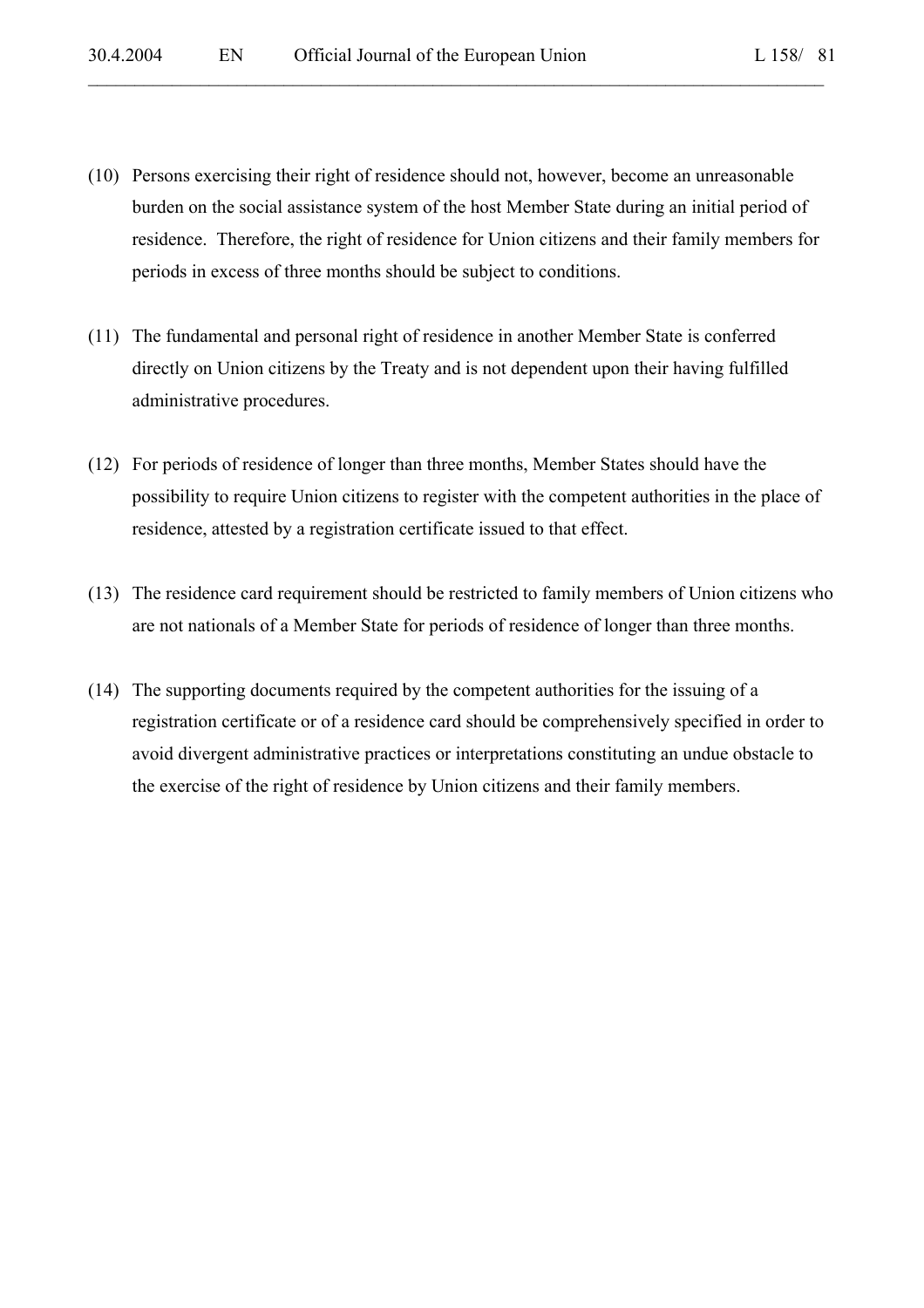(15) Family members should be legally safeguarded in the event of the death of the Union citizen, divorce, annulment of marriage or termination of a registered partnership. With due regard for family life and human dignity, and in certain conditions to guard against abuse, measures should therefore be taken to ensure that in such circumstances family members already residing within the territory of the host Member State retain their right of residence exclusively on a personal basis.

- (16) As long as the beneficiaries of the right of residence do not become an unreasonable burden on the social assistance system of the host Member State they should not be expelled. Therefore, an expulsion measure should not be the automatic consequence of recourse to the social assistance system. The host Member State should examine whether it is a case of temporary difficulties and take into account the duration of residence, the personal circumstances and the amount of aid granted in order to consider whether the beneficiary has become an unreasonable burden on its social assistance system and to proceed to his expulsion. In no case should an expulsion measure be adopted against workers, self-employed persons or job-seekers as defined by the Court of Justice save on grounds of public policy or public security.
- (17) Enjoyment of permanent residence by Union citizens who have chosen to settle long term in the host Member State would strengthen the feeling of Union citizenship and is a key element in promoting social cohesion, which is one of the fundamental objectives of the Union. A right of permanent residence should therefore be laid down for all Union citizens and their family members who have resided in the host Member State in compliance with the conditions laid down in this Directive during a continuous period of five years without becoming subject to an expulsion measure.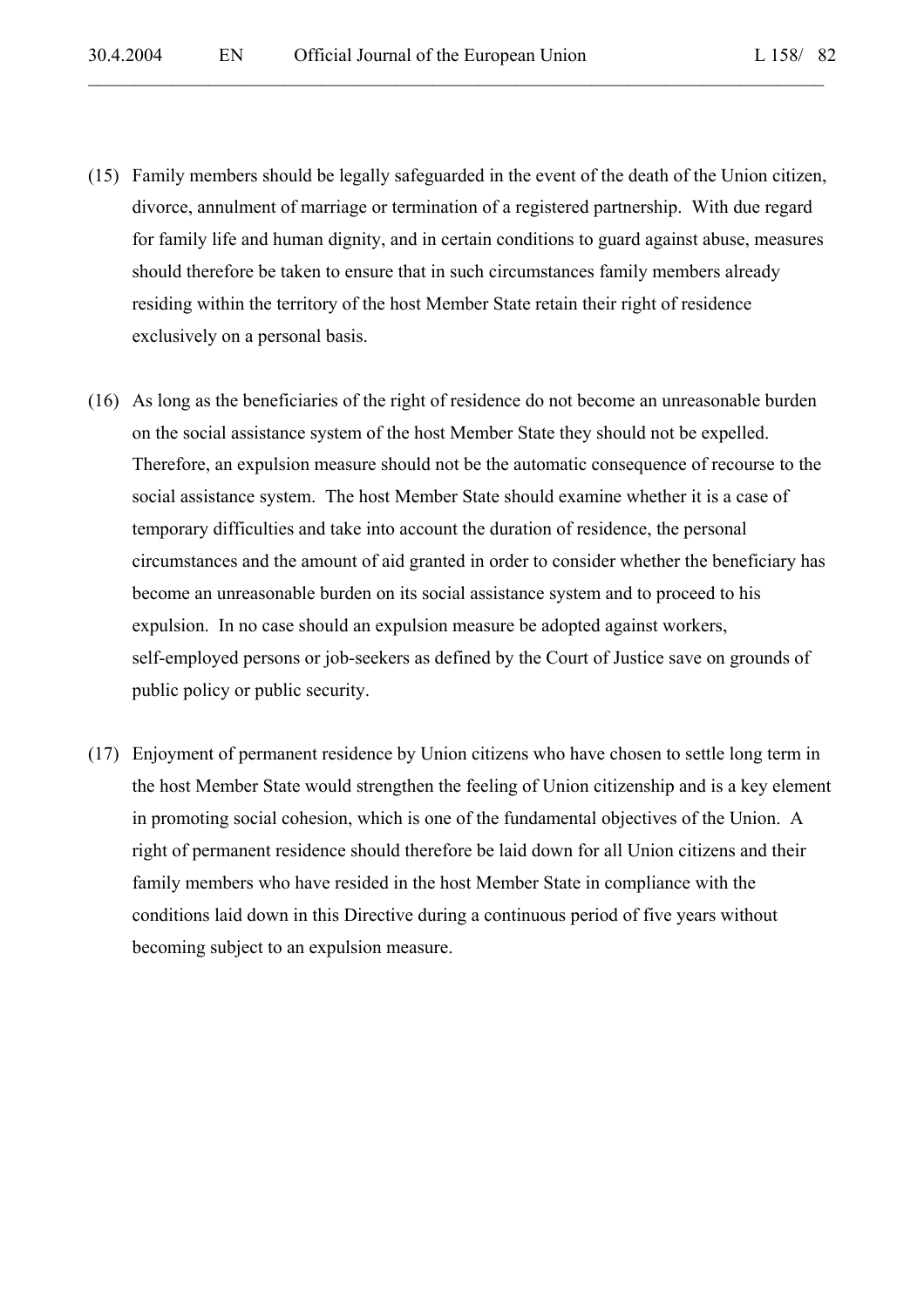(18) In order to be a genuine vehicle for integration into the society of the host Member State in which the Union citizen resides, the right of permanent residence, once obtained, should not be subject to any conditions.

- (19) Certain advantages specific to Union citizens who are workers or self-employed persons and to their family members, which may allow these persons to acquire a right of permanent residence before they have resided five years in the host Member State, should be maintained, as these constitute acquired rights, conferred by Commission Regulation (EEC) No 1251/70 of 29 June 1970 on the right of workers to remain in the territory of a Member State after having been employed in that State<sup>1</sup> and Council Directive 75/34/EEC of 17 December 1974 concerning the right of nationals of a Member State to remain in the territory of another Member State after having pursued therein an activity in a self-employed capacity **<sup>2</sup>** .
- (20) In accordance with the prohibition of discrimination on grounds of nationality, all Union citizens and their family members residing in a Member State on the basis of this Directive should enjoy, in that Member State, equal treatment with nationals in areas covered by the Treaty, subject to such specific provisions as are expressly provided for in the Treaty and secondary law.

 **1** OJ L 142, 30.6.1970, p. 24.

**<sup>2</sup>** OJ L 14, 20.1.1975, p. 10.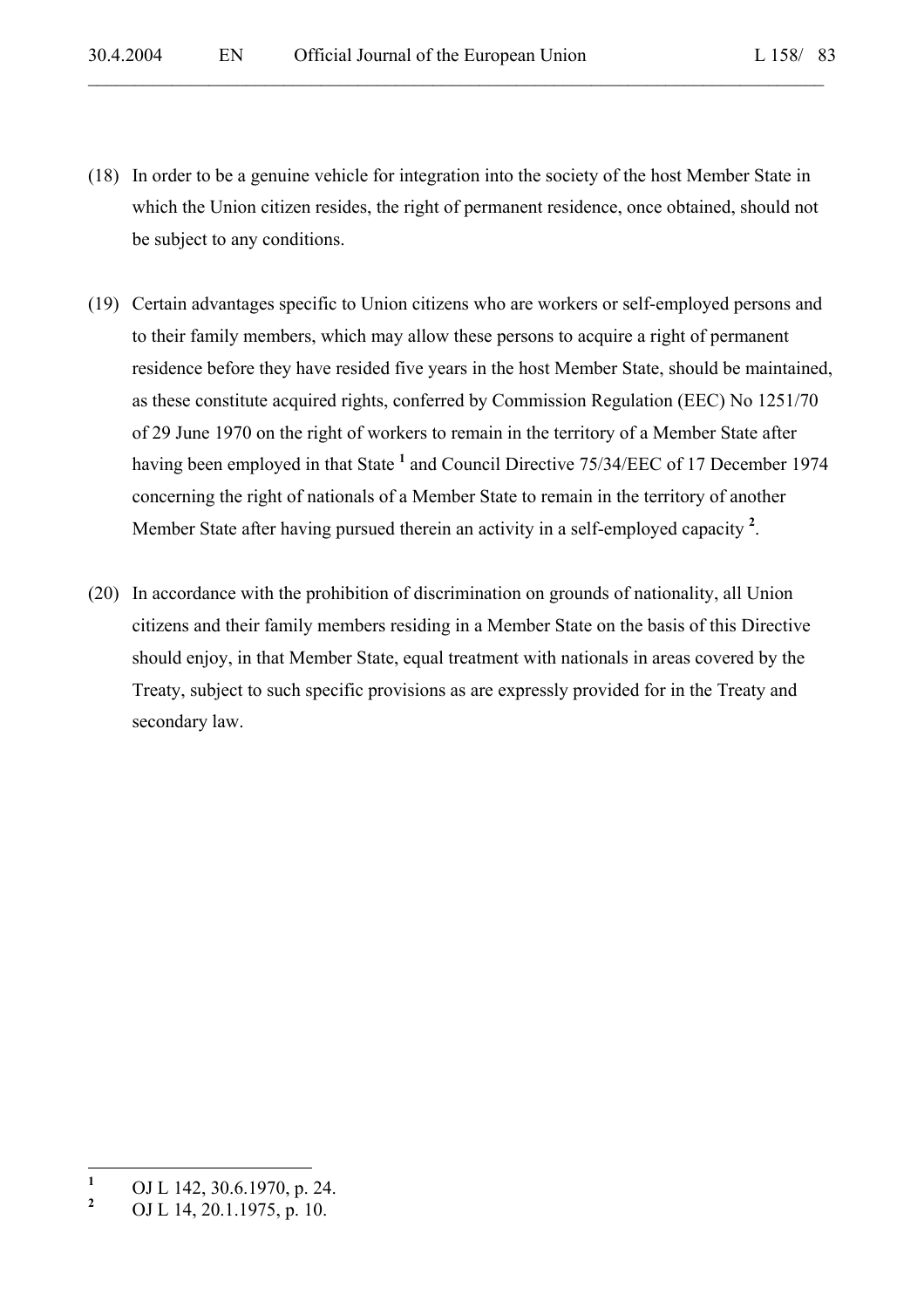(21) However, it should be left to the host Member State to decide whether it will grant social assistance during the first three months of residence, or for a longer period in the case of job-seekers, to Union citizens other than those who are workers or self-employed persons or who retain that status or their family members, or maintenance assistance for studies, including vocational training, prior to acquisition of the right of permanent residence, to these same persons.

- (22) The Treaty allows restrictions to be placed on the right of free movement and residence on grounds of public policy, public security or public health. In order to ensure a tighter definition of the circumstances and procedural safeguards subject to which Union citizens and their family members may be denied leave to enter or may be expelled, this Directive should replace Council Directive 64/221/EEC of 25 February 1964 on the coordination of special measures concerning the movement and residence of foreign nationals, which are justified on grounds of public policy, public security or public health **<sup>1</sup>** .
- (23) Expulsion of Union citizens and their family members on grounds of public policy or public security is a measure that can seriously harm persons who, having availed themselves of the rights and freedoms conferred on them by the Treaty, have become genuinely integrated into the host Member State. The scope for such measures should therefore be limited in accordance with the principle of proportionality to take account of the degree of integration of the persons concerned, the length of their residence in the host Member State, their age, state of health, family and economic situation and the links with their country of origin.

 **1** OJ 56, 4.4.1964, p. 850. Directive as last amended by Directive 75/35/EEC (OJ 14, 20.1.1975, p. 14).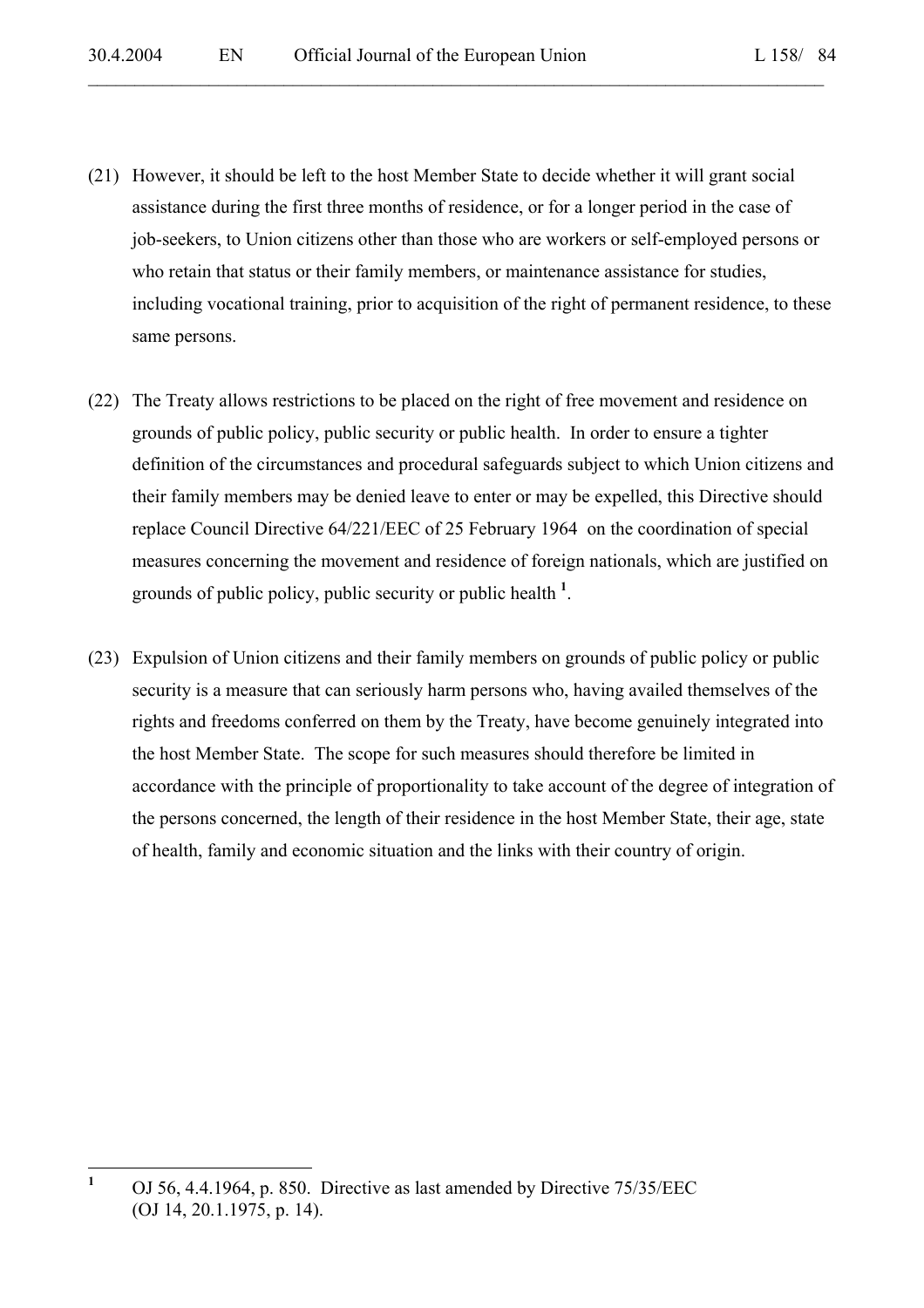(24) Accordingly, the greater the degree of integration of Union citizens and their family members in the host Member State, the greater the degree of protection against expulsion should be. Only in exceptional circumstances, where there are imperative grounds of public security, should an expulsion measure be taken against Union citizens who have resided for many years in the territory of the host Member State, in particular when they were born and have resided there throughout their life. In addition, such exceptional circumstances should also apply to an expulsion measure taken against minors, in order to protect their links with their family, in accordance with the United Nations Convention on the Rights of the Child, of 20 November 1989.

- (25) Procedural safeguards should also be specified in detail in order to ensure a high level of protection of the rights of Union citizens and their family members in the event of their being denied leave to enter or reside in another Member State, as well as to uphold the principle that any action taken by the authorities must be properly justified.
- (26) In all events, judicial redress procedures should be available to Union citizens and their family members who have been refused leave to enter or reside in another Member State.
- (27) In line with the case-law of the Court of Justice prohibiting Member States from issuing orders excluding for life persons covered by this Directive from their territory, the right of Union citizens and their family members who have been excluded from the territory of a Member State to submit a fresh application after a reasonable period, and in any event after a three year period from enforcement of the final exclusion order, should be confirmed.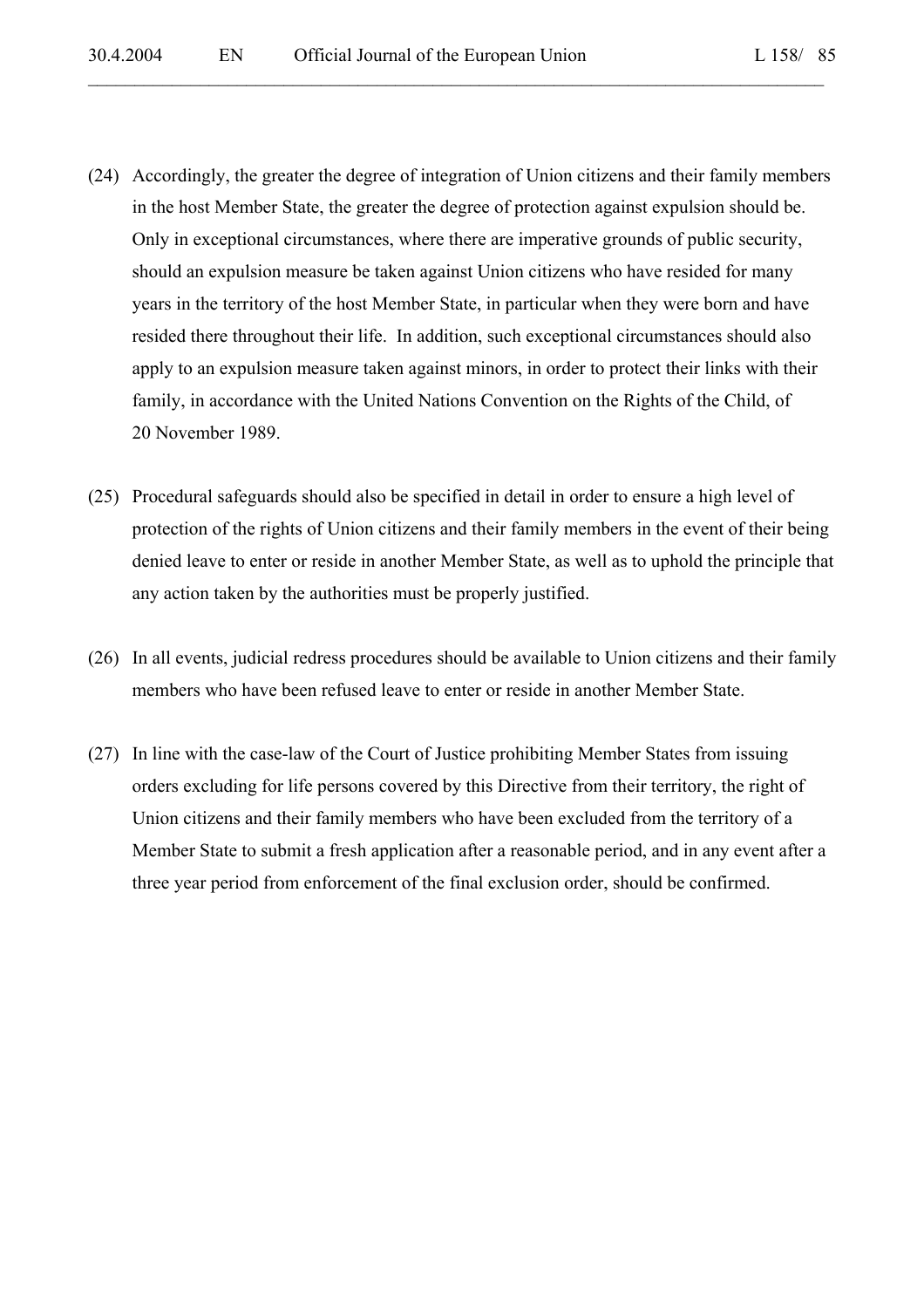(28) To guard against abuse of rights or fraud, notably marriages of convenience or any other form of relationships contracted for the sole purpose of enjoying the right of free movement and residence, Member States should have the possibility to adopt the necessary measures.

 $\mathcal{L}_\mathcal{L} = \mathcal{L}_\mathcal{L} = \mathcal{L}_\mathcal{L} = \mathcal{L}_\mathcal{L} = \mathcal{L}_\mathcal{L} = \mathcal{L}_\mathcal{L} = \mathcal{L}_\mathcal{L} = \mathcal{L}_\mathcal{L} = \mathcal{L}_\mathcal{L} = \mathcal{L}_\mathcal{L} = \mathcal{L}_\mathcal{L} = \mathcal{L}_\mathcal{L} = \mathcal{L}_\mathcal{L} = \mathcal{L}_\mathcal{L} = \mathcal{L}_\mathcal{L} = \mathcal{L}_\mathcal{L} = \mathcal{L}_\mathcal{L}$ 

- (29) This Directive should not affect more favourable national provisions.
- (30) With a view to examining how further to facilitate the exercise of the right of free movement and residence, a report should be prepared by the Commission in order to evaluate the opportunity to present any necessary proposals to this effect, notably on the extension of the period of residence with no conditions.
- (31) This Directive respects the fundamental rights and freedoms and observes the principles recognised in particular by the Charter of Fundamental Rights of the European Union. In accordance with the prohibition of discrimination contained in the Charter, Member States should implement this Directive without discrimination between the beneficiaries of this Directive on grounds such as sex, race, colour, ethnic or social origin, genetic characteristics, language, religion or beliefs, political or other opinion, membership of an ethnic minority, property, birth, disability, age or sexual orientation,

HAVE ADOPTED THIS DIRECTIVE: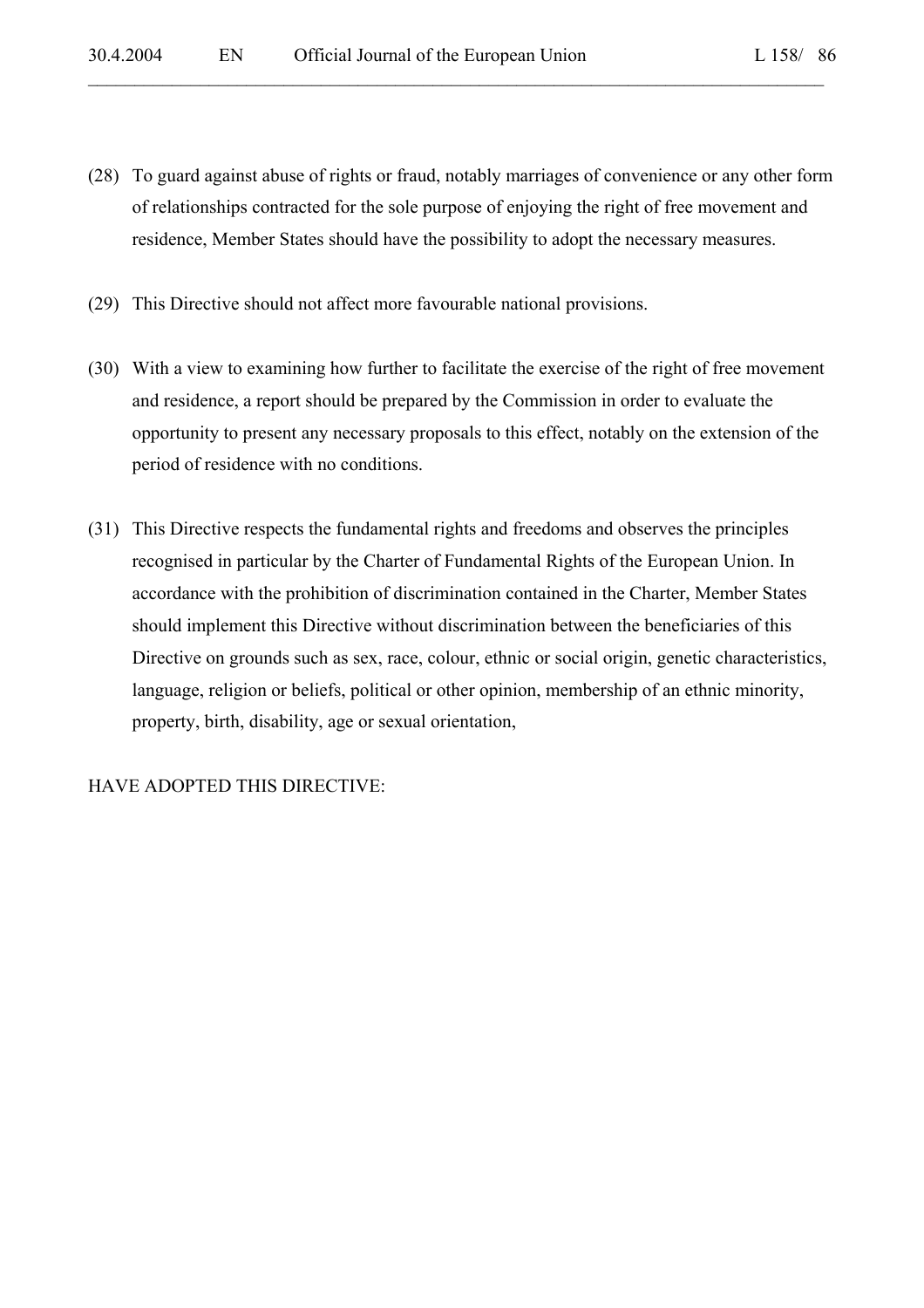### CHAPTER I

 $\mathcal{L}_\mathcal{L} = \mathcal{L}_\mathcal{L} = \mathcal{L}_\mathcal{L} = \mathcal{L}_\mathcal{L} = \mathcal{L}_\mathcal{L} = \mathcal{L}_\mathcal{L} = \mathcal{L}_\mathcal{L} = \mathcal{L}_\mathcal{L} = \mathcal{L}_\mathcal{L} = \mathcal{L}_\mathcal{L} = \mathcal{L}_\mathcal{L} = \mathcal{L}_\mathcal{L} = \mathcal{L}_\mathcal{L} = \mathcal{L}_\mathcal{L} = \mathcal{L}_\mathcal{L} = \mathcal{L}_\mathcal{L} = \mathcal{L}_\mathcal{L}$ 

### General provisions

### Article 1

### Subject

This Directive lays down:

- (a) the conditions governing the exercise of the right of free movement and residence within the territory of the Member States by Union citizens and their family members;
- (b) the right of permanent residence in the territory of the Member States for Union citizens and their family members;
- (c) the limits placed on the rights set out in (a) and (b) on grounds of public policy, public security or public health.

# Article 2

### **Definitions**

For the purposes of this Directive:

1) "Union citizen" means any person having the nationality of a Member State;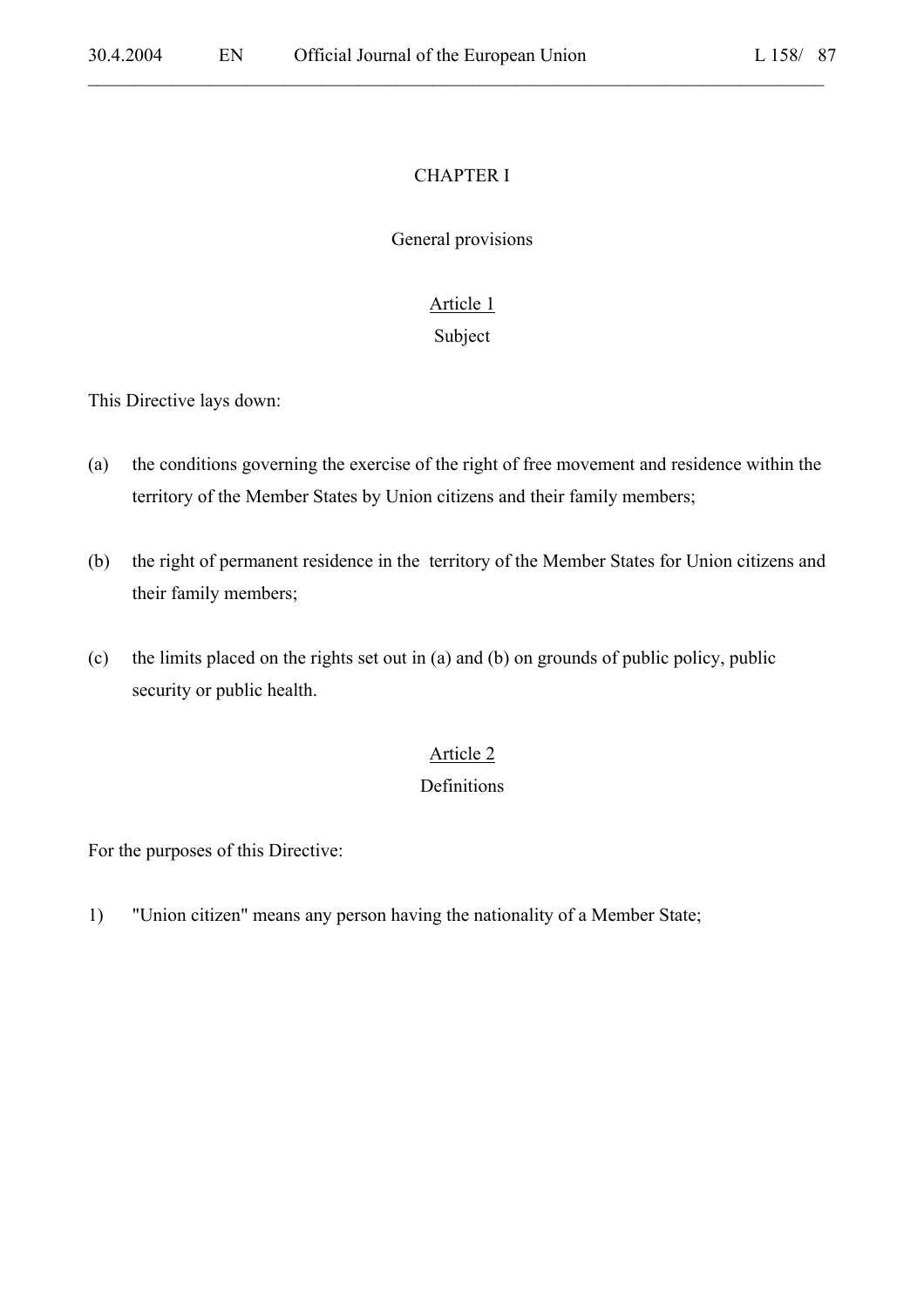- 2) "Family member" means:
	- (a) the spouse;
	- (b) the partner with whom the Union citizen has contracted a registered partnership, on the basis of the legislation of a Member State, if the legislation of the host Member State treats registered partnerships as equivalent to marriage and in accordance with the conditions laid down in the relevant legislation of the host Member State;

 $\mathcal{L}_\mathcal{L} = \mathcal{L}_\mathcal{L} = \mathcal{L}_\mathcal{L} = \mathcal{L}_\mathcal{L} = \mathcal{L}_\mathcal{L} = \mathcal{L}_\mathcal{L} = \mathcal{L}_\mathcal{L} = \mathcal{L}_\mathcal{L} = \mathcal{L}_\mathcal{L} = \mathcal{L}_\mathcal{L} = \mathcal{L}_\mathcal{L} = \mathcal{L}_\mathcal{L} = \mathcal{L}_\mathcal{L} = \mathcal{L}_\mathcal{L} = \mathcal{L}_\mathcal{L} = \mathcal{L}_\mathcal{L} = \mathcal{L}_\mathcal{L}$ 

- (c) the direct descendants who are under the age of 21 or are dependants and those of the spouse or partner as defined in point (b);
- (d) the dependent direct relatives in the ascending line and those of the spouse or partner as defined in point (b);
- 3) "Host Member State" means the Member State to which a Union citizen moves in order to exercise his/her right of free movement and residence.

#### Article 3

### Beneficiaries

1. This Directive shall apply to all Union citizens who move to or reside in a Member State other than that of which they are a national, and to their family members as defined in point 2 of Article 2 who accompany or join them.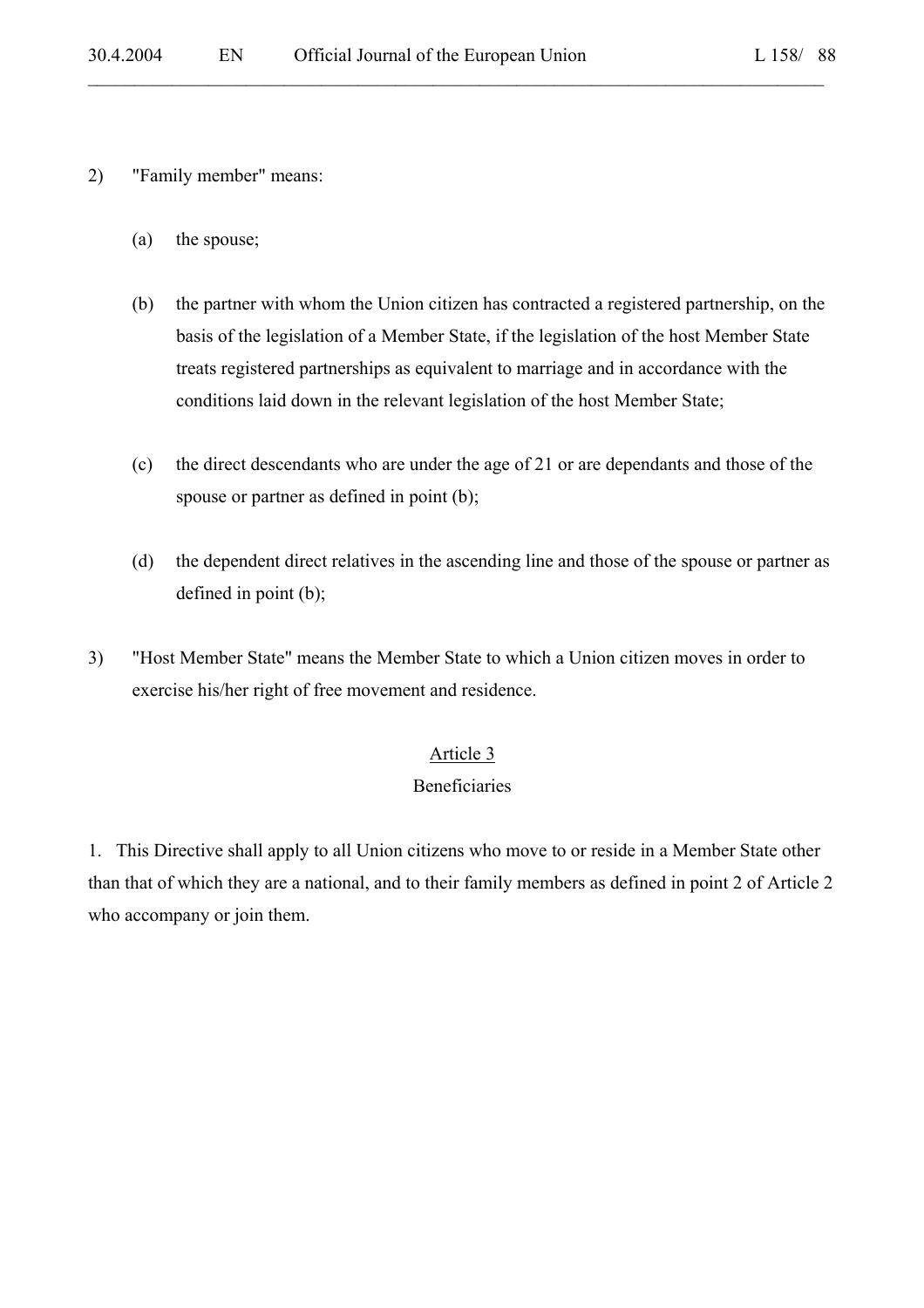2. Without prejudice to any right to free movement and residence the persons concerned may have in their own right, the host Member State shall, in accordance with its national legislation, facilitate entry and residence for the following persons:

 $\mathcal{L}_\mathcal{L} = \mathcal{L}_\mathcal{L} = \mathcal{L}_\mathcal{L} = \mathcal{L}_\mathcal{L} = \mathcal{L}_\mathcal{L} = \mathcal{L}_\mathcal{L} = \mathcal{L}_\mathcal{L} = \mathcal{L}_\mathcal{L} = \mathcal{L}_\mathcal{L} = \mathcal{L}_\mathcal{L} = \mathcal{L}_\mathcal{L} = \mathcal{L}_\mathcal{L} = \mathcal{L}_\mathcal{L} = \mathcal{L}_\mathcal{L} = \mathcal{L}_\mathcal{L} = \mathcal{L}_\mathcal{L} = \mathcal{L}_\mathcal{L}$ 

- (a) any other family members, irrespective of their nationality, not falling under the definition in point 2 of Article 2 who, in the country from which they have come, are dependants or members of the household of the Union citizen having the primary right of residence, or where serious health grounds strictly require the personal care of the family member by the Union citizen;
- (b) the partner with whom the Union citizen has a durable relationship, duly attested.

The host Member State shall undertake an extensive examination of the personal circumstances and shall justify any denial of entry or residence to these people.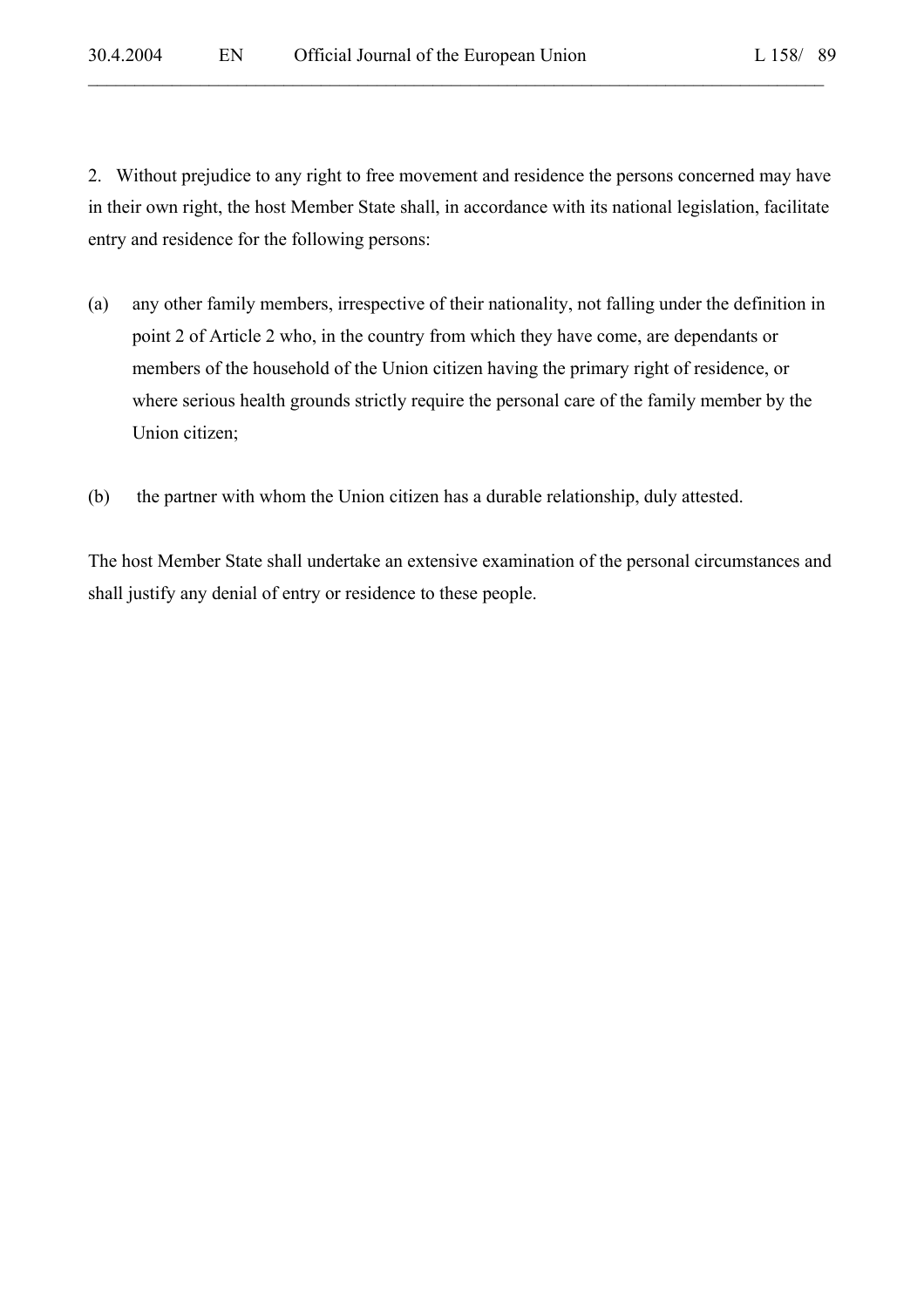### CHAPTER II

 $\mathcal{L}_\mathcal{L} = \mathcal{L}_\mathcal{L} = \mathcal{L}_\mathcal{L} = \mathcal{L}_\mathcal{L} = \mathcal{L}_\mathcal{L} = \mathcal{L}_\mathcal{L} = \mathcal{L}_\mathcal{L} = \mathcal{L}_\mathcal{L} = \mathcal{L}_\mathcal{L} = \mathcal{L}_\mathcal{L} = \mathcal{L}_\mathcal{L} = \mathcal{L}_\mathcal{L} = \mathcal{L}_\mathcal{L} = \mathcal{L}_\mathcal{L} = \mathcal{L}_\mathcal{L} = \mathcal{L}_\mathcal{L} = \mathcal{L}_\mathcal{L}$ 

Right of exit and entry

### Article 4

### Right of exit

1. Without prejudice to the provisions on travel documents applicable to national border controls, all Union citizens with a valid identity card or passport and their family members who are not nationals of a Member State and who hold a valid passport shall have the right to leave the territory of a Member State to travel to another Member State.

2. No exit visa or equivalent formality may be imposed on the persons to whom paragraph 1 applies.

3. Member States shall, acting in accordance with their laws, issue to their own nationals, and renew, an identity card or passport stating their nationality.

4. The passport shall be valid at least for all Member States and for countries through which the holder must pass when travelling between Member States. Where the law of a Member State does not provide for identity cards to be issued, the period of validity of any passport on being issued or renewed shall be not less than five years.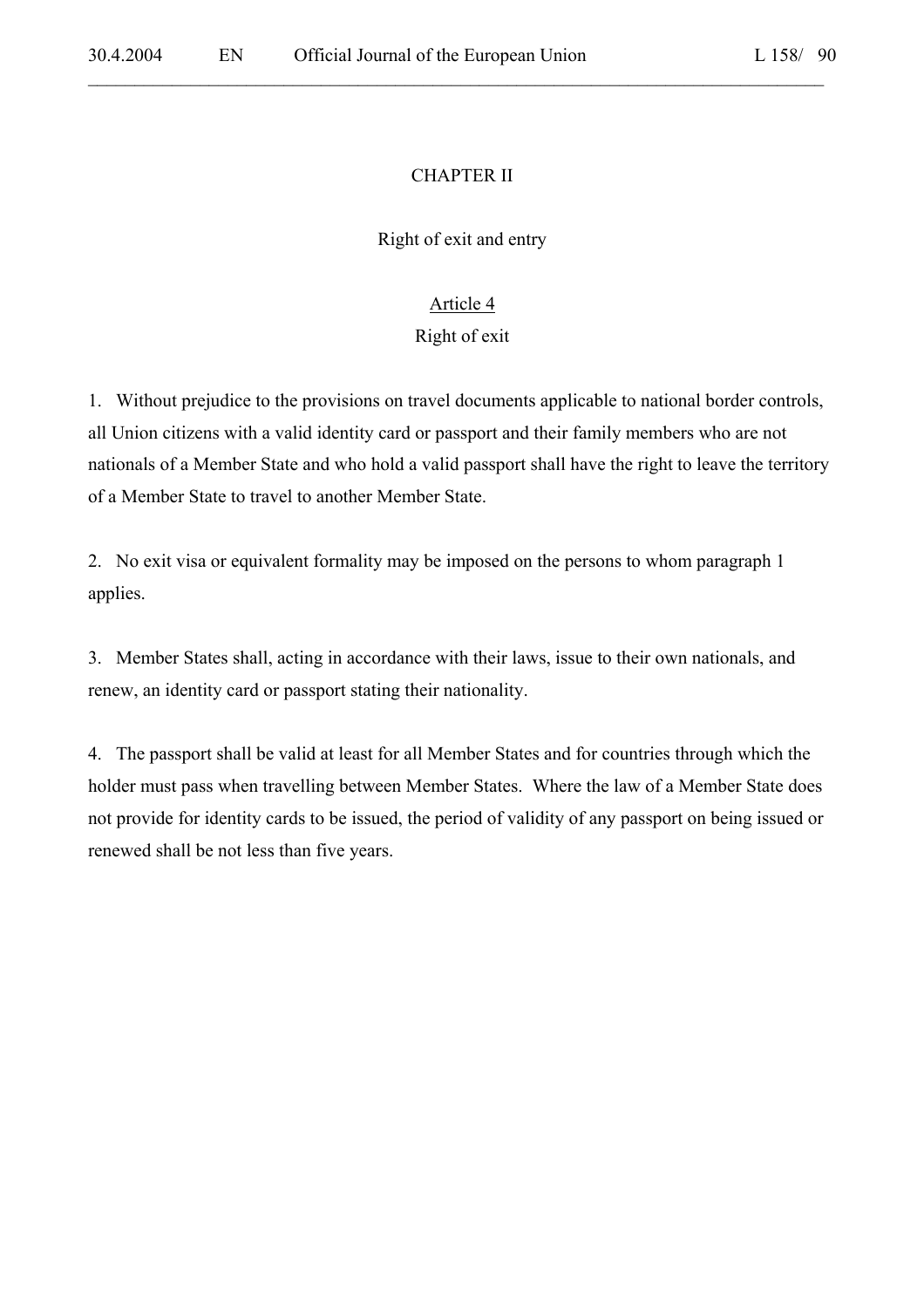# Article 5

 $\mathcal{L}_\mathcal{L} = \mathcal{L}_\mathcal{L} = \mathcal{L}_\mathcal{L} = \mathcal{L}_\mathcal{L} = \mathcal{L}_\mathcal{L} = \mathcal{L}_\mathcal{L} = \mathcal{L}_\mathcal{L} = \mathcal{L}_\mathcal{L} = \mathcal{L}_\mathcal{L} = \mathcal{L}_\mathcal{L} = \mathcal{L}_\mathcal{L} = \mathcal{L}_\mathcal{L} = \mathcal{L}_\mathcal{L} = \mathcal{L}_\mathcal{L} = \mathcal{L}_\mathcal{L} = \mathcal{L}_\mathcal{L} = \mathcal{L}_\mathcal{L}$ 

# Right of entry

1. Without prejudice to the provisions on travel documents applicable to national border controls, Member States shall grant Union citizens leave to enter their territory with a valid identity card or passport and shall grant family members who are not nationals of a Member State leave to enter their territory with a valid passport.

No entry visa or equivalent formality may be imposed on Union citizens.

2. Family members who are not nationals of a Member State shall only be required to have an entry visa in accordance with Regulation (EC) No 539/2001 or, where appropriate, with national law. For the purposes of this Directive, possession of the valid residence card referred to in Article 10 shall exempt such family members from the visa requirement.

Member States shall grant such persons every facility to obtain the necessary visas. Such visas shall be issued free of charge as soon as possible and on the basis of an accelerated procedure.

3. The host Member State shall not place an entry or exit stamp in the passport of family members who are not nationals of a Member State provided that they present the residence card provided for in Article 10.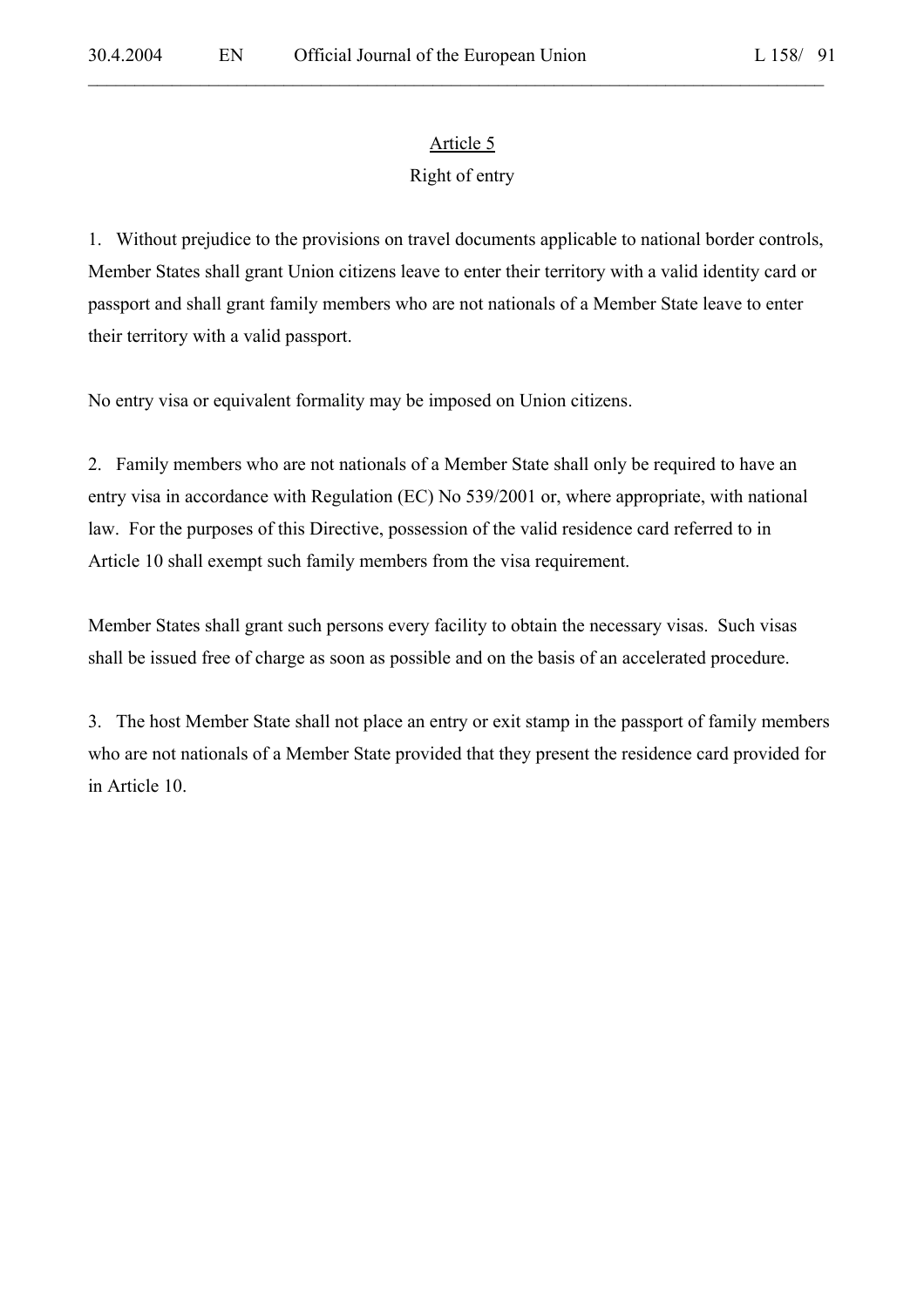4. Where a Union citizen, or a family member who is not a national of a Member State, does not have the necessary travel documents or, if required, the necessary visas, the Member State concerned shall, before turning them back, give such persons every reasonable opportunity to obtain the necessary documents or have them brought to them within a reasonable period of time or to corroborate or prove by other means that they are covered by the right of free movement and residence.

 $\mathcal{L}_\mathcal{L} = \mathcal{L}_\mathcal{L} = \mathcal{L}_\mathcal{L} = \mathcal{L}_\mathcal{L} = \mathcal{L}_\mathcal{L} = \mathcal{L}_\mathcal{L} = \mathcal{L}_\mathcal{L} = \mathcal{L}_\mathcal{L} = \mathcal{L}_\mathcal{L} = \mathcal{L}_\mathcal{L} = \mathcal{L}_\mathcal{L} = \mathcal{L}_\mathcal{L} = \mathcal{L}_\mathcal{L} = \mathcal{L}_\mathcal{L} = \mathcal{L}_\mathcal{L} = \mathcal{L}_\mathcal{L} = \mathcal{L}_\mathcal{L}$ 

5. The Member State may require the person concerned to report his/her presence within its territory within a reasonable and non-discriminatory period of time. Failure to comply with this requirement may make the person concerned liable to proportionate and non-discriminatory sanctions.

#### CHAPTER III

Right of residence

### Article 6

#### Right of residence for up to three months

1. Union citizens shall have the right of residence on the territory of another Member State for a period of up to three months without any conditions or any formalities other than the requirement to hold a valid identity card or passport.

2. The provisions of paragraph 1 shall also apply to family members in possession of a valid passport who are not nationals of a Member State, accompanying or joining the Union citizen.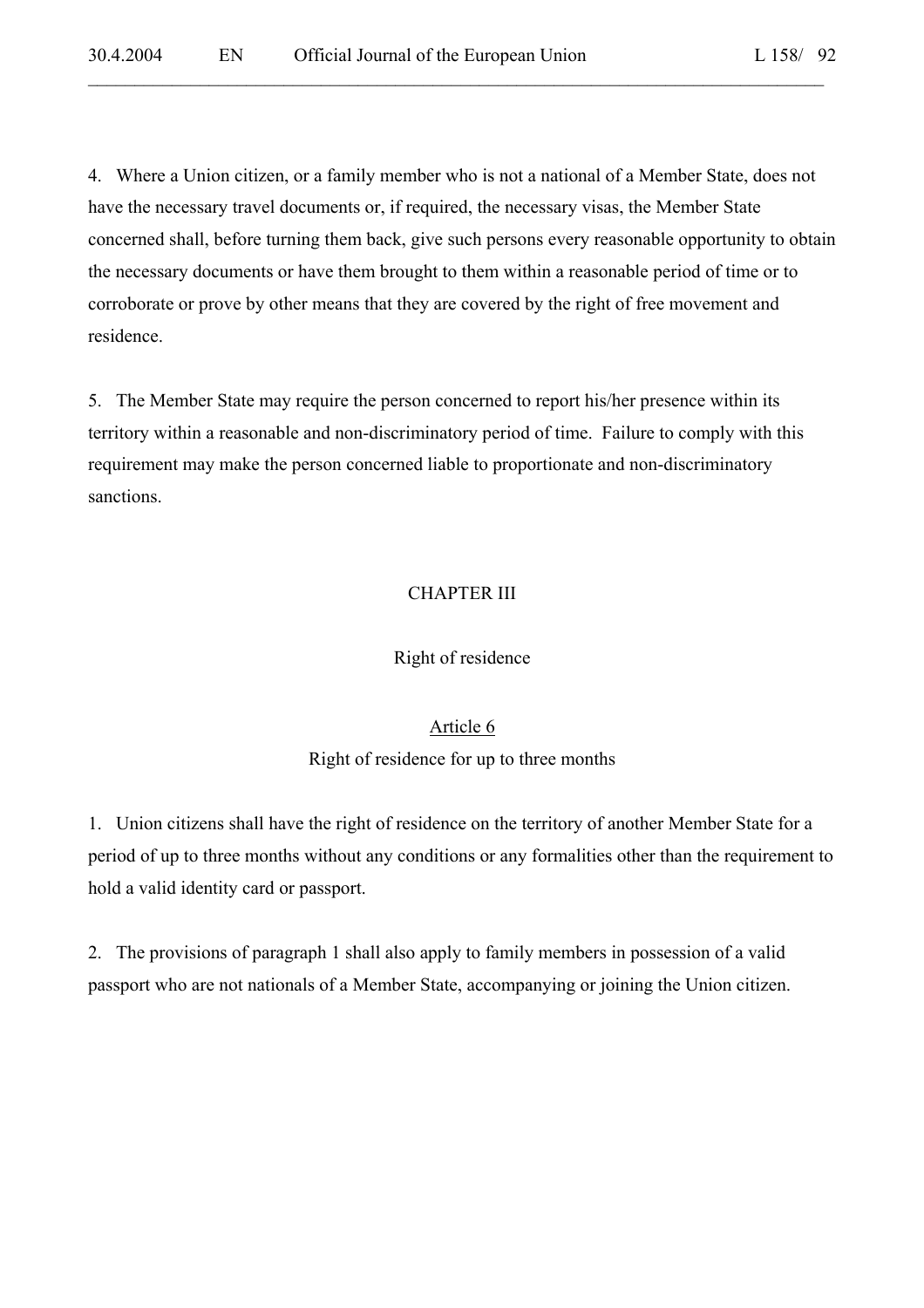### Article 7

 $\mathcal{L}_\mathcal{L} = \mathcal{L}_\mathcal{L} = \mathcal{L}_\mathcal{L} = \mathcal{L}_\mathcal{L} = \mathcal{L}_\mathcal{L} = \mathcal{L}_\mathcal{L} = \mathcal{L}_\mathcal{L} = \mathcal{L}_\mathcal{L} = \mathcal{L}_\mathcal{L} = \mathcal{L}_\mathcal{L} = \mathcal{L}_\mathcal{L} = \mathcal{L}_\mathcal{L} = \mathcal{L}_\mathcal{L} = \mathcal{L}_\mathcal{L} = \mathcal{L}_\mathcal{L} = \mathcal{L}_\mathcal{L} = \mathcal{L}_\mathcal{L}$ 

### Right of residence for more than three months

1. All Union citizens shall have the right of residence on the territory of another Member State for a period of longer than three months if they:

- (a) are workers or self-employed persons in the host Member State; or
- (b) have sufficient resources for themselves and their family members not to become a burden on the social assistance system of the host Member State during their period of residence and have comprehensive sickness insurance cover in the host Member State; or
- (c) are enrolled at a private or public establishment, accredited or financed by the host Member State on the basis of its legislation or administrative practice, for the principal purpose of following a course of study, including vocational training; and
	- have comprehensive sickness insurance cover in the host Member State and assure the relevant national authority, by means of a declaration or by such equivalent means as they may choose, that they have sufficient resources for themselves and their family members not to become a burden on the social assistance system of the host Member State during their period of residence; or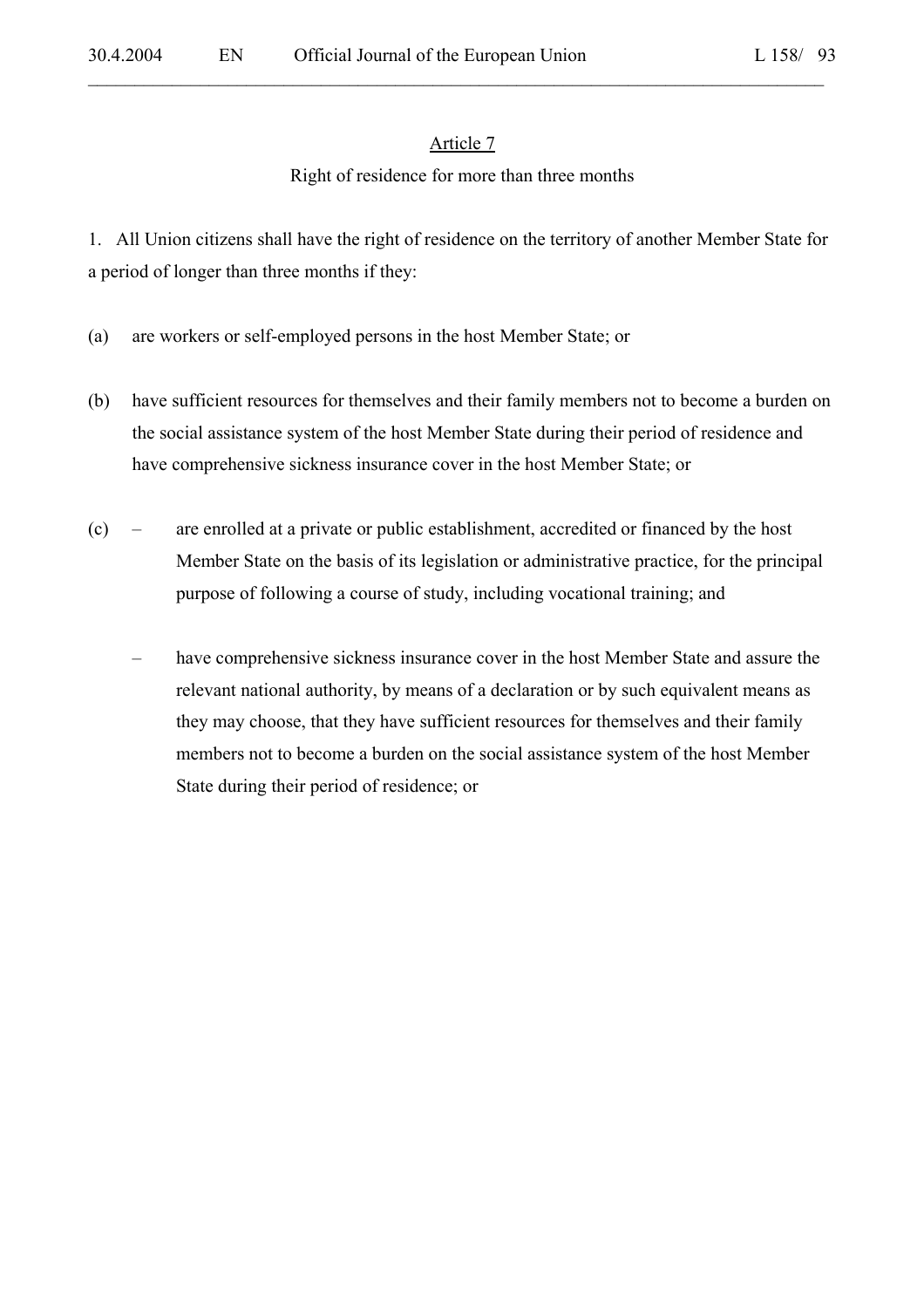(d) are family members accompanying or joining a Union citizen who satisfies the conditions referred to in points (a), (b) or (c).

 $\mathcal{L}_\mathcal{L} = \mathcal{L}_\mathcal{L} = \mathcal{L}_\mathcal{L} = \mathcal{L}_\mathcal{L} = \mathcal{L}_\mathcal{L} = \mathcal{L}_\mathcal{L} = \mathcal{L}_\mathcal{L} = \mathcal{L}_\mathcal{L} = \mathcal{L}_\mathcal{L} = \mathcal{L}_\mathcal{L} = \mathcal{L}_\mathcal{L} = \mathcal{L}_\mathcal{L} = \mathcal{L}_\mathcal{L} = \mathcal{L}_\mathcal{L} = \mathcal{L}_\mathcal{L} = \mathcal{L}_\mathcal{L} = \mathcal{L}_\mathcal{L}$ 

2. The right of residence provided for in paragraph 1 shall extend to family members who are not nationals of a Member State, accompanying or joining the Union citizen in the host Member State, provided that such Union citizen satisfies the conditions referred to in paragraph 1(a), (b) or (c).

3. For the purposes of paragraph 1(a), a Union citizen who is no longer a worker or self-employed person shall retain the status of worker or self-employed person in the following circumstances:

- (a) he/she is temporarily unable to work as the result of an illness or accident;
- (b) he/she is in duly recorded involuntary unemployment after having been employed for more than one year and has registered as a job-seeker with the relevant employment office;
- (c) he/she is in duly recorded involuntary unemployment after completing a fixed-term employment contract of less than a year or after having become involuntarily unemployed during the first twelve months and has registered as a job-seeker with the relevant employment office. In this case, the status of worker shall be retained for no less than six months;
- (d) he/she embarks on vocational training. Unless he/she is involuntarily unemployed, the retention of the status of worker shall require the training to be related to the previous employment.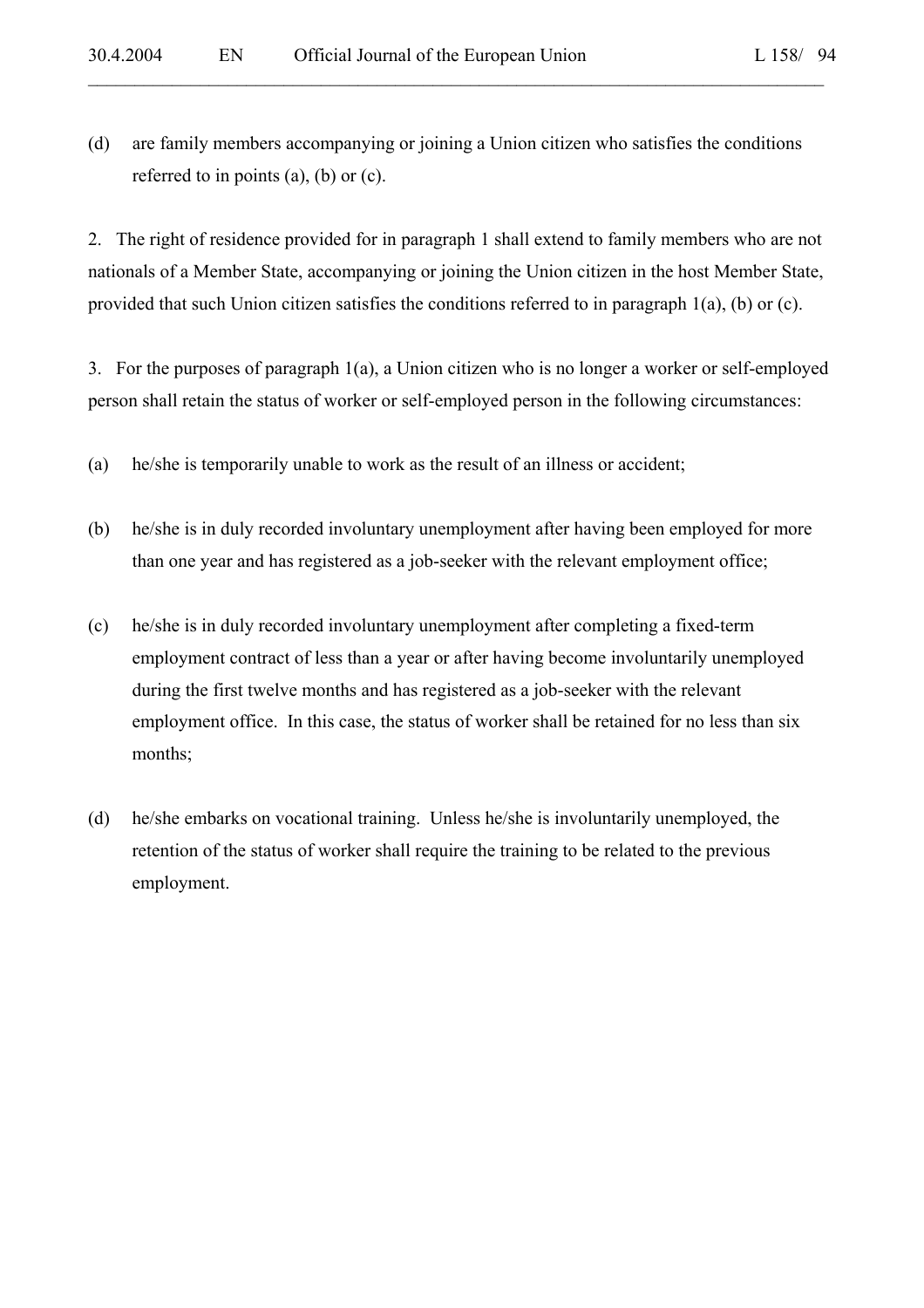4. By way of derogation from paragraphs 1(d) and 2 above, only the spouse, the registered partner provided for in Article 2(2)(b) and dependent children shall have the right of residence as family members of a Union citizen meeting the conditions under 1(c) above. Article 3(2) shall apply to his/her dependent direct relatives in the ascending lines and those of his/her spouse or registered partner.

 $\mathcal{L}_\mathcal{L} = \mathcal{L}_\mathcal{L} = \mathcal{L}_\mathcal{L} = \mathcal{L}_\mathcal{L} = \mathcal{L}_\mathcal{L} = \mathcal{L}_\mathcal{L} = \mathcal{L}_\mathcal{L} = \mathcal{L}_\mathcal{L} = \mathcal{L}_\mathcal{L} = \mathcal{L}_\mathcal{L} = \mathcal{L}_\mathcal{L} = \mathcal{L}_\mathcal{L} = \mathcal{L}_\mathcal{L} = \mathcal{L}_\mathcal{L} = \mathcal{L}_\mathcal{L} = \mathcal{L}_\mathcal{L} = \mathcal{L}_\mathcal{L}$ 

### Article 8

### Administrative formalities for Union citizens

1. Without prejudice to Article 5(5), for periods of residence longer than three months, the host Member State may require Union citizens to register with the relevant authorities.

2. The deadline for registration may not be less than three months from the date of arrival. A registration certificate shall be issued immediately,stating the name and address of the person registering and the date of the registration. Failure to comply with the registration requirement may render the person concerned liable to proportionate and non-discriminatory sanctions.

3. For the registration certificate to be issued, Member States may only require that

– Union citizens to whom point (a) of Article 7(1) applies present a valid identity card or passport, a confirmation of engagement from the employer or a certificate of employment, or proof that they are self-employed persons;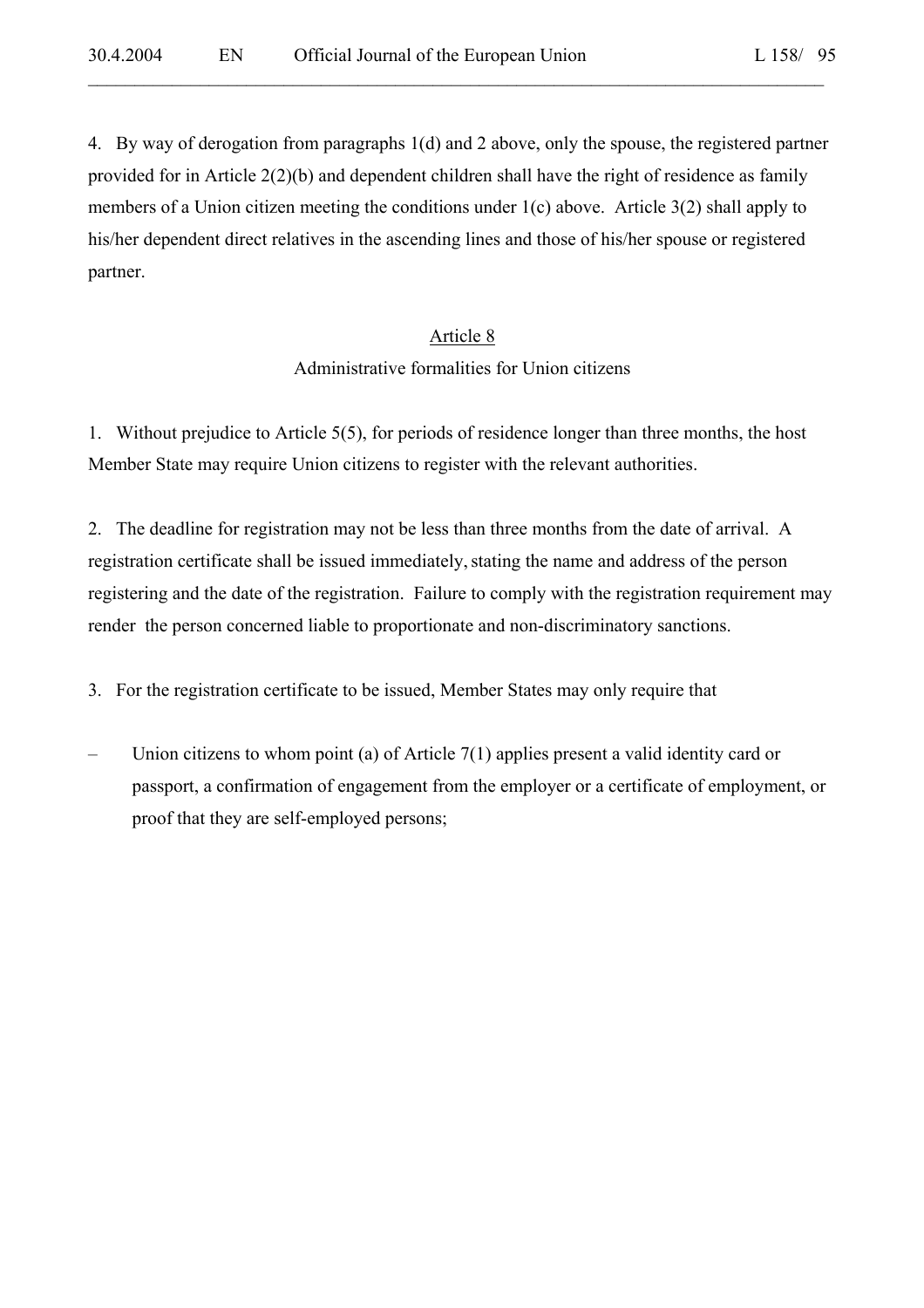– Union citizens to whom point (b) of Article 7(1) applies present a valid identity card or passport and provide proof that they satisfy the conditions laid down therein;

 $\mathcal{L}_\mathcal{L} = \mathcal{L}_\mathcal{L} = \mathcal{L}_\mathcal{L} = \mathcal{L}_\mathcal{L} = \mathcal{L}_\mathcal{L} = \mathcal{L}_\mathcal{L} = \mathcal{L}_\mathcal{L} = \mathcal{L}_\mathcal{L} = \mathcal{L}_\mathcal{L} = \mathcal{L}_\mathcal{L} = \mathcal{L}_\mathcal{L} = \mathcal{L}_\mathcal{L} = \mathcal{L}_\mathcal{L} = \mathcal{L}_\mathcal{L} = \mathcal{L}_\mathcal{L} = \mathcal{L}_\mathcal{L} = \mathcal{L}_\mathcal{L}$ 

– Union citizens to whom point (c) of Article 7(1) applies present a valid identity card or passport, provide proof of enrolment at an accredited establishment and of comprehensive sickness insurance cover and the declaration or equivalent means referred to in point (c) of Article 7(1). Member States may not require this declaration to refer to any specific amount of resources.

4. Member States may not lay down a fixed amount which they regard as "sufficient resources"**,** but they must take into account the personal situation of the person concerned. In all cases this amount shall not be higher than the threshold below which nationals of the host Member State become eligible for social assistance, or, where this criterion is not applicable, higher than the minimum social security pension paid by the host Member State.

5. For the registration certificate to be issued to family members of Union citizens, who are themselves Union citizens, Member States may require the following documents to be presented:

(a) a valid identity card or passport;

(b) a document attesting to the existence of a family relationship or of a registered partnership;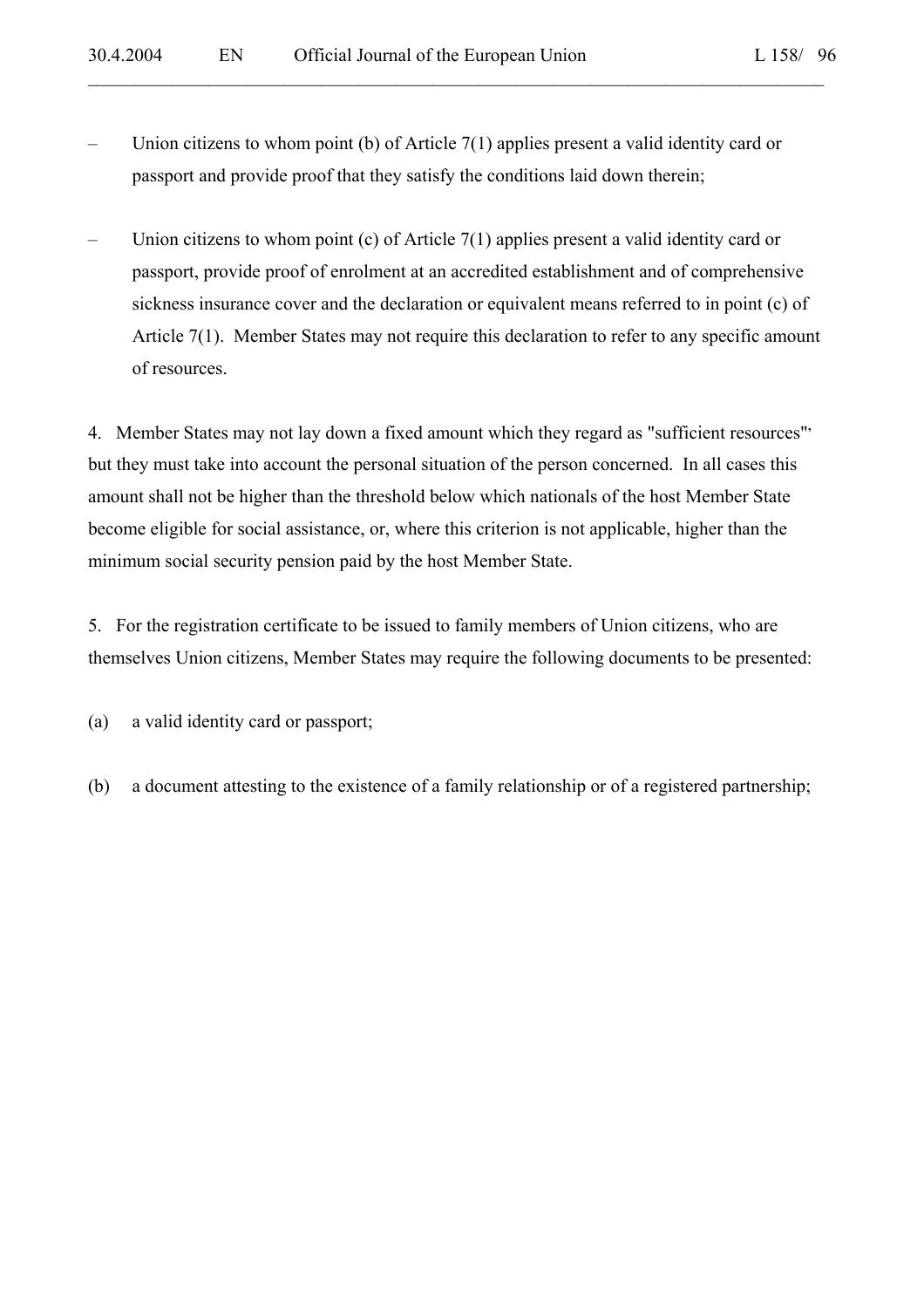- (c) where appropriate, the registration certificate of the Union citizen whom they are accompanying or joining;
- (d) in cases falling under points (c) and (d) of Article 2(2), documentary evidence that the conditions laid down therein are met;

 $\mathcal{L}_\mathcal{L} = \mathcal{L}_\mathcal{L} = \mathcal{L}_\mathcal{L} = \mathcal{L}_\mathcal{L} = \mathcal{L}_\mathcal{L} = \mathcal{L}_\mathcal{L} = \mathcal{L}_\mathcal{L} = \mathcal{L}_\mathcal{L} = \mathcal{L}_\mathcal{L} = \mathcal{L}_\mathcal{L} = \mathcal{L}_\mathcal{L} = \mathcal{L}_\mathcal{L} = \mathcal{L}_\mathcal{L} = \mathcal{L}_\mathcal{L} = \mathcal{L}_\mathcal{L} = \mathcal{L}_\mathcal{L} = \mathcal{L}_\mathcal{L}$ 

- (e) in cases falling under Article 3(2)(a), a document issued by the relevant authority in the country of origin or country from which they are arriving certifying that they are dependants or members of the household of the Union citizen, or proof of the existence of serious health grounds which strictly require the personal care of the family member by the Union citizen;
- (f) in cases falling under Article 3(2)(b), proof of the existence of a durable relationship with the Union citizen.

### Article 9

Administrative formalities for family members who are not nationals of a Member State

1. Member States shall issue a residence card to family members of a Union citizen who are not nationals of a Member State, where the planned period of residence is for more than three months.

2. The deadline for submitting the residence card application may not be less than three months from the date of arrival.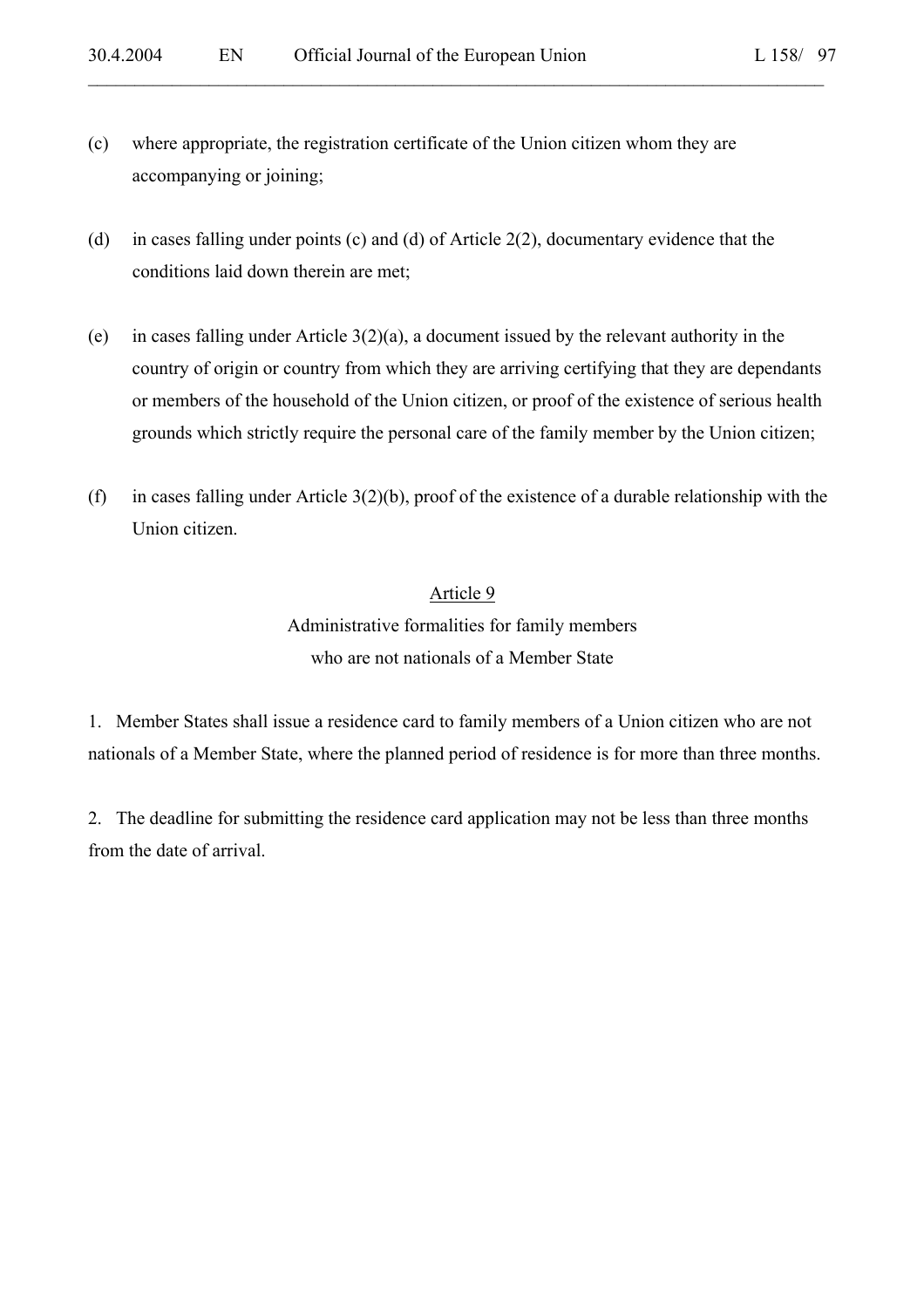3. Failure to comply with the requirement to apply for a residence card may make the person concerned liable to proportionate and non-discriminatory sanctions.

 $\mathcal{L}_\mathcal{L} = \mathcal{L}_\mathcal{L} = \mathcal{L}_\mathcal{L} = \mathcal{L}_\mathcal{L} = \mathcal{L}_\mathcal{L} = \mathcal{L}_\mathcal{L} = \mathcal{L}_\mathcal{L} = \mathcal{L}_\mathcal{L} = \mathcal{L}_\mathcal{L} = \mathcal{L}_\mathcal{L} = \mathcal{L}_\mathcal{L} = \mathcal{L}_\mathcal{L} = \mathcal{L}_\mathcal{L} = \mathcal{L}_\mathcal{L} = \mathcal{L}_\mathcal{L} = \mathcal{L}_\mathcal{L} = \mathcal{L}_\mathcal{L}$ 

### Article 10

### Issue of residence cards

1. The right of residence of family members of a Union citizen who are not nationals of a Member State shall be evidenced by the issuing of a document called "Residence card of a family member of a Union citizen" no later than six months from the date on which they submit the application. A certificate of application for the residence card shall be issued immediately.

2. For the residence card to be issued, Member States shall require presentation of the following documents:

(a) a valid passport;

- (b) a document attesting to the existence of a family relationship or of a registered partnership;
- (c) the registration certificate or, in the absence of a registration system, any other proof of residence in the host Member State of the Union citizen whom they are accompanying or joining;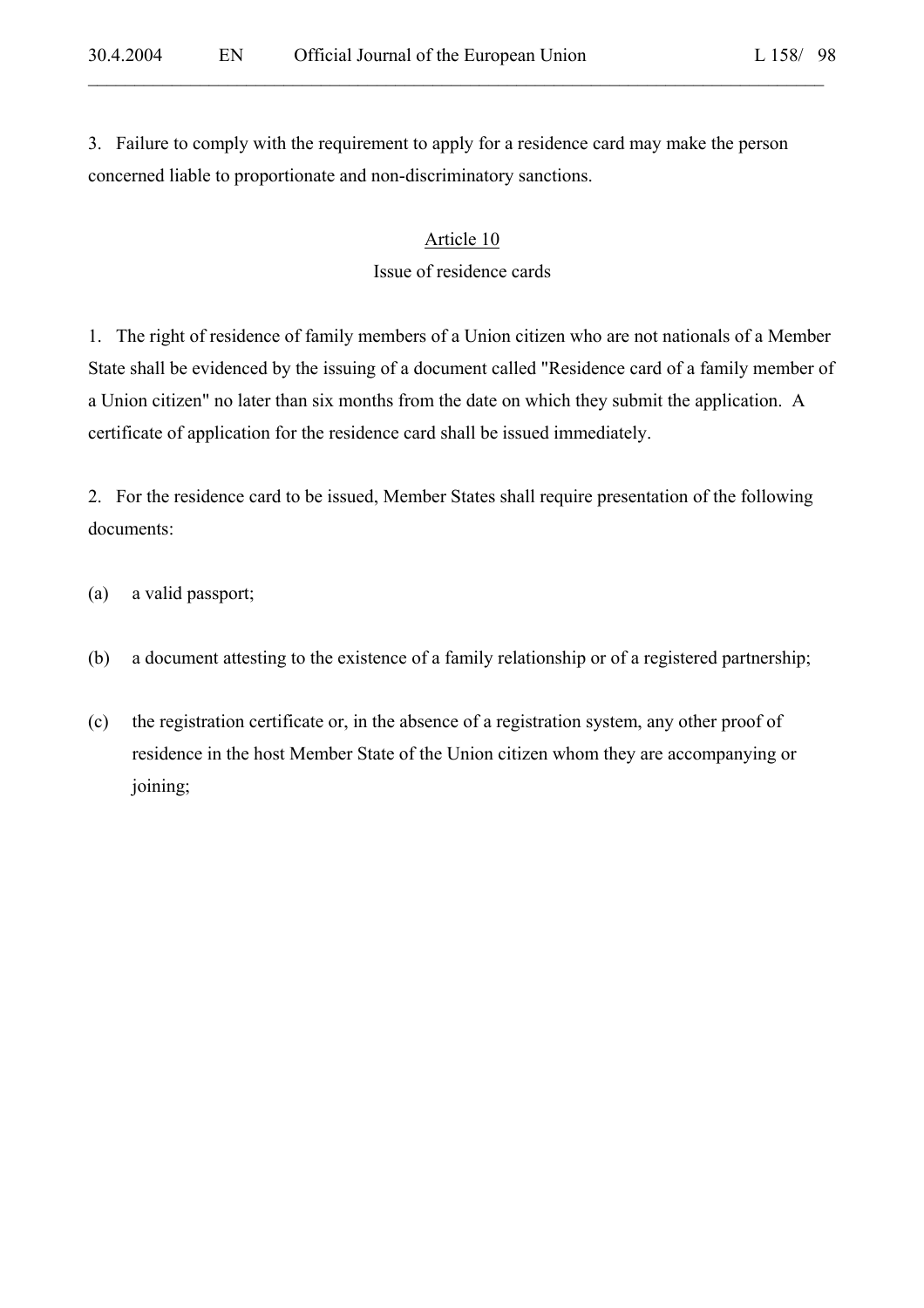(d) in cases falling under points (c) and (d) of Article 2(2), documentary evidence that the conditions laid down therein are met;

 $\mathcal{L}_\mathcal{L} = \mathcal{L}_\mathcal{L} = \mathcal{L}_\mathcal{L} = \mathcal{L}_\mathcal{L} = \mathcal{L}_\mathcal{L} = \mathcal{L}_\mathcal{L} = \mathcal{L}_\mathcal{L} = \mathcal{L}_\mathcal{L} = \mathcal{L}_\mathcal{L} = \mathcal{L}_\mathcal{L} = \mathcal{L}_\mathcal{L} = \mathcal{L}_\mathcal{L} = \mathcal{L}_\mathcal{L} = \mathcal{L}_\mathcal{L} = \mathcal{L}_\mathcal{L} = \mathcal{L}_\mathcal{L} = \mathcal{L}_\mathcal{L}$ 

- (e) in cases falling under Article 3(2)(a), a document issued by the relevant authority in the country of origin or country from which they are arriving certifying that they are dependants or members of the household of the Union citizen, or proof of the existence of serious health grounds which strictly require the personal care of the family member by the Union citizen;
- (f) in cases falling under Article 3(2)(b), proof of the existence of a durable relationship with the Union citizen.

#### Article 11

#### Validity of the residence card

1. The residence card provided for by Article 10(1) shall be valid for five years from the date of issue or for the envisaged period of residence of the Union citizen, if this period is less than five years.

2. The validity of the residence card shall not be affected by temporary absences not exceeding six months a year, or by absences of a longer duration for compulsory military service or by one absence of a maximum of twelve consecutive months for important reasons such as pregnancy and childbirth, serious illness, study or vocational training, or a posting in another Member State or a third country.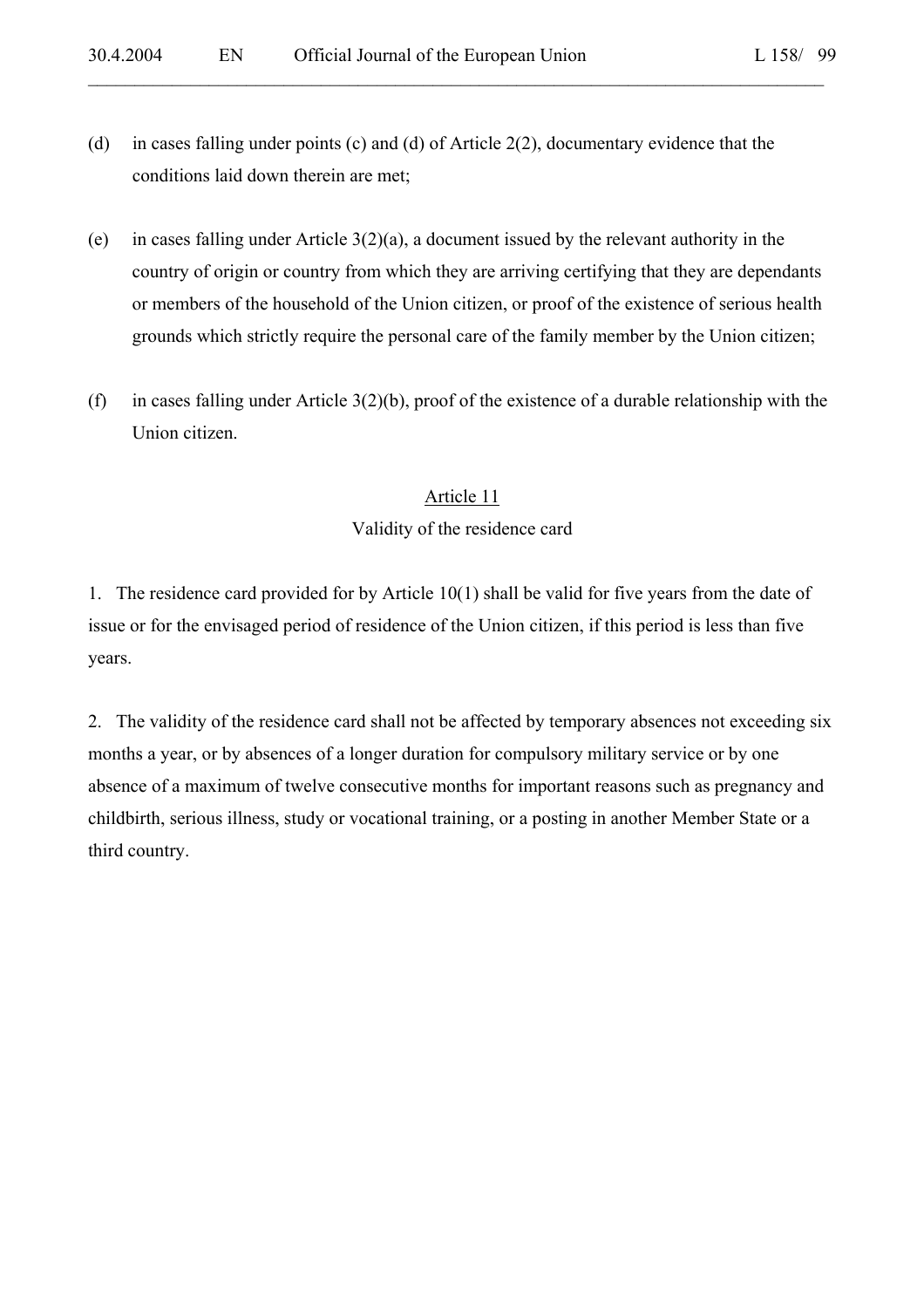### Article 12

 $\mathcal{L}_\mathcal{L} = \mathcal{L}_\mathcal{L} = \mathcal{L}_\mathcal{L} = \mathcal{L}_\mathcal{L} = \mathcal{L}_\mathcal{L} = \mathcal{L}_\mathcal{L} = \mathcal{L}_\mathcal{L} = \mathcal{L}_\mathcal{L} = \mathcal{L}_\mathcal{L} = \mathcal{L}_\mathcal{L} = \mathcal{L}_\mathcal{L} = \mathcal{L}_\mathcal{L} = \mathcal{L}_\mathcal{L} = \mathcal{L}_\mathcal{L} = \mathcal{L}_\mathcal{L} = \mathcal{L}_\mathcal{L} = \mathcal{L}_\mathcal{L}$ 

Retention of the right of residence by family members in the event of death or departure of the Union citizen

1. Without prejudice to the second subparagraph, the Union citizen's death or departure from the host Member State shall not affect the right of residence of his/her family members who are nationals of a Member State.

Before acquiring the right of permanent residence, the persons concerned must meet the conditions laid down in points (a), (b), (c) or (d) of Article  $7(1)$ .

2. Without prejudice to the second subparagraph, the Union citizen's death shall not entail loss of the right of residence of his/her family members who are not nationals of a Member State and who have been residing in the host Member State as family members for at least one year before the Union citizen's death.

Before acquiring the right of permanent residence, the right of residence of the persons concerned shall remain subject to the requirement that they are able to show that they are workers or self-employed persons or that they have sufficient resources for themselves and their family members not to become a burden on the social assistance system of the host Member State during their period of residence and have comprehensive sickness insurance cover in the host Member State, or that they are members of the family, already constituted in the host Member State, of a person satisfying these requirements. "Sufficient resources" shall be as defined in Article 8(4).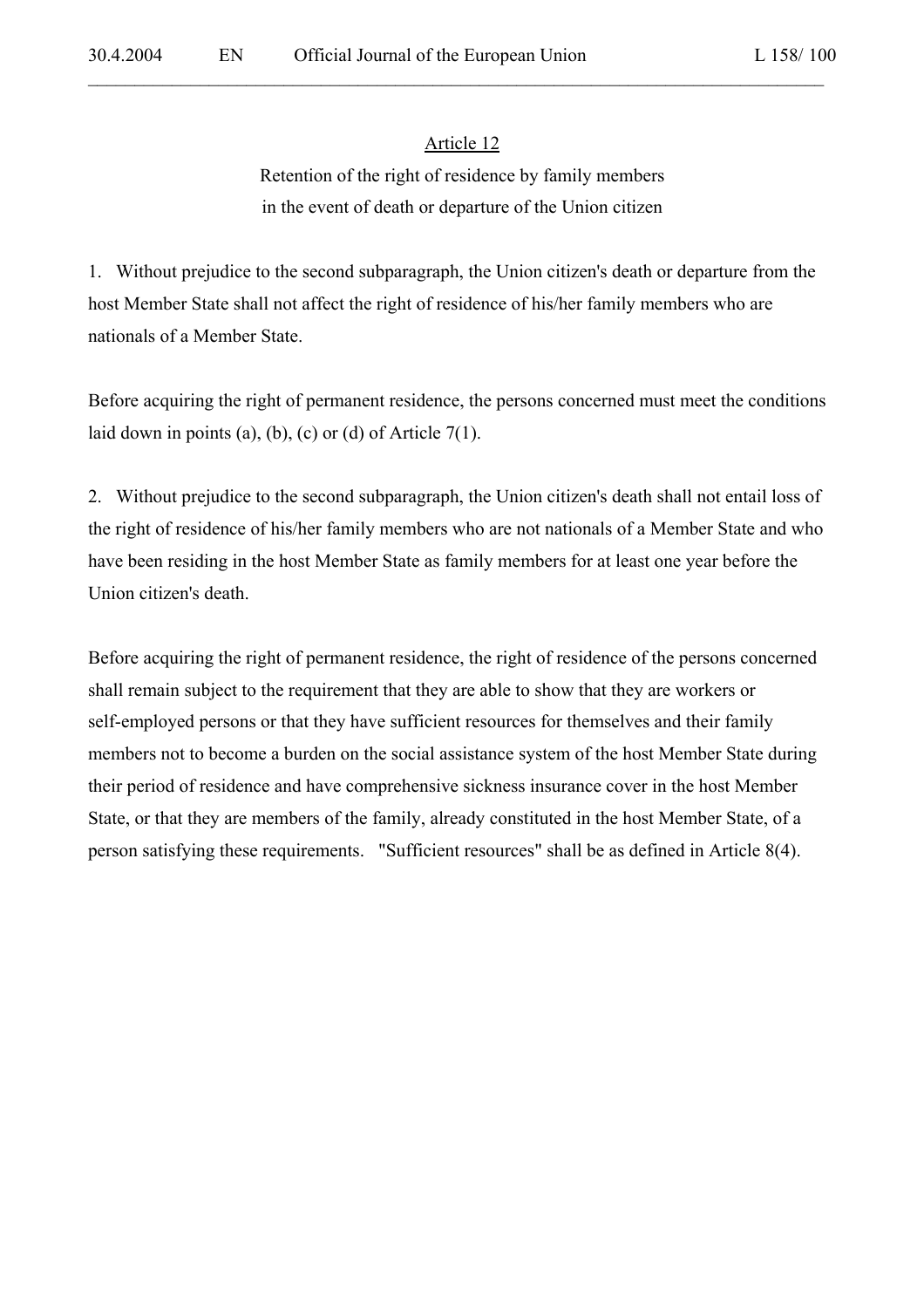Such family members shall retain their right of residence exclusively on a personal basis.

3. The Union citizen's departure from the host Member State or his/her death shall not entail loss of the right of residence of his/her children or of the parent who has actual custody of the children, irrespective of nationality, if the children reside in the host Member State and are enrolled at an educational establishment, for the purpose of studying there, until the completion of their studies.

 $\mathcal{L}_\mathcal{L} = \mathcal{L}_\mathcal{L} = \mathcal{L}_\mathcal{L} = \mathcal{L}_\mathcal{L} = \mathcal{L}_\mathcal{L} = \mathcal{L}_\mathcal{L} = \mathcal{L}_\mathcal{L} = \mathcal{L}_\mathcal{L} = \mathcal{L}_\mathcal{L} = \mathcal{L}_\mathcal{L} = \mathcal{L}_\mathcal{L} = \mathcal{L}_\mathcal{L} = \mathcal{L}_\mathcal{L} = \mathcal{L}_\mathcal{L} = \mathcal{L}_\mathcal{L} = \mathcal{L}_\mathcal{L} = \mathcal{L}_\mathcal{L}$ 

### Article 13

Retention of the right of residence by family members in the event of divorce, annulment of marriage or termination of registered partnership

1. Without prejudice to the second subparagraph, divorce, annulment of the Union citizen's marriage or termination of his/her registered partnership, as referred to in point 2(b) of Article 2 shall not affect the right of residence of his/her family members who are nationals of a Member State.

Before acquiring the right of permanent residence, the persons concerned must meet the conditions laid down in points (a), (b), (c) or (d) of Article  $7(1)$ .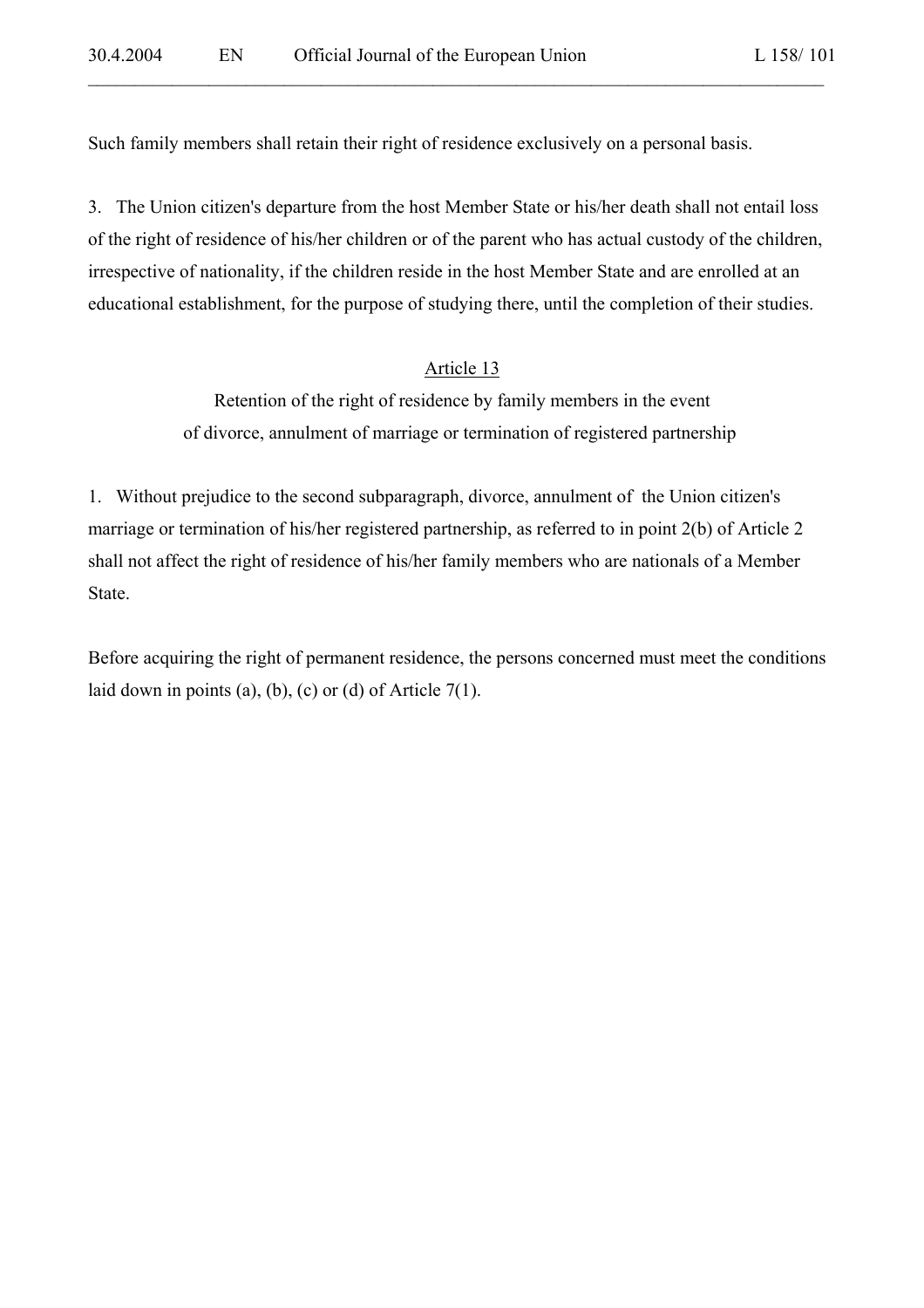2. Without prejudice to the second subparagraph, divorce, annulment of marriage or termination of the registered partnership referred to in point 2(b) of Article 2 shall not entail loss of the right of residence of a Union citizen's family members who are not nationals of a Member State where:

- (a) prior to initiation of the divorce or annulment proceedings or termination of the registered partnership referred to in point 2(b) of Article 2, the marriage or registered partnership has lasted at least three years, including one year in the host Member State; or
- (b) by agreement between the spouses or the partners referred to in point 2(b) of Article 2 or by court order, the spouse or partner who is not a national of a Member State has custody of the Union citizen's children; or
- (c) this is warranted by particularly difficult circumstances, such as having been a victim of domestic violence while the marriage or registered partnership was subsisting; or
- (d) by agreement between the spouses or partners referred to in point 2(b) of Article 2 or by court order, the spouse or partner who is not a national of a Member State has the right of access to a minor child, provided that the court has ruled that such access must be in the host Member State, and for as long as is required.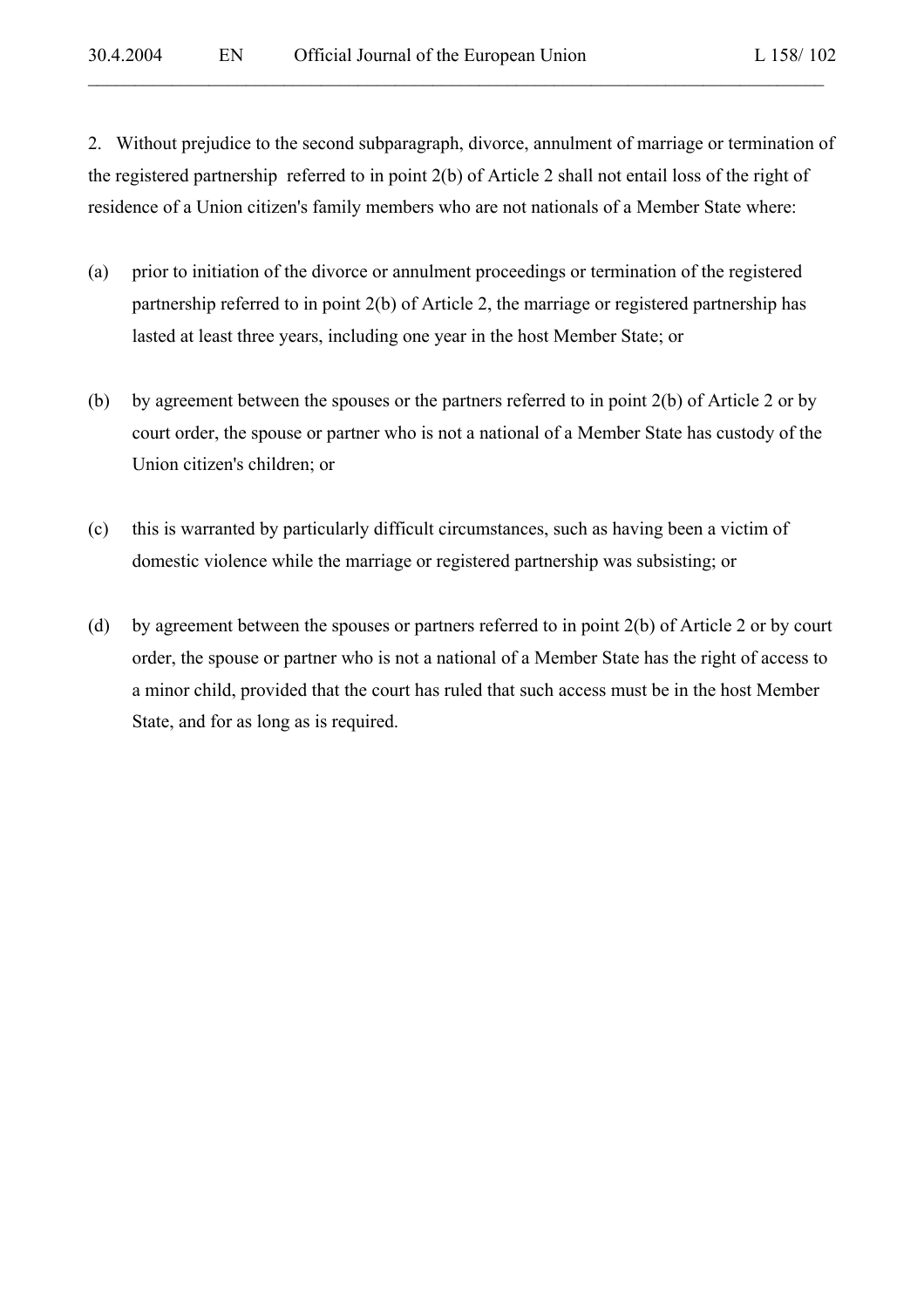Before acquiring the right of permanent residence, the right of residence of the persons concerned shall remain subject to the requirement that they are able to show that they are workers or self-employed persons or that they have sufficient resources for themselves and their family members not to become a burden on the social assistance system of the host Member State during their period of residence and have comprehensive sickness insurance cover in the host Member State, or that they are members of the family, already constituted in the host Member State, of a person satisfying these requirements. "Sufficient resources" shall be as defined in Article 8(4).

 $\mathcal{L}_\mathcal{L} = \mathcal{L}_\mathcal{L} = \mathcal{L}_\mathcal{L} = \mathcal{L}_\mathcal{L} = \mathcal{L}_\mathcal{L} = \mathcal{L}_\mathcal{L} = \mathcal{L}_\mathcal{L} = \mathcal{L}_\mathcal{L} = \mathcal{L}_\mathcal{L} = \mathcal{L}_\mathcal{L} = \mathcal{L}_\mathcal{L} = \mathcal{L}_\mathcal{L} = \mathcal{L}_\mathcal{L} = \mathcal{L}_\mathcal{L} = \mathcal{L}_\mathcal{L} = \mathcal{L}_\mathcal{L} = \mathcal{L}_\mathcal{L}$ 

Such family members shall retain their right of residence exclusively on personal basis.

# Article 14 Retention of the right of residence

1. Union citizens and their family members shall have the right of residence provided for in Article 6, as long as they do not become an unreasonable burden on the social assistance system of the host Member State.

2. Union citizens and their family members shall have the right of residence provided for in Articles 7, 12 and 13 as long as they meet the conditions set out therein.

In specific cases where there is a reasonable doubt as to whether a Union citizen or his/her family members satisfies the conditions set out in Articles 7, 12 and 13, Member States may verify if these conditions are fulfilled. This verification shall not be carried out systematically.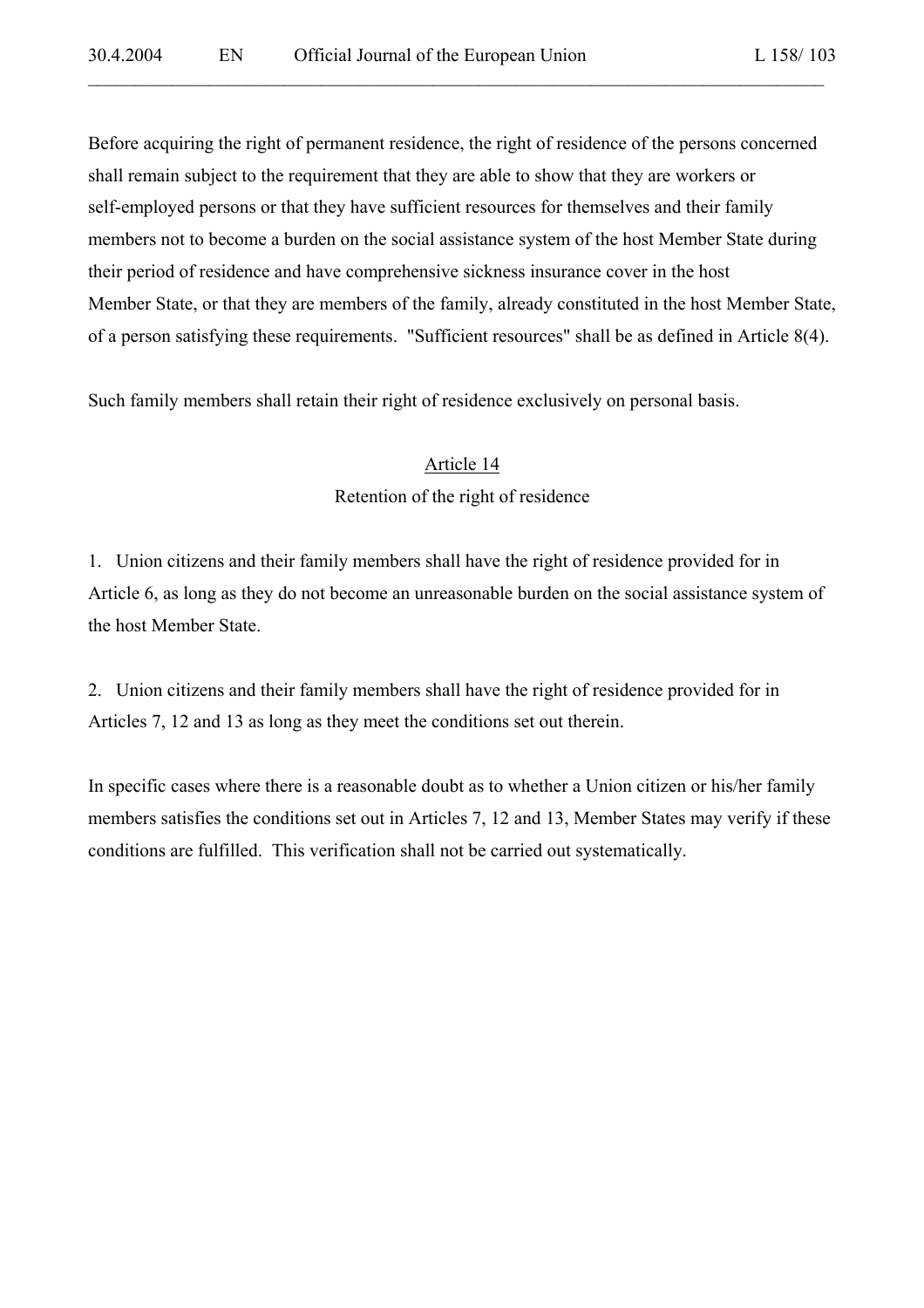3. An expulsion measure shall not be the automatic consequence of a Union citizen's or his or her family member's recourse to the social assistance system of the host Member State.

 $\mathcal{L}_\mathcal{L} = \mathcal{L}_\mathcal{L} = \mathcal{L}_\mathcal{L} = \mathcal{L}_\mathcal{L} = \mathcal{L}_\mathcal{L} = \mathcal{L}_\mathcal{L} = \mathcal{L}_\mathcal{L} = \mathcal{L}_\mathcal{L} = \mathcal{L}_\mathcal{L} = \mathcal{L}_\mathcal{L} = \mathcal{L}_\mathcal{L} = \mathcal{L}_\mathcal{L} = \mathcal{L}_\mathcal{L} = \mathcal{L}_\mathcal{L} = \mathcal{L}_\mathcal{L} = \mathcal{L}_\mathcal{L} = \mathcal{L}_\mathcal{L}$ 

4. By way of derogation from paragraphs 1 and 2 and without prejudice to the provisions of Chapter VI, an expulsion measure may in no case be adopted against Union citizens or their family members if:

- (a) the Union citizens are workers or self-employed persons, or
- (b) the Union citizens entered the territory of the host Member State in order to seek employment. In this case, the Union citizens and their family members may not be expelled for as long as the Union citizens can provide evidence that they are continuing to seek employment and that they have a genuine chance of being engaged.

### Article 15

Procedural safeguards

1. The procedures provided for by Articles 30 and 31 shall apply by analogy to all decisions restricting free movement of Union citizens and their family members on grounds other than public policy, public security or public health.

2. Expiry of the identity card or passport on the basis of which the person concerned entered the host Member State and was issued with a registration certificate or residence card shall not constitute a ground for expulsion from the host Member State.

3. The host Member State may not impose a ban on entry in the context of an expulsion decision to which paragraph 1 applies.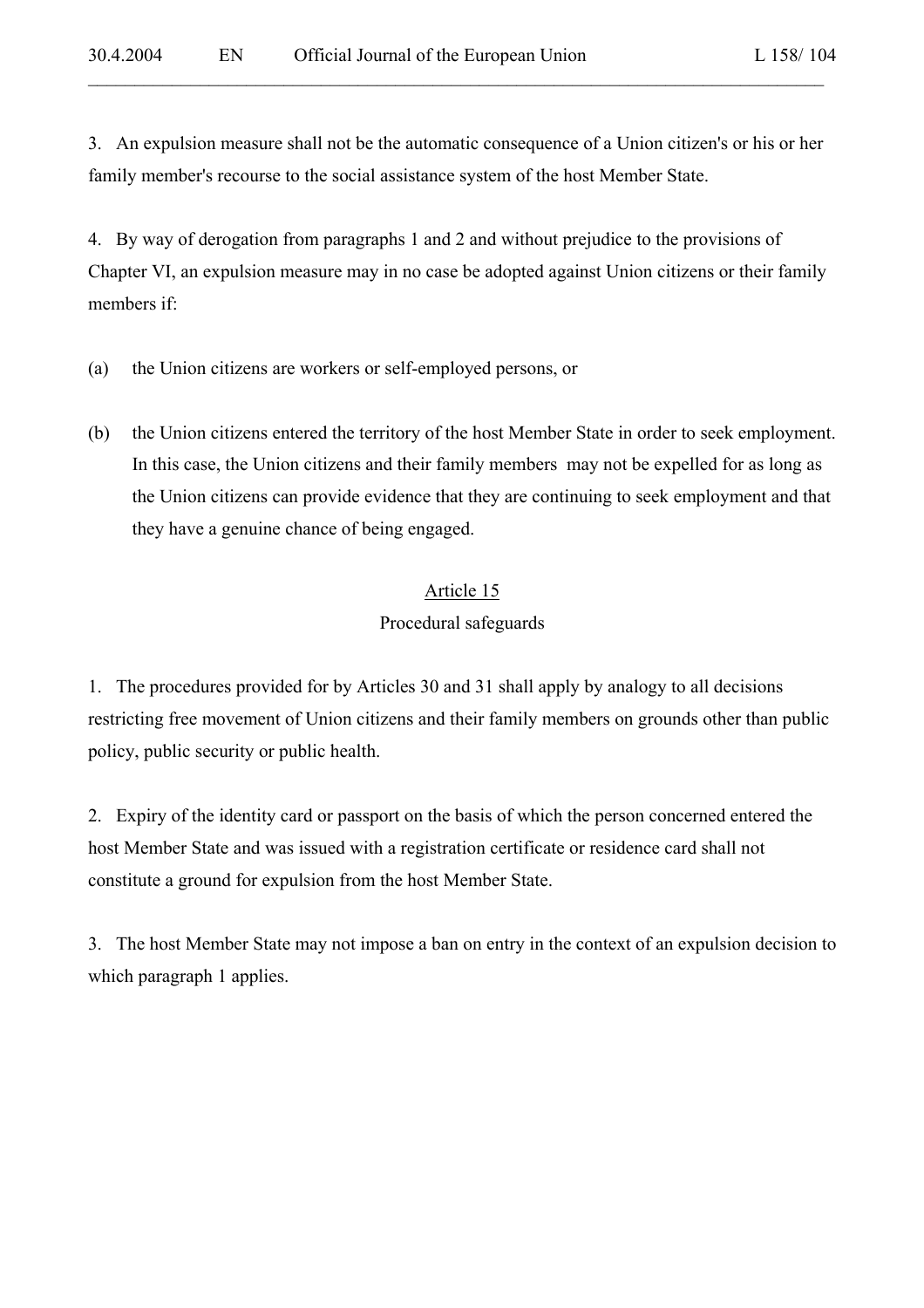### CHAPTER IV

 $\mathcal{L}_\mathcal{L} = \mathcal{L}_\mathcal{L} = \mathcal{L}_\mathcal{L} = \mathcal{L}_\mathcal{L} = \mathcal{L}_\mathcal{L} = \mathcal{L}_\mathcal{L} = \mathcal{L}_\mathcal{L} = \mathcal{L}_\mathcal{L} = \mathcal{L}_\mathcal{L} = \mathcal{L}_\mathcal{L} = \mathcal{L}_\mathcal{L} = \mathcal{L}_\mathcal{L} = \mathcal{L}_\mathcal{L} = \mathcal{L}_\mathcal{L} = \mathcal{L}_\mathcal{L} = \mathcal{L}_\mathcal{L} = \mathcal{L}_\mathcal{L}$ 

Right of permanent residence

Section I

Eligibility

### Article 16

### General rule for Union citizens and their family members

1. Union citizens who have resided legally for a continuous period of five years in the host Member State shall have the right of permanent residence there. This right shall not be subject to the conditions provided for in Chapter III.

2. Paragraph 1 shall apply also to family members who are not nationals of a Member State and have legally resided with the Union citizen in the host Member State for a continuous period of five years.

3. Continuity of residence shall not be affected by temporary absences not exceeding a total of six months a year, or by absences of a longer duration for compulsory military service, or by one absence of a maximum of twelve consecutive months for important reasons such as pregnancy and childbirth, serious illness, study or vocational training, or a posting in another Member State or a third country.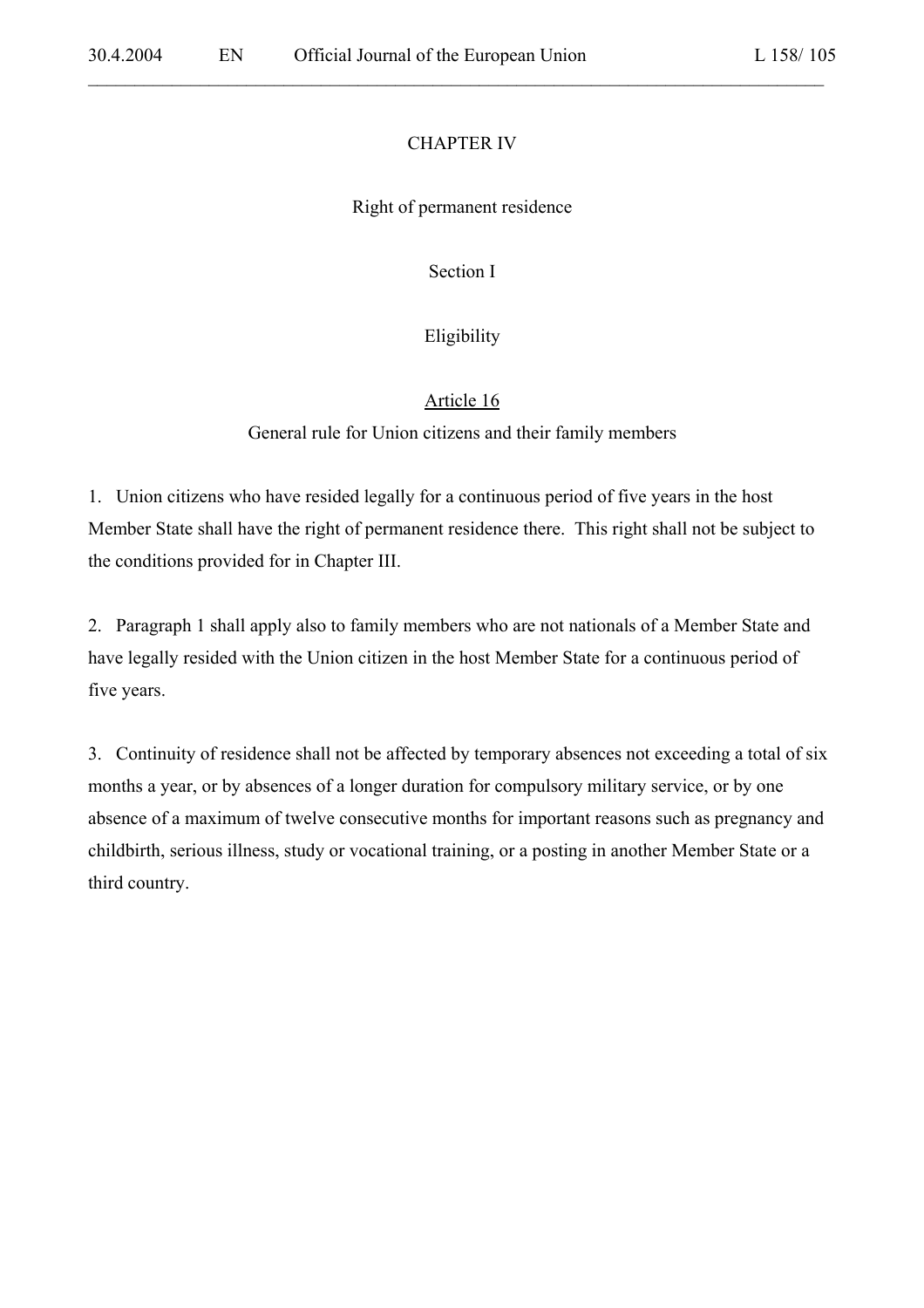4. Once acquired, the right of permanent residence shall be lost only through absence from the host Member State for a period exceeding two consecutive years.

 $\mathcal{L}_\mathcal{L} = \mathcal{L}_\mathcal{L} = \mathcal{L}_\mathcal{L} = \mathcal{L}_\mathcal{L} = \mathcal{L}_\mathcal{L} = \mathcal{L}_\mathcal{L} = \mathcal{L}_\mathcal{L} = \mathcal{L}_\mathcal{L} = \mathcal{L}_\mathcal{L} = \mathcal{L}_\mathcal{L} = \mathcal{L}_\mathcal{L} = \mathcal{L}_\mathcal{L} = \mathcal{L}_\mathcal{L} = \mathcal{L}_\mathcal{L} = \mathcal{L}_\mathcal{L} = \mathcal{L}_\mathcal{L} = \mathcal{L}_\mathcal{L}$ 

# Article 17 Exemptions for persons no longer working in the host Member State and their family members

1. By way of derogation from Article 16, the right of permanent residence in the host Member State shall be enjoyed before completion of a continuous period of five years of residence by:

(a) workers or self-employed persons who, at the time they stop working, have reached the age laid down by the law of that Member State for entitlement to an old age pension or workers who cease paid employment to take early retirement, provided that they have been working in that Member State for at least the preceding twelve months and have resided there continuously for more than three years.

If the law of the host Member State does not grant the right to an old age pension to certain categories of self-employed persons, the age condition shall be deemed to have been met once the person concerned has reached the age of 60;

(b) workers or self-employed persons who have resided continuously in the host Member State for more than two years and stop working there as a result of permanent incapacity to work.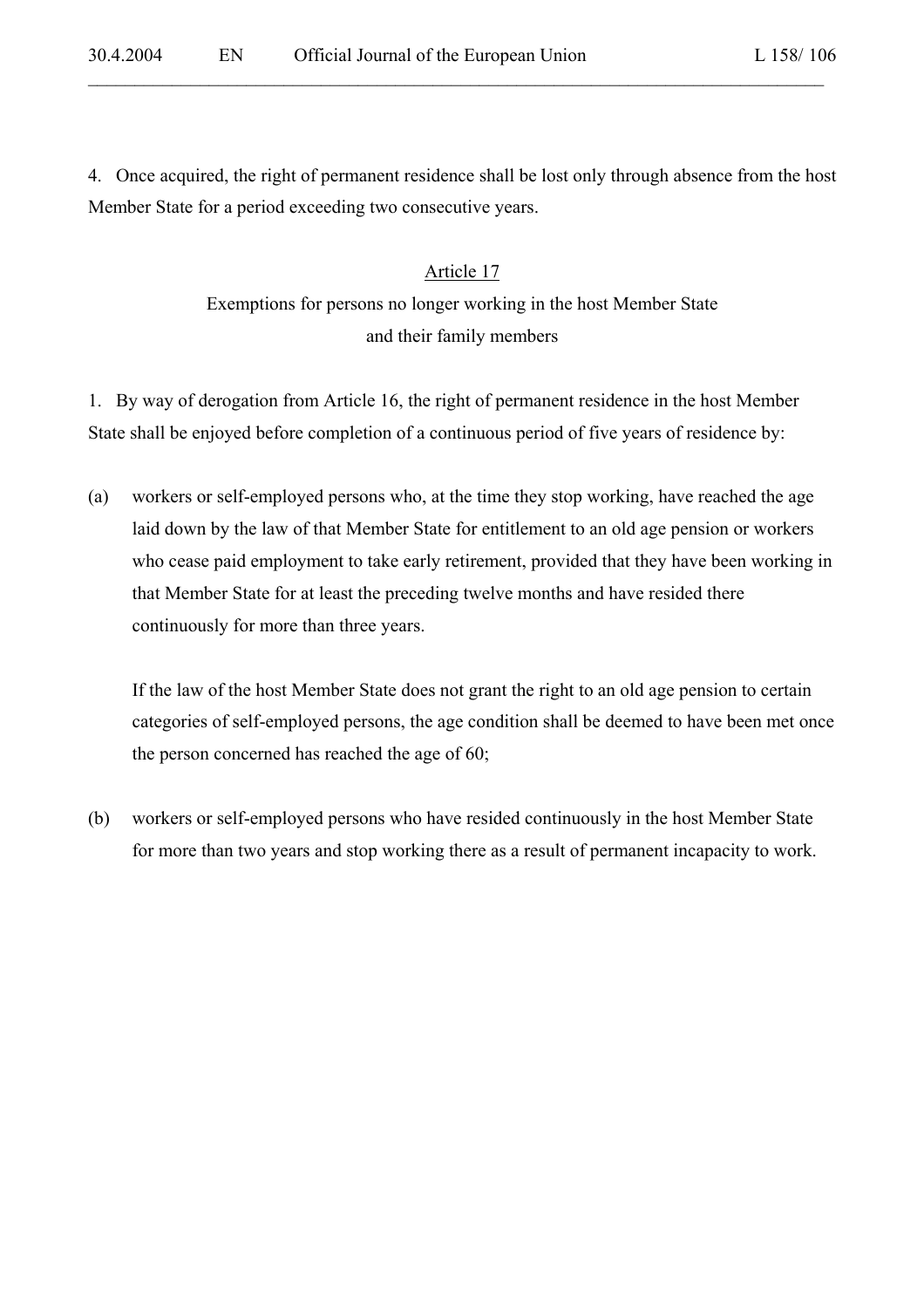If such incapacity is the result of an accident at work or an occupational disease entitling the person concerned to a benefit payable in full or in part by an institution in the host Member State, no condition shall be imposed as to length of residence;

 $\mathcal{L}_\mathcal{L} = \mathcal{L}_\mathcal{L} = \mathcal{L}_\mathcal{L} = \mathcal{L}_\mathcal{L} = \mathcal{L}_\mathcal{L} = \mathcal{L}_\mathcal{L} = \mathcal{L}_\mathcal{L} = \mathcal{L}_\mathcal{L} = \mathcal{L}_\mathcal{L} = \mathcal{L}_\mathcal{L} = \mathcal{L}_\mathcal{L} = \mathcal{L}_\mathcal{L} = \mathcal{L}_\mathcal{L} = \mathcal{L}_\mathcal{L} = \mathcal{L}_\mathcal{L} = \mathcal{L}_\mathcal{L} = \mathcal{L}_\mathcal{L}$ 

(c) workers or self-employed persons who, after three years of continuous employment and residence in the host Member State, work in an employed or self-employed capacity in another Member State, while retaining their place of residence in the host Member State, to which they return, as a rule, each day or at least once a week.

For the purposes of entitlement to the rights referred to in points (a) and (b), periods of employment spent in the Member State in which the person concerned is working shall be regarded as having been spent in the host Member State.

Periods of involuntary unemployment duly recorded by the relevant employment office, periods not worked for reasons not of the person's own making and absences from work or cessation of work due to illness or accident shall be regarded as periods of employment.

2. The conditions as to length of residence and employment laid down in point (a) of paragraph 1 and the condition as to length of residence laid down in point (b) of paragraph 1 shall not apply if the worker's or the self-employed person's spouse or partner as referred to in point 2(b) of Article 2 is a national of the host Member State or has lost the nationality of that Member State by marriage to that worker or self-employed person.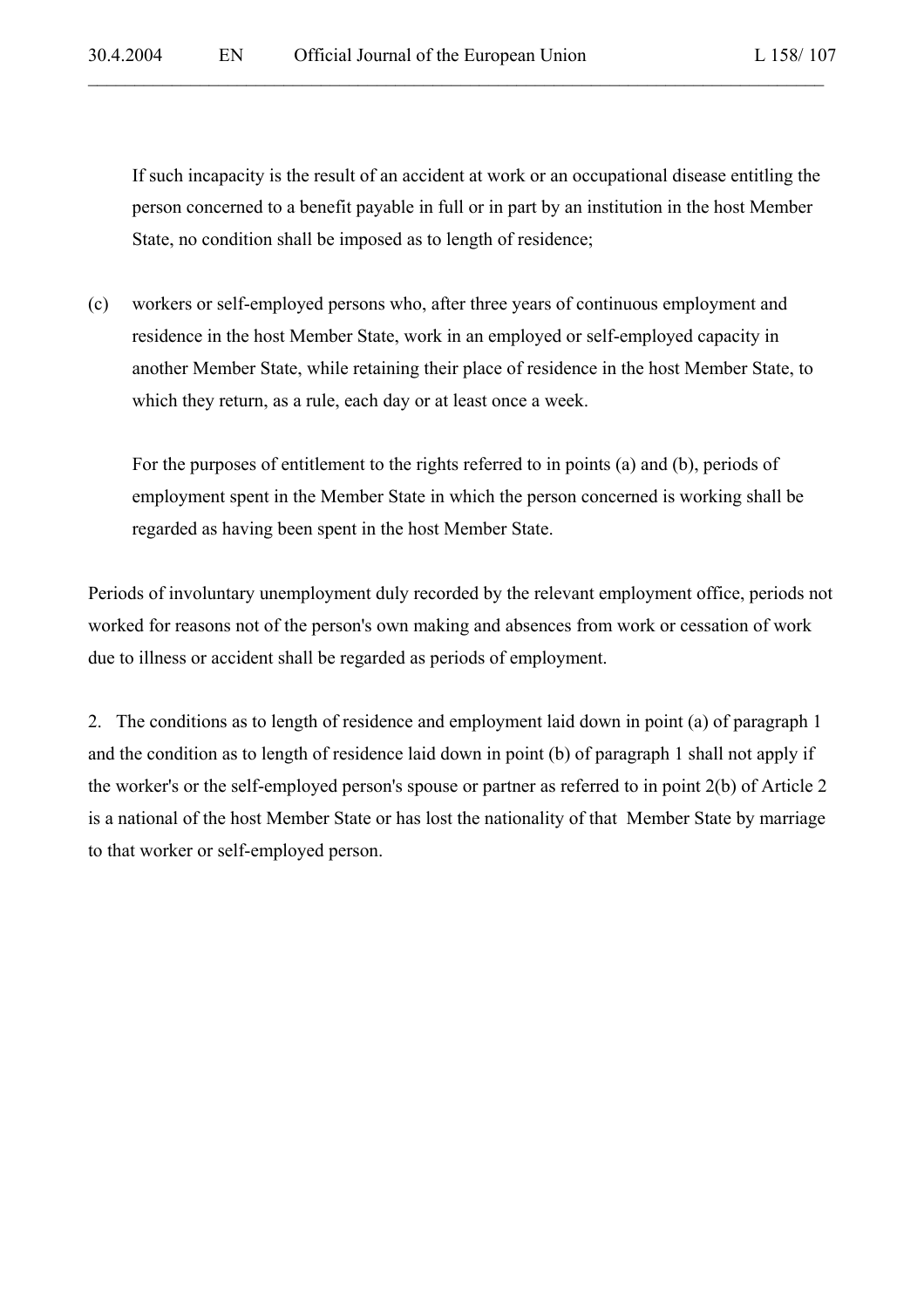3. Irrespective of nationality, the family members of a worker or a self-employed person who are residing with him in the territory of the host Member State shall have the right of permanent residence in that Member State, if the worker or self-employed person has acquired himself the right of permanent residence in that Member State on the basis of paragraph 1.

 $\mathcal{L}_\mathcal{L} = \mathcal{L}_\mathcal{L} = \mathcal{L}_\mathcal{L} = \mathcal{L}_\mathcal{L} = \mathcal{L}_\mathcal{L} = \mathcal{L}_\mathcal{L} = \mathcal{L}_\mathcal{L} = \mathcal{L}_\mathcal{L} = \mathcal{L}_\mathcal{L} = \mathcal{L}_\mathcal{L} = \mathcal{L}_\mathcal{L} = \mathcal{L}_\mathcal{L} = \mathcal{L}_\mathcal{L} = \mathcal{L}_\mathcal{L} = \mathcal{L}_\mathcal{L} = \mathcal{L}_\mathcal{L} = \mathcal{L}_\mathcal{L}$ 

4. If, however, the worker or self-employed person dies while still working but before acquiring permanent residence status in the host Member State on the basis of paragraph 1, his family members who are residing with him in the host Member State shall acquire the right of permanent residence there, on condition that:

- (a) the worker or self-employed person had, at the time of death, resided continuously on the territory of that Member State for two years; or
- (b) the death resulted from an accident at work or an occupational disease; or
- (c) the surviving spouse lost the nationality of that Member State following marriage to the worker or self-employed person.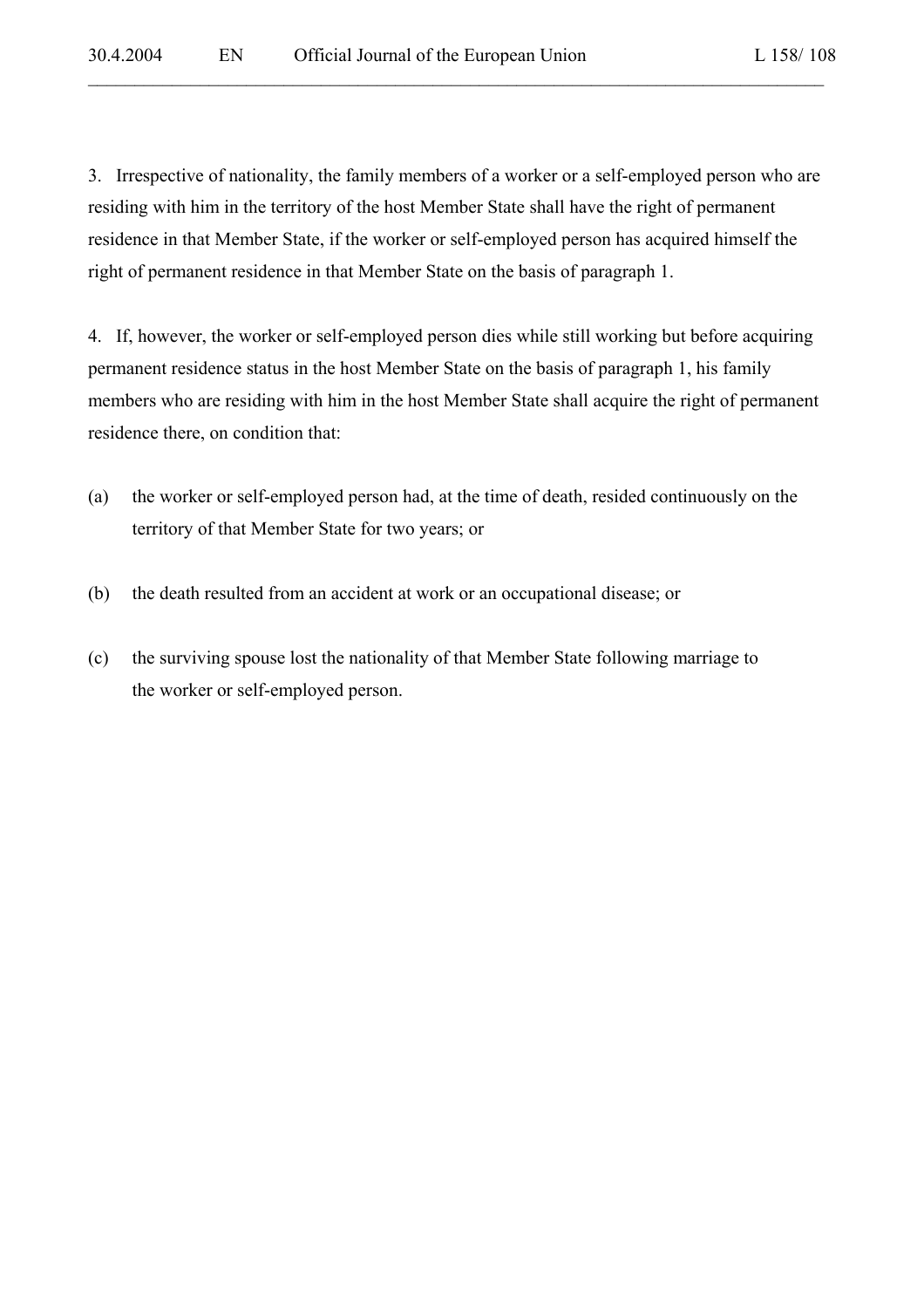# Article 18

 $\mathcal{L}_\mathcal{L} = \mathcal{L}_\mathcal{L} = \mathcal{L}_\mathcal{L} = \mathcal{L}_\mathcal{L} = \mathcal{L}_\mathcal{L} = \mathcal{L}_\mathcal{L} = \mathcal{L}_\mathcal{L} = \mathcal{L}_\mathcal{L} = \mathcal{L}_\mathcal{L} = \mathcal{L}_\mathcal{L} = \mathcal{L}_\mathcal{L} = \mathcal{L}_\mathcal{L} = \mathcal{L}_\mathcal{L} = \mathcal{L}_\mathcal{L} = \mathcal{L}_\mathcal{L} = \mathcal{L}_\mathcal{L} = \mathcal{L}_\mathcal{L}$ 

Acquisition of the right of permanent residence by certain family members who are not nationals of a Member State

Without prejudice to Article 17, the family members of a Union citizen to whom Articles 12(2) and 13(2) apply, who satisfy the conditions laid down therein, shall acquire the right of permanent residence after residing legally for a period of five consecutive years in the host Member State**.**

# Section II Administrative formalities

# Article 19

Document certifying permanent residence for Union citizens

1. Upon application Member States shall issue Union citizens entitled to permanent residence, after having verified duration of residence, with a document certifying permanent residence.

2. The document certifying permanent residence shall be issued as soon as possible.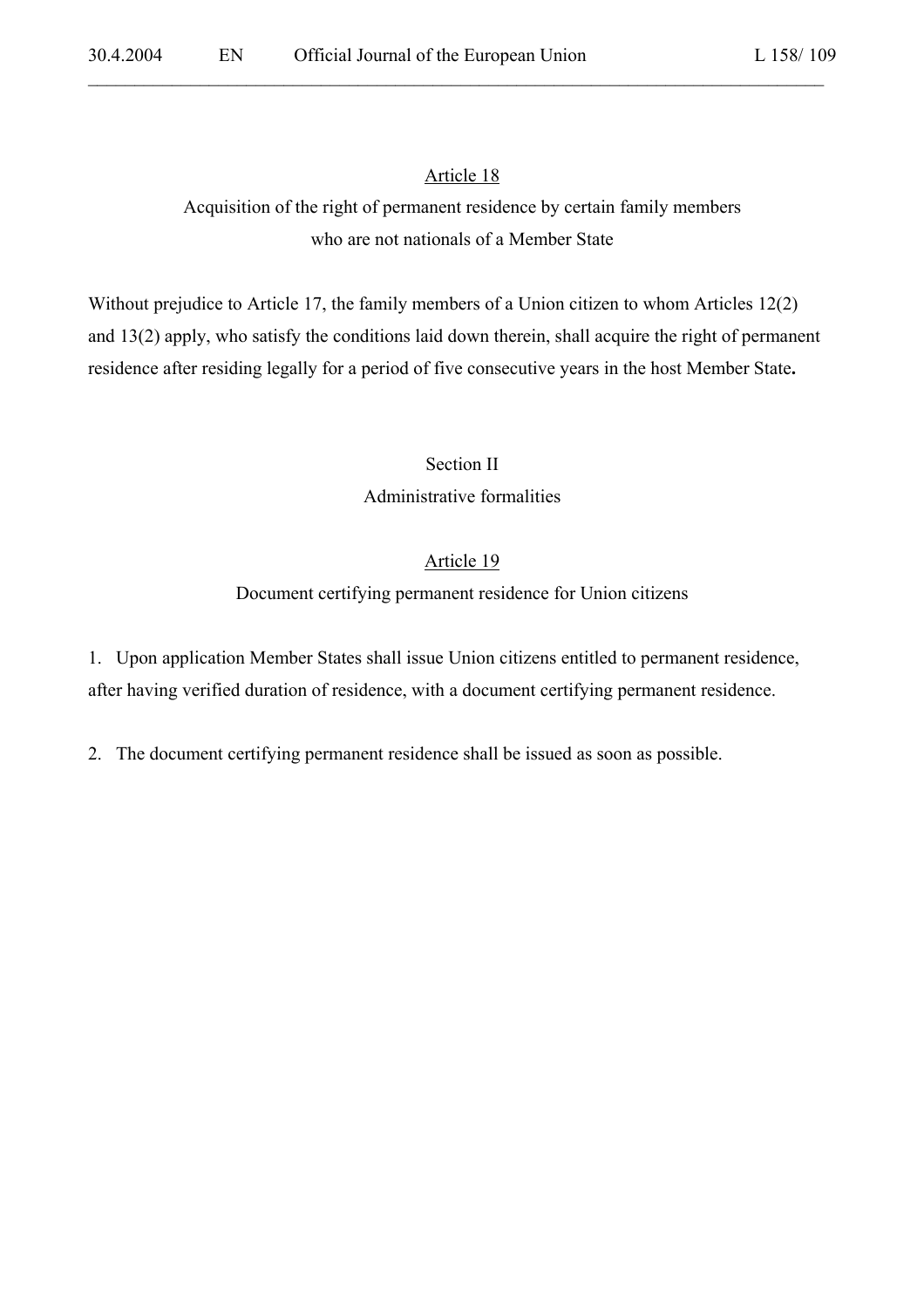Article 20 Permanent residence card for family members who are not nationals of a Member State

 $\mathcal{L}_\mathcal{L} = \mathcal{L}_\mathcal{L} = \mathcal{L}_\mathcal{L} = \mathcal{L}_\mathcal{L} = \mathcal{L}_\mathcal{L} = \mathcal{L}_\mathcal{L} = \mathcal{L}_\mathcal{L} = \mathcal{L}_\mathcal{L} = \mathcal{L}_\mathcal{L} = \mathcal{L}_\mathcal{L} = \mathcal{L}_\mathcal{L} = \mathcal{L}_\mathcal{L} = \mathcal{L}_\mathcal{L} = \mathcal{L}_\mathcal{L} = \mathcal{L}_\mathcal{L} = \mathcal{L}_\mathcal{L} = \mathcal{L}_\mathcal{L}$ 

1. Member States shall issue family members who are not nationals of a Member State entitled to permanent residence with a permanent residence card within six months of the submission of the application. The permanent residence card shall be renewable automatically every ten years.

2. The application for a permanent residence card shall be submitted before the residence card expires. Failure to comply with the requirement to apply for a permanent residence card may render the person concerned liable to proportionate and non-discriminatory sanctions.

3. Interruption in residence not exceeding two consecutive years shall not affect the validity of the permanent residence card.

# Article 21

### Continuity of residence

For the purposes of this Directive, continuity of residence may be attested by any means of proof in use in the host Member State. Continuity of residence is broken by any expulsion decision duly enforced against the person concerned.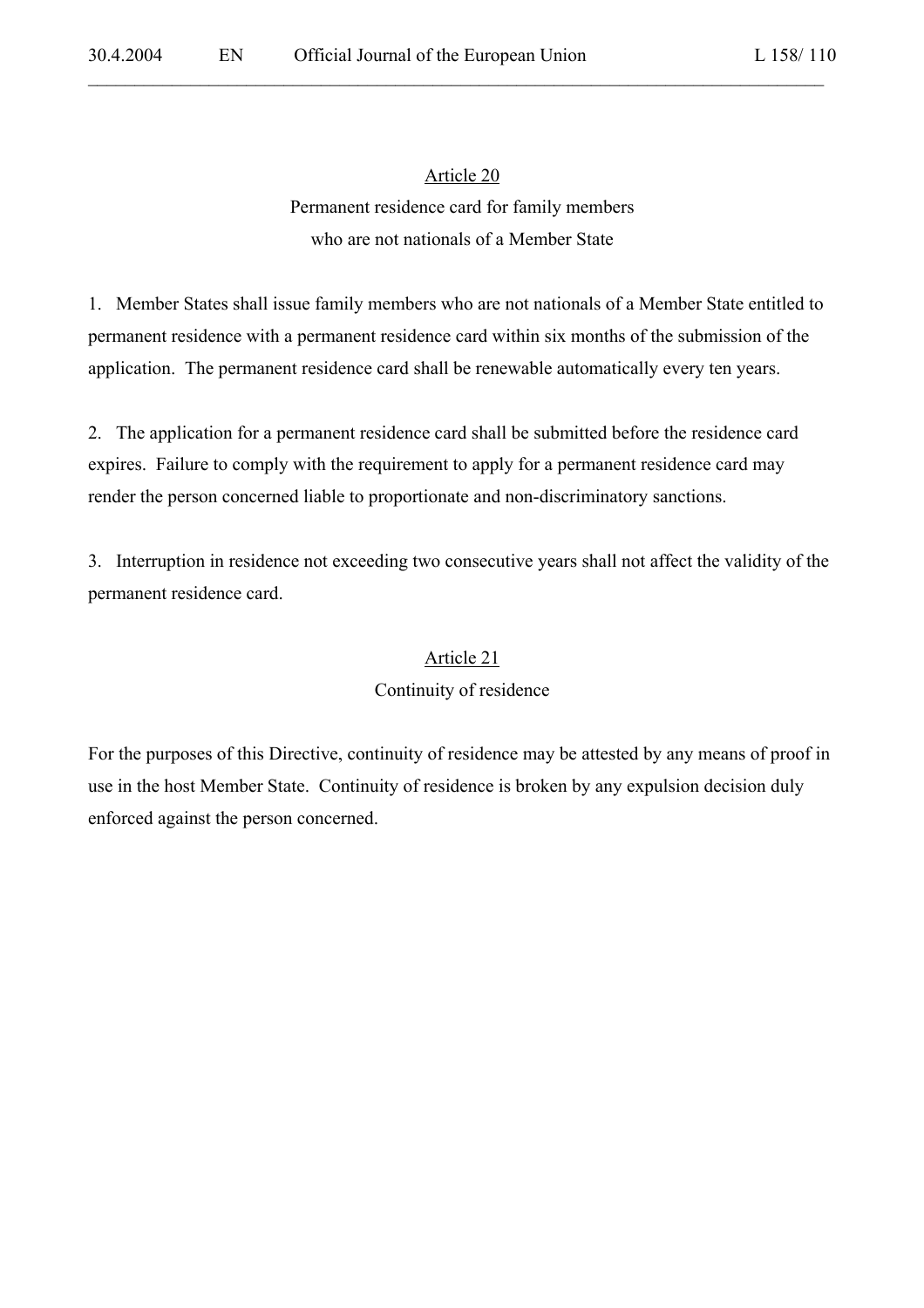# CHAPTER V

 $\mathcal{L}_\mathcal{L} = \mathcal{L}_\mathcal{L} = \mathcal{L}_\mathcal{L} = \mathcal{L}_\mathcal{L} = \mathcal{L}_\mathcal{L} = \mathcal{L}_\mathcal{L} = \mathcal{L}_\mathcal{L} = \mathcal{L}_\mathcal{L} = \mathcal{L}_\mathcal{L} = \mathcal{L}_\mathcal{L} = \mathcal{L}_\mathcal{L} = \mathcal{L}_\mathcal{L} = \mathcal{L}_\mathcal{L} = \mathcal{L}_\mathcal{L} = \mathcal{L}_\mathcal{L} = \mathcal{L}_\mathcal{L} = \mathcal{L}_\mathcal{L}$ 

Provisions common to the right of residence and the right of permanent residence

### Article 22

### Territorial scope

The right of residence and the right of permanent residence shall cover the whole territory of the host Member State. Member States may impose territorial restrictions on the right of residence and the right of permanent residence only where the same restrictions apply to their own nationals.

### Article 23

### Related rights

Irrespective of nationality, the family members of a Union citizen who have the right of residence or the right of permanent residence in a Member State shall be entitled to take up employment or self-employment there.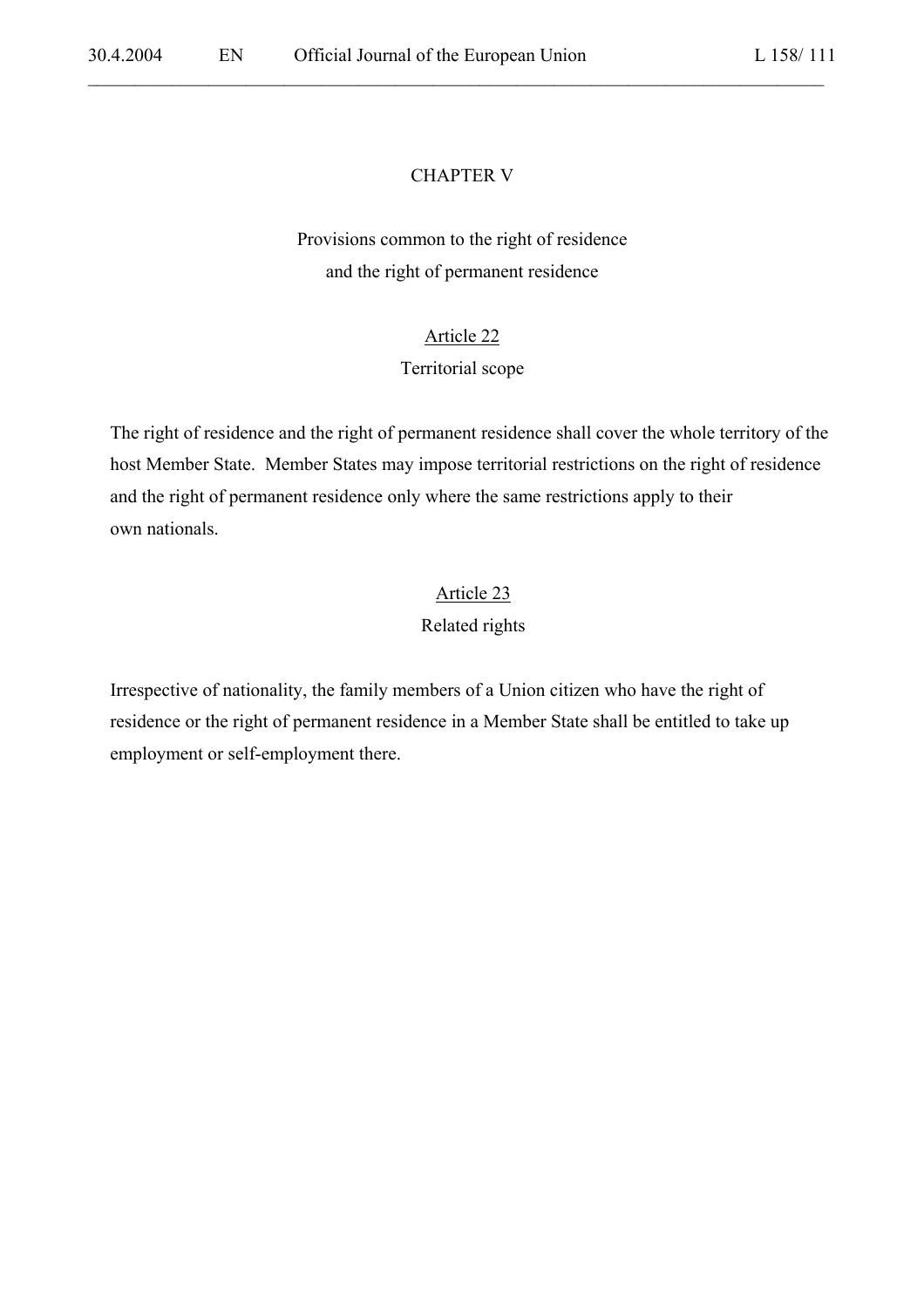# Article 24

 $\mathcal{L}_\mathcal{L} = \mathcal{L}_\mathcal{L} = \mathcal{L}_\mathcal{L} = \mathcal{L}_\mathcal{L} = \mathcal{L}_\mathcal{L} = \mathcal{L}_\mathcal{L} = \mathcal{L}_\mathcal{L} = \mathcal{L}_\mathcal{L} = \mathcal{L}_\mathcal{L} = \mathcal{L}_\mathcal{L} = \mathcal{L}_\mathcal{L} = \mathcal{L}_\mathcal{L} = \mathcal{L}_\mathcal{L} = \mathcal{L}_\mathcal{L} = \mathcal{L}_\mathcal{L} = \mathcal{L}_\mathcal{L} = \mathcal{L}_\mathcal{L}$ 

# Equal treatment

1. Subject to such specific provisions as are expressly provided for in the Treaty and secondary law, all Union citizens residing on the basis of this Directive in the territory of the host Member State shall enjoy equal treatment with the nationals of that Member State within the scope of the Treaty. The benefit of this right shall be extended to family members who are not nationals of a Member State and who have the right of residence or permanent residence.

2. By way of derogation from paragraph 1, the host Member State shall not be obliged to confer entitlement to social assistance during the first three months of residence or, where appropriate, the longer period provided for in Article 14(4)(b), nor shall it be obliged, prior to acquisition of the right of permanent residence, to grant maintenance aid for studies, including vocational training, consisting in student grants or student loans to persons other than workers, self-employed persons, persons who retain such status and members of their families.

### Article 25

### General provisions concerning residence documents

1. Possession of a registration certificate as referred to in Article 8, of a document certifying permanent residence, of a certificate attesting submission of an application for a family member residence card, of a residence card or of a permanent residence card, may under no circumstances be made a precondition for the exercise of a right or the completion of an administrative formality, as entitlement to rights may be attested by any other means of proof.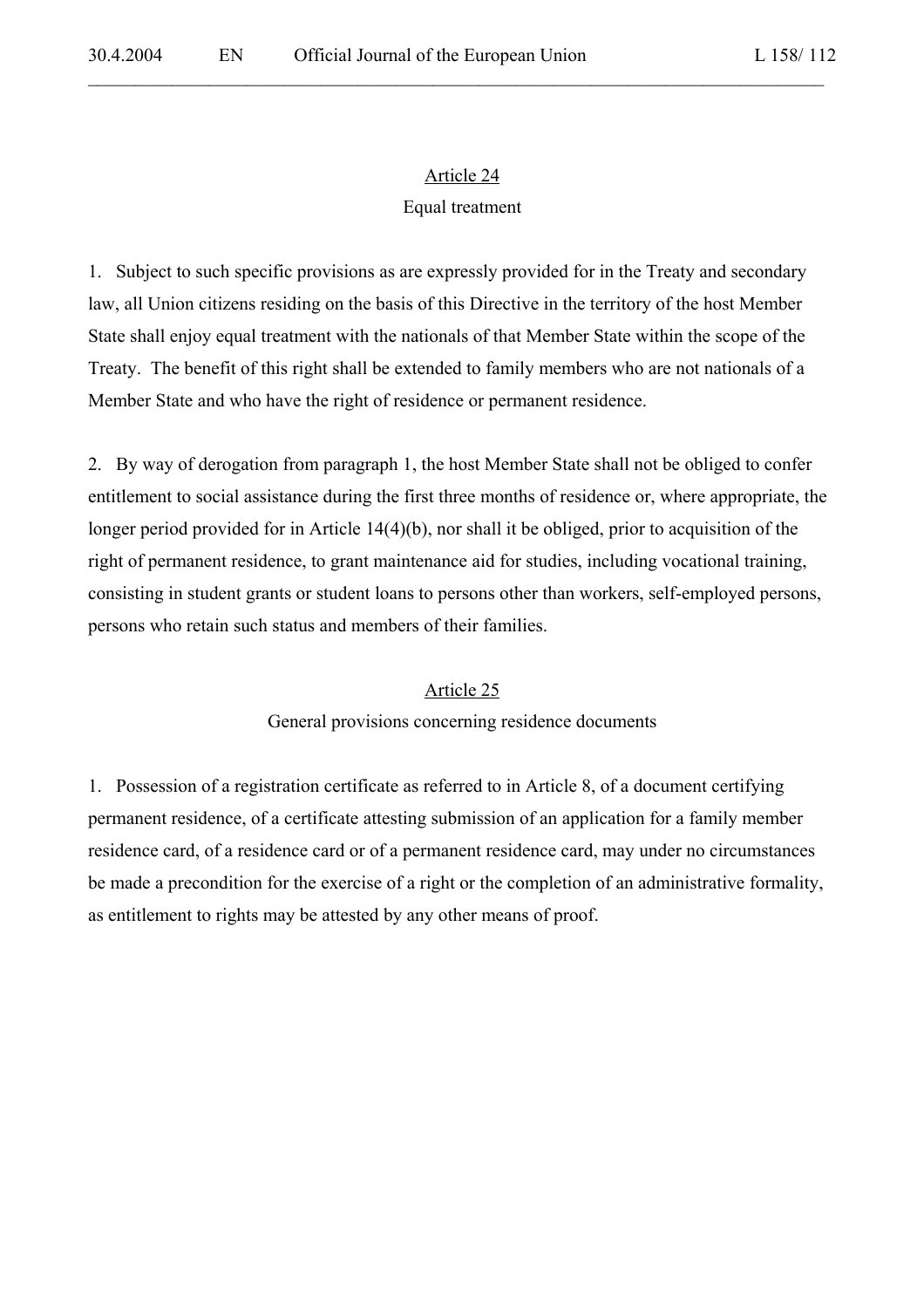2. All documents mentioned in paragraph 1 shall be issued free of charge or for a charge not exceeding that imposed on nationals for the issuing of similar documents.

 $\mathcal{L}_\mathcal{L} = \mathcal{L}_\mathcal{L} = \mathcal{L}_\mathcal{L} = \mathcal{L}_\mathcal{L} = \mathcal{L}_\mathcal{L} = \mathcal{L}_\mathcal{L} = \mathcal{L}_\mathcal{L} = \mathcal{L}_\mathcal{L} = \mathcal{L}_\mathcal{L} = \mathcal{L}_\mathcal{L} = \mathcal{L}_\mathcal{L} = \mathcal{L}_\mathcal{L} = \mathcal{L}_\mathcal{L} = \mathcal{L}_\mathcal{L} = \mathcal{L}_\mathcal{L} = \mathcal{L}_\mathcal{L} = \mathcal{L}_\mathcal{L}$ 

# Article 26 Checks

Member States may carry out checks on compliance with any requirement deriving from their national legislation for non-nationals always to carry their registration certificate or residence card, provided that the same requirement applies to their own nationals as regards their identity card. In the event of failure to comply with this requirement, Member States may impose the same sanctions as those imposed on their own nationals for failure to carry their identity card.

# CHAPTER VI

# Restrictions on the right of entry and the right of residence on grounds of public policy, public security or public health

# Article 27

# General principles

1. Subject to the provisions of this Chapter, Member States may restrict the freedom of movement and residence of Union citizens and their family members, irrespective of nationality, on grounds of public policy, public security or public health. These grounds shall not be invoked to serve economic ends.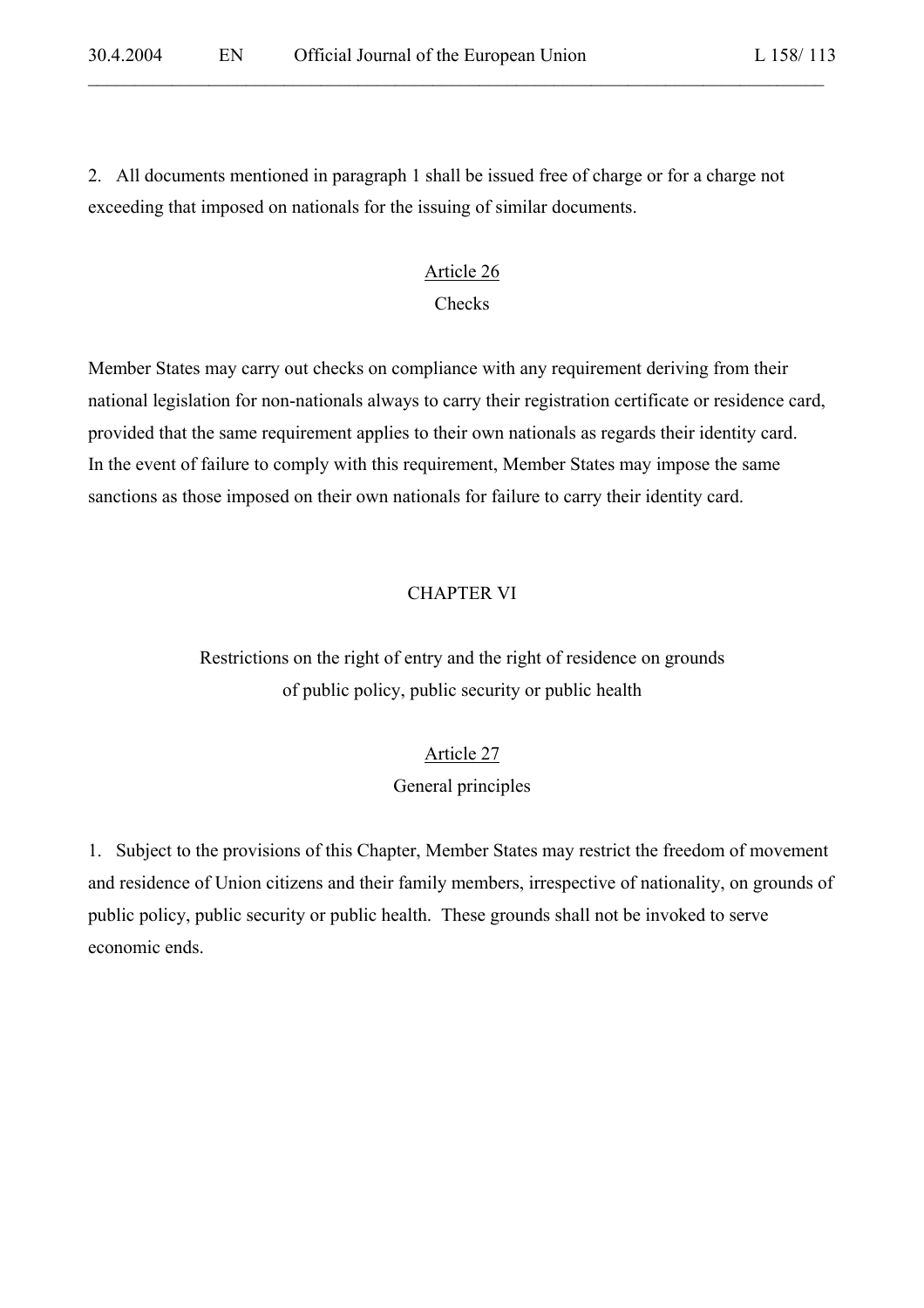2. Measures taken on grounds of public policy or public security shall comply with the principle of proportionality and shall be based exclusively on the personal conduct of the individual concerned. Previous criminal convictions shall not in themselves constitute grounds for taking such measures.

 $\mathcal{L}_\mathcal{L} = \mathcal{L}_\mathcal{L} = \mathcal{L}_\mathcal{L} = \mathcal{L}_\mathcal{L} = \mathcal{L}_\mathcal{L} = \mathcal{L}_\mathcal{L} = \mathcal{L}_\mathcal{L} = \mathcal{L}_\mathcal{L} = \mathcal{L}_\mathcal{L} = \mathcal{L}_\mathcal{L} = \mathcal{L}_\mathcal{L} = \mathcal{L}_\mathcal{L} = \mathcal{L}_\mathcal{L} = \mathcal{L}_\mathcal{L} = \mathcal{L}_\mathcal{L} = \mathcal{L}_\mathcal{L} = \mathcal{L}_\mathcal{L}$ 

The personal conduct of the individual concerned must represent a genuine, present and sufficiently serious threat affecting one of the fundamental interests of society. Justifications that are isolated from the particulars of the case or that rely on considerations of general prevention shall not be accepted.

3. In order to ascertain whether the person concerned represents a danger for public policy or public security, when issuing the registration certificate or, in the absence of a registration system, not later than three months from the date of arrival of the person concerned on its territory or from the date of reporting his/her presence within the territory, as provided for in Article 5(5), or when issuing the residence card, the host Member State may, should it consider this essential, request the Member State of origin and, if need be, other Member States to provide information concerning any previous police record the person concerned may have. Such enquiries shall not be made as a matter of routine. The Member State consulted shall give its reply within two months.

4. The Member State which issued the passport or identity card shall allow the holder of the document who has been expelled on grounds of public policy, public security, or public health from another Member State to re-enter its territory without any formality even if the document is no longer valid or the nationality of the holder is in dispute.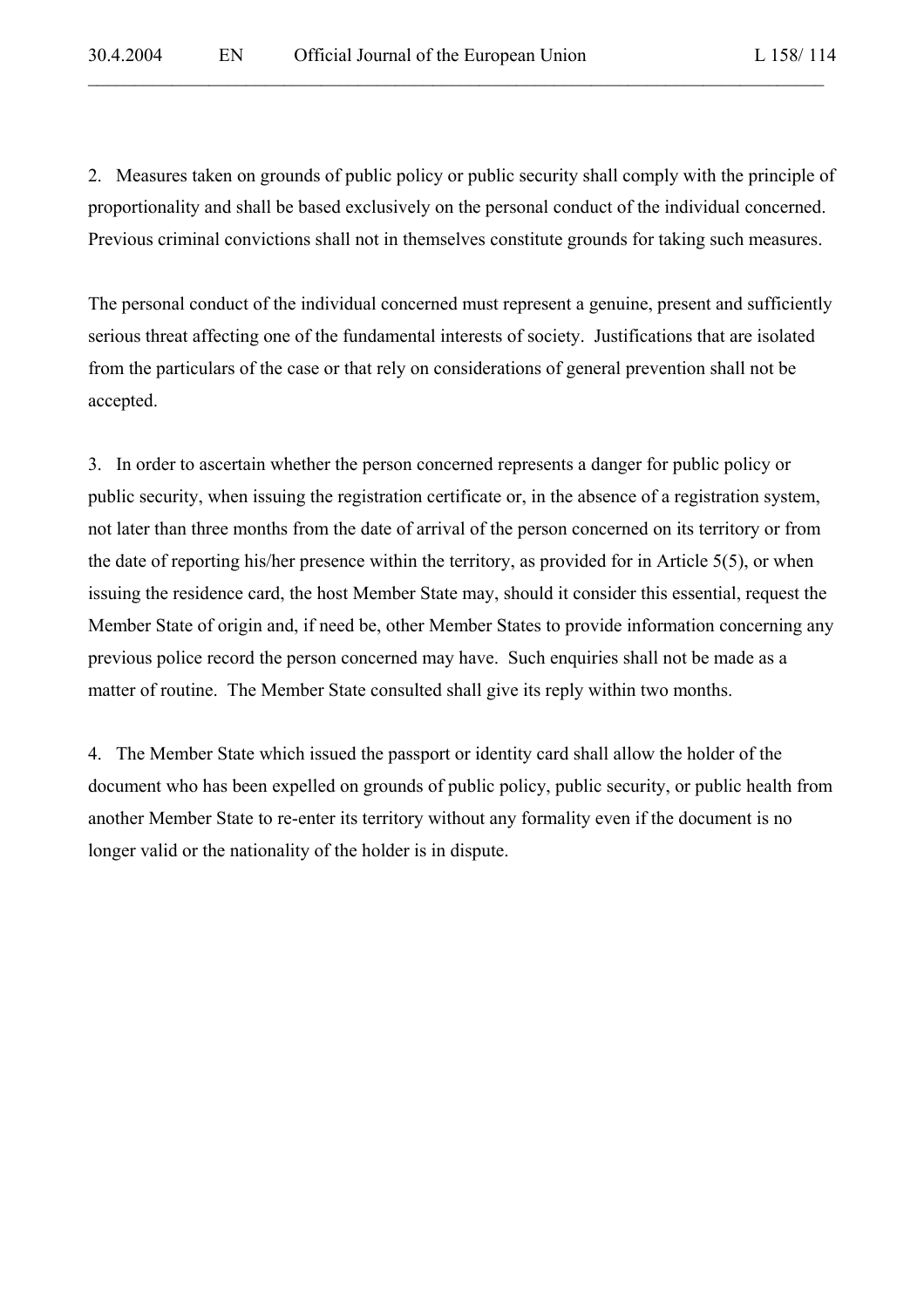# Article 28

 $\mathcal{L}_\mathcal{L} = \mathcal{L}_\mathcal{L} = \mathcal{L}_\mathcal{L} = \mathcal{L}_\mathcal{L} = \mathcal{L}_\mathcal{L} = \mathcal{L}_\mathcal{L} = \mathcal{L}_\mathcal{L} = \mathcal{L}_\mathcal{L} = \mathcal{L}_\mathcal{L} = \mathcal{L}_\mathcal{L} = \mathcal{L}_\mathcal{L} = \mathcal{L}_\mathcal{L} = \mathcal{L}_\mathcal{L} = \mathcal{L}_\mathcal{L} = \mathcal{L}_\mathcal{L} = \mathcal{L}_\mathcal{L} = \mathcal{L}_\mathcal{L}$ 

### Protection against expulsion

1. Before taking an expulsion decision on grounds of public policy or public security, the host Member State shall take account of considerations such as how long the individual concerned has resided on its territory, his/her age, state of health, family and economic situation, social and cultural integration into the host Member State and the extent of his/her links with the country of origin.

2. The host Member State may not take an expulsion decision against Union citizens or their family members, irrespective of nationality, who have the right of permanent residence on its territory, except on serious grounds of public policy or public security.

3. An expulsion decision may not be taken against Union citizens, except if the decision is based on imperative grounds of public security, as defined by Member States, if they:

(a) have resided in the host Member State for the previous ten years; or

(b) are a minor, except if the expulsion is necessary for the best interests of the child, as provided for in the United Nations Convention on the Rights of the Child of 20 November 1989.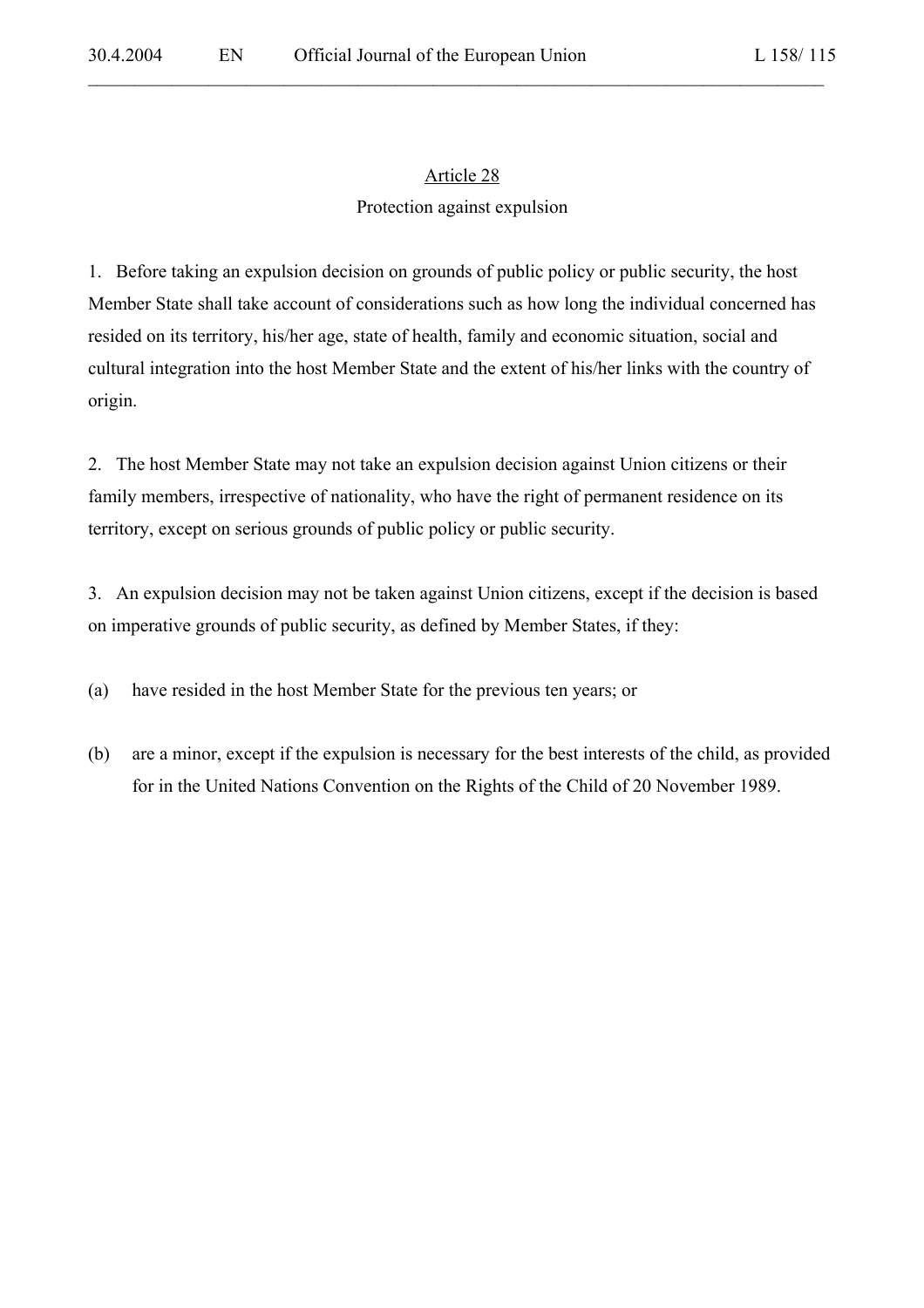# Article 29

 $\mathcal{L}_\mathcal{L} = \mathcal{L}_\mathcal{L} = \mathcal{L}_\mathcal{L} = \mathcal{L}_\mathcal{L} = \mathcal{L}_\mathcal{L} = \mathcal{L}_\mathcal{L} = \mathcal{L}_\mathcal{L} = \mathcal{L}_\mathcal{L} = \mathcal{L}_\mathcal{L} = \mathcal{L}_\mathcal{L} = \mathcal{L}_\mathcal{L} = \mathcal{L}_\mathcal{L} = \mathcal{L}_\mathcal{L} = \mathcal{L}_\mathcal{L} = \mathcal{L}_\mathcal{L} = \mathcal{L}_\mathcal{L} = \mathcal{L}_\mathcal{L}$ 

# Public health

1. The only diseases justifying measures restricting freedom of movement shall be the diseases with epidemic potential as defined by the relevant instruments of the World Health Organisation and other infectious diseases or contagious parasitic diseases if they are the subject of protection provisions applying to nationals of the host Member State.

2. Diseases occurring after a three-month period from the date of arrival shall not constitute grounds for expulsion from the territory.

3. Where there are serious indications that it is necessary, Member States may, within three months of the date of arrival, require persons entitled to the right of residence to undergo, free of charge, a medical examination to certify that they are not suffering from any of the conditions referred to in paragraph 1. Such medical examinations may not be required as a matter of routine.

### Article 30

### Notification of decisions

1. The persons concerned shall be notified in writing of any decision taken under Article 27(1), in such a way that they are able to comprehend its content and the implications for them.

2. The persons concerned shall be informed, precisely and in full, of the public policy, public security or public health grounds on which the decision taken in their case is based, unless this is contrary to the interests of State security.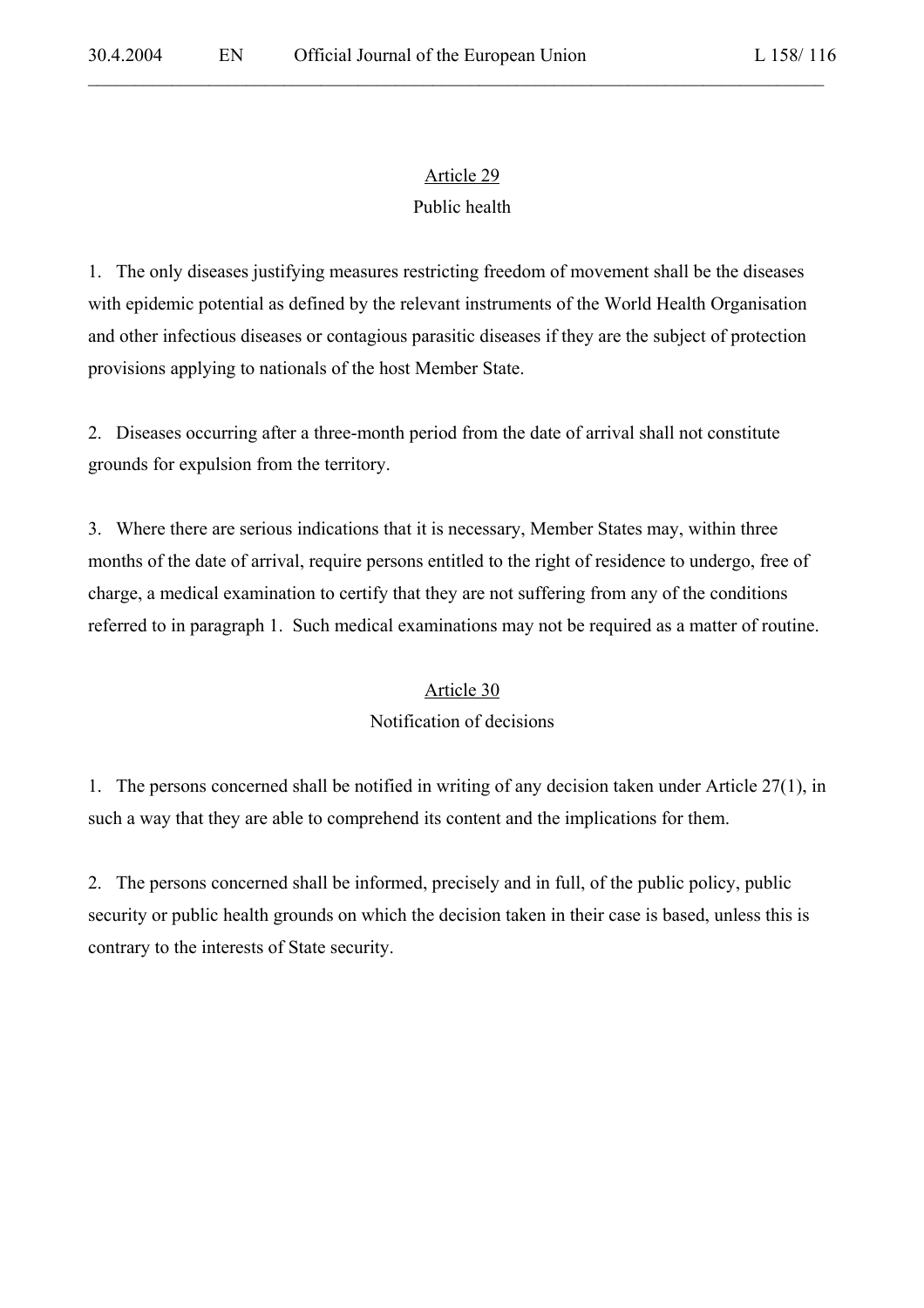3. The notification shall specify the court or administrative authority with which the person concerned may lodge an appeal, the time limit for the appeal and, where applicable, the time allowed for the person to leave the territory of the Member State. Save in duly substantiated cases of urgency, the time allowed to leave the territory shall be not less than one month from the date of notification.

 $\mathcal{L}_\mathcal{L} = \mathcal{L}_\mathcal{L} = \mathcal{L}_\mathcal{L} = \mathcal{L}_\mathcal{L} = \mathcal{L}_\mathcal{L} = \mathcal{L}_\mathcal{L} = \mathcal{L}_\mathcal{L} = \mathcal{L}_\mathcal{L} = \mathcal{L}_\mathcal{L} = \mathcal{L}_\mathcal{L} = \mathcal{L}_\mathcal{L} = \mathcal{L}_\mathcal{L} = \mathcal{L}_\mathcal{L} = \mathcal{L}_\mathcal{L} = \mathcal{L}_\mathcal{L} = \mathcal{L}_\mathcal{L} = \mathcal{L}_\mathcal{L}$ 

### Article 31

### Procedural safeguards

1. The persons concerned shall have access to judicial and, where appropriate, administrative redress procedures in the host Member State to appeal against or seek review of any decision taken against them on the grounds of public policy, public security or public health.

2. Where the application for appeal against or judicial review of the expulsion decision is accompanied by an application for an interim order to suspend enforcement of that decision, actual removal from the territory may not take place until such time as the decision on the interim order has been taken, except:

where the expulsion decision is based on a previous judicial decision; or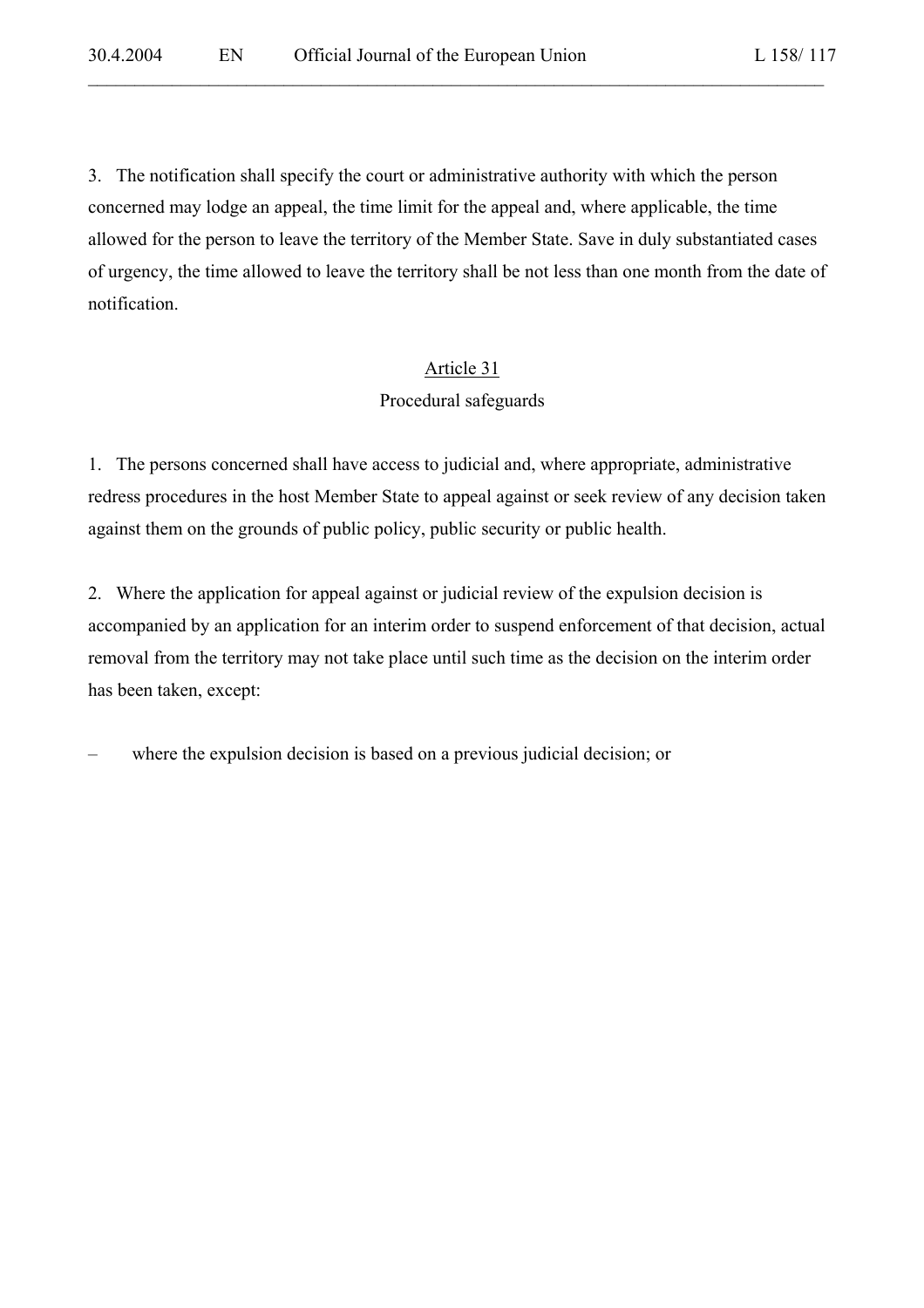- where the persons concerned have had previous access to judicial review; or
- where the expulsion decision is based on imperative grounds of public security under Article 28(3).

3. The redress procedures shall allow for an examination of the legality of the decision, as well as of the facts and circumstances on which the proposed measure is based. They shall ensure that the decision is not disproportionate, particularly in view of the requirements laid down in Article 28.

 $\mathcal{L}_\mathcal{L} = \mathcal{L}_\mathcal{L} = \mathcal{L}_\mathcal{L} = \mathcal{L}_\mathcal{L} = \mathcal{L}_\mathcal{L} = \mathcal{L}_\mathcal{L} = \mathcal{L}_\mathcal{L} = \mathcal{L}_\mathcal{L} = \mathcal{L}_\mathcal{L} = \mathcal{L}_\mathcal{L} = \mathcal{L}_\mathcal{L} = \mathcal{L}_\mathcal{L} = \mathcal{L}_\mathcal{L} = \mathcal{L}_\mathcal{L} = \mathcal{L}_\mathcal{L} = \mathcal{L}_\mathcal{L} = \mathcal{L}_\mathcal{L}$ 

4. Member States may exclude the individual concerned from their territory pending the redress procedure, but they may not prevent the individual from submitting his/her defence in person, except when his/her appearance may cause serious troubles to public policy or public security or when the appeal or judicial review concerns a denial of entry to the territory.

#### Article 32

### Duration of exclusion orders

1. Persons excluded on grounds of public policy or public security may submit an application for lifting of the exclusion order after a reasonable period, depending on the circumstances, and in any event after three years from enforcement of the final exclusion order which has been validly adopted in accordance with Community law, by putting forward arguments to establish that there has been a material change in the circumstances which justified the decision ordering their exclusion.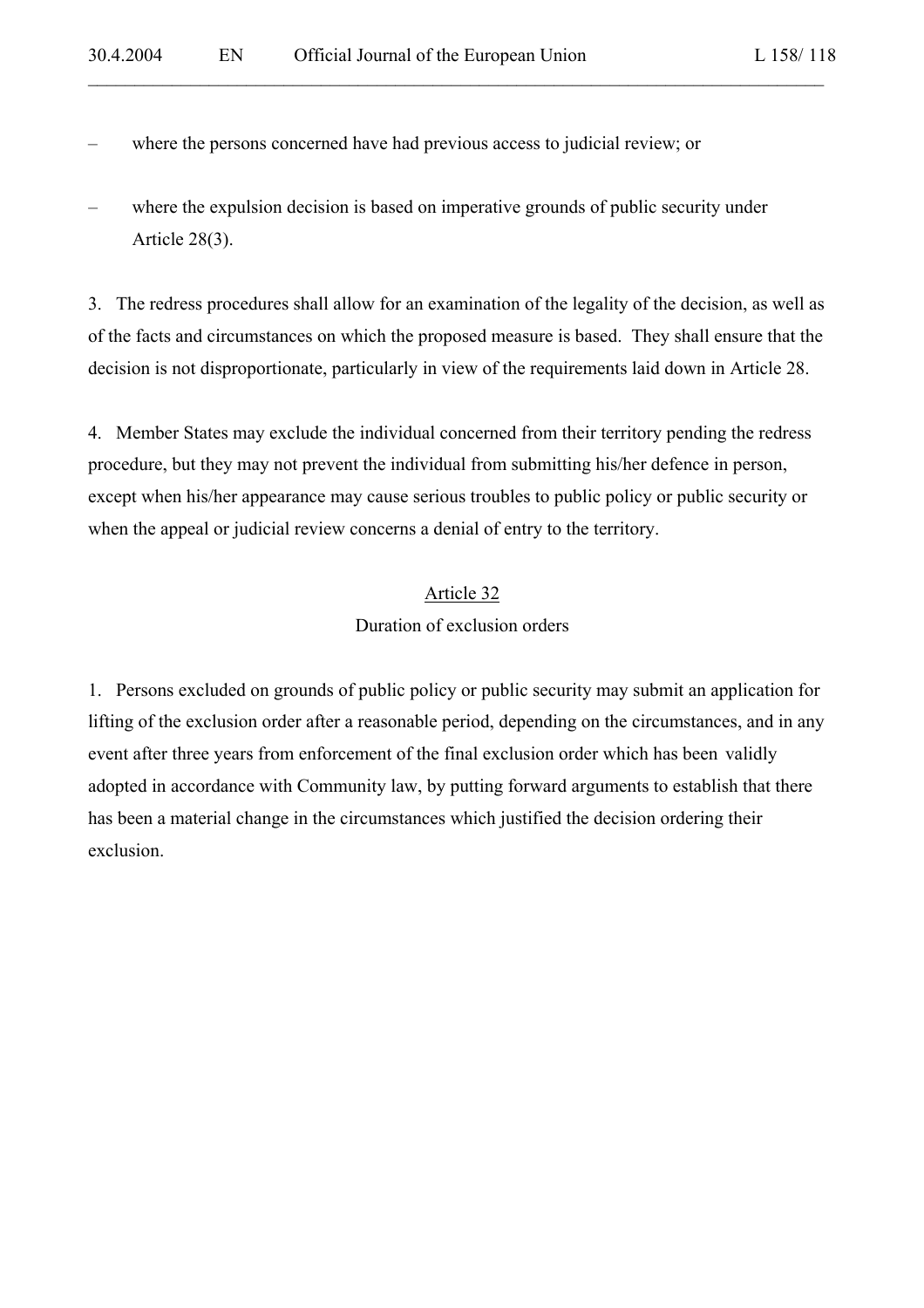The Member State concerned shall reach a decision on this application within six months of its submission.

 $\mathcal{L}_\mathcal{L} = \mathcal{L}_\mathcal{L} = \mathcal{L}_\mathcal{L} = \mathcal{L}_\mathcal{L} = \mathcal{L}_\mathcal{L} = \mathcal{L}_\mathcal{L} = \mathcal{L}_\mathcal{L} = \mathcal{L}_\mathcal{L} = \mathcal{L}_\mathcal{L} = \mathcal{L}_\mathcal{L} = \mathcal{L}_\mathcal{L} = \mathcal{L}_\mathcal{L} = \mathcal{L}_\mathcal{L} = \mathcal{L}_\mathcal{L} = \mathcal{L}_\mathcal{L} = \mathcal{L}_\mathcal{L} = \mathcal{L}_\mathcal{L}$ 

2. The persons referred to in paragraph 1 shall have no right of entry to the territory of the Member State concerned while their application is being considered.

### Article 33

Expulsion as a penalty or legal consequence

1. Expulsion orders may not be issued by the host Member State as a penalty or legal consequence of a custodial penalty, unless they conform to the requirements of Articles 27, 28 and 29.

2. If an expulsion order, as provided for in paragraph 1, is enforced more than two years after it was issued, the Member State shall check that the individual concerned is currently and genuinely a threat to public policy or public security and shall assess whether there has been any material change in the circumstances since the expulsion order was issued.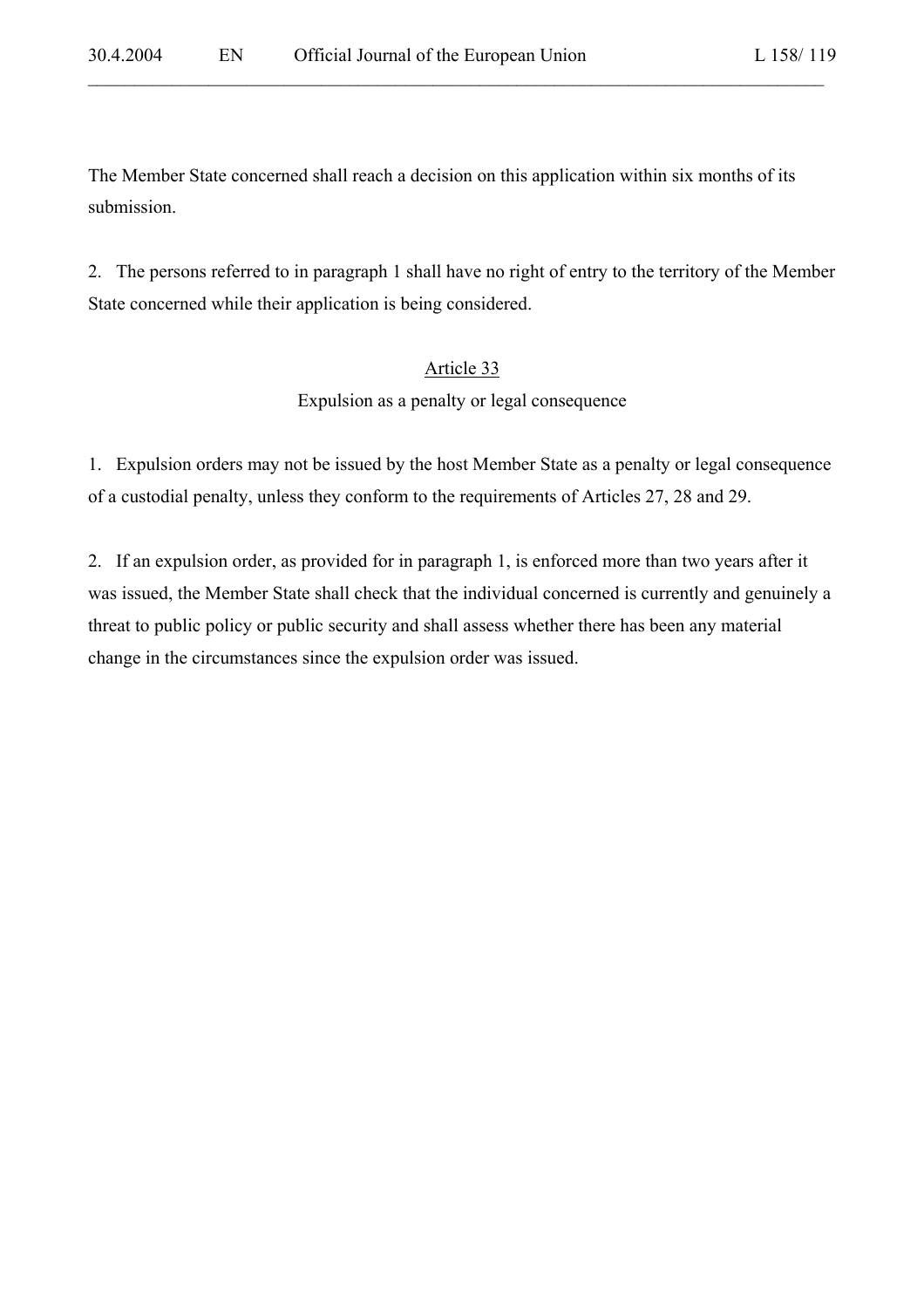### CHAPTER VII

 $\mathcal{L}_\mathcal{L} = \mathcal{L}_\mathcal{L} = \mathcal{L}_\mathcal{L} = \mathcal{L}_\mathcal{L} = \mathcal{L}_\mathcal{L} = \mathcal{L}_\mathcal{L} = \mathcal{L}_\mathcal{L} = \mathcal{L}_\mathcal{L} = \mathcal{L}_\mathcal{L} = \mathcal{L}_\mathcal{L} = \mathcal{L}_\mathcal{L} = \mathcal{L}_\mathcal{L} = \mathcal{L}_\mathcal{L} = \mathcal{L}_\mathcal{L} = \mathcal{L}_\mathcal{L} = \mathcal{L}_\mathcal{L} = \mathcal{L}_\mathcal{L}$ 

Final provisions

# Article 34

Publicity

Member States shall disseminate information concerning the rights and obligations of Union citizens and their family members on the subjects covered by this Directive, particularly by means of awareness-raising campaigns conducted through national and local media and other means of communication.

### Article 35

### Abuse of rights

Member States may adopt the necessary measures to refuse, terminate or withdraw any right conferred by this Directive in the case of abuse of rights or fraud, such as marriages of convenience. Any such measure shall be proportionate and subject to the procedural safeguards provided for in Articles 30 and 31.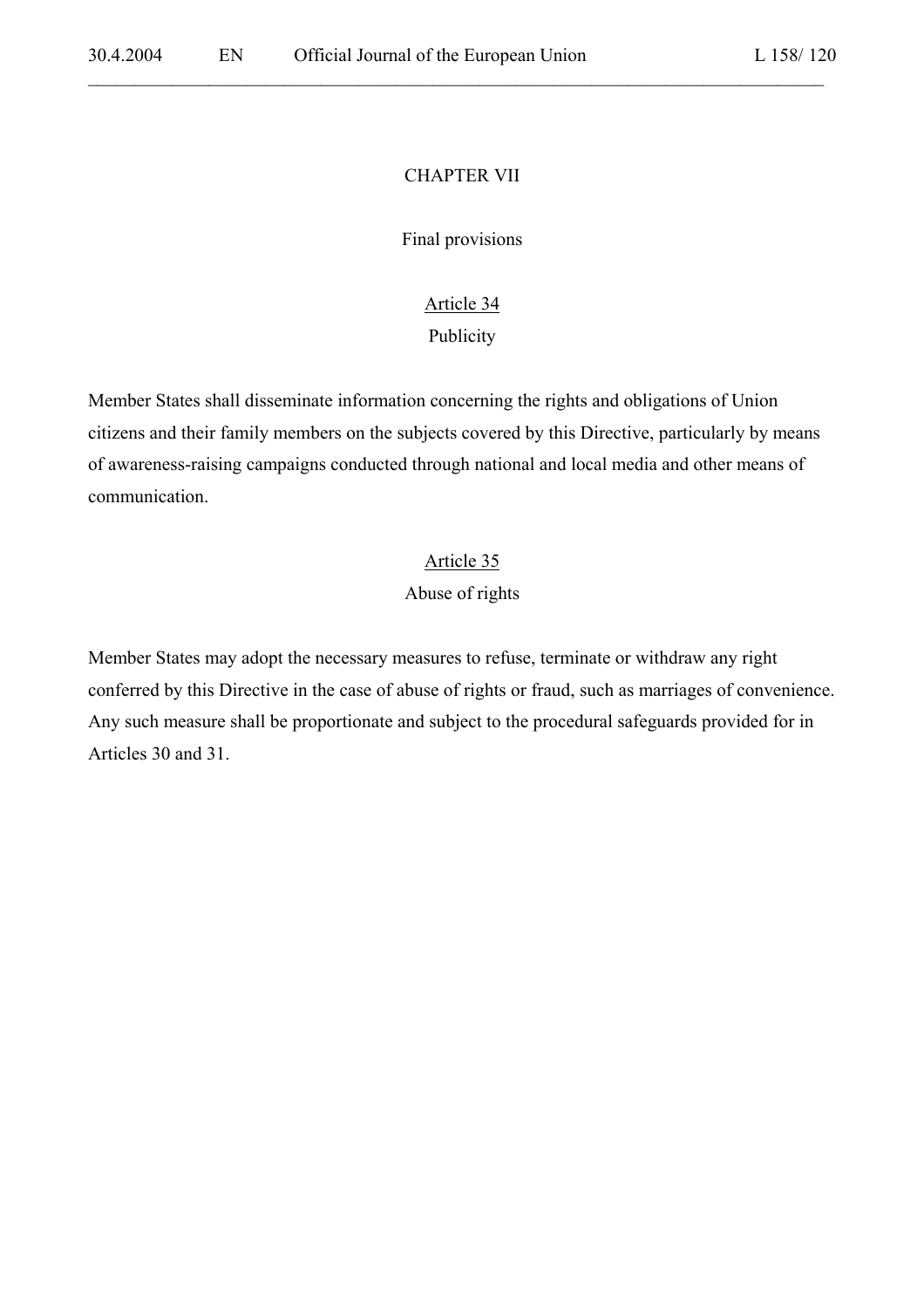# Article 36

 $\mathcal{L}_\mathcal{L} = \mathcal{L}_\mathcal{L} = \mathcal{L}_\mathcal{L} = \mathcal{L}_\mathcal{L} = \mathcal{L}_\mathcal{L} = \mathcal{L}_\mathcal{L} = \mathcal{L}_\mathcal{L} = \mathcal{L}_\mathcal{L} = \mathcal{L}_\mathcal{L} = \mathcal{L}_\mathcal{L} = \mathcal{L}_\mathcal{L} = \mathcal{L}_\mathcal{L} = \mathcal{L}_\mathcal{L} = \mathcal{L}_\mathcal{L} = \mathcal{L}_\mathcal{L} = \mathcal{L}_\mathcal{L} = \mathcal{L}_\mathcal{L}$ 

# Sanctions

Member States shall lay down provisions on the sanctions applicable to breaches of national rules adopted for the implementation of this Directive and shall take the measures required for their application. The sanctions laid down shall be effective and proportionate. Member States shall notify the Commission of these provisions not later than ......\* and as promptly as possible in the case of any subsequent changes.

# Article 37

# More favourable national provisions

The provisions of this Directive shall not affect any laws, regulations or administrative provisions laid down by a Member State which would be more favourable to the persons covered by this Directive.

# Article 38

# Repeals

1. Articles 10 and 11 of Regulation (EEC) No 1612/68 shall be repealed with effect from … **\*** .

2. Directives 64/221/EEC, 68/360/EEC, 72/194/EEC, 73/148/EEC, 75/34/EEC, 75/35/EEC, 90/364/EEC, 90/365/EEC and 93/96/EEC shall be repealed with effect from …. \*.

**\***

Two years from the date of entry into force of this Directive.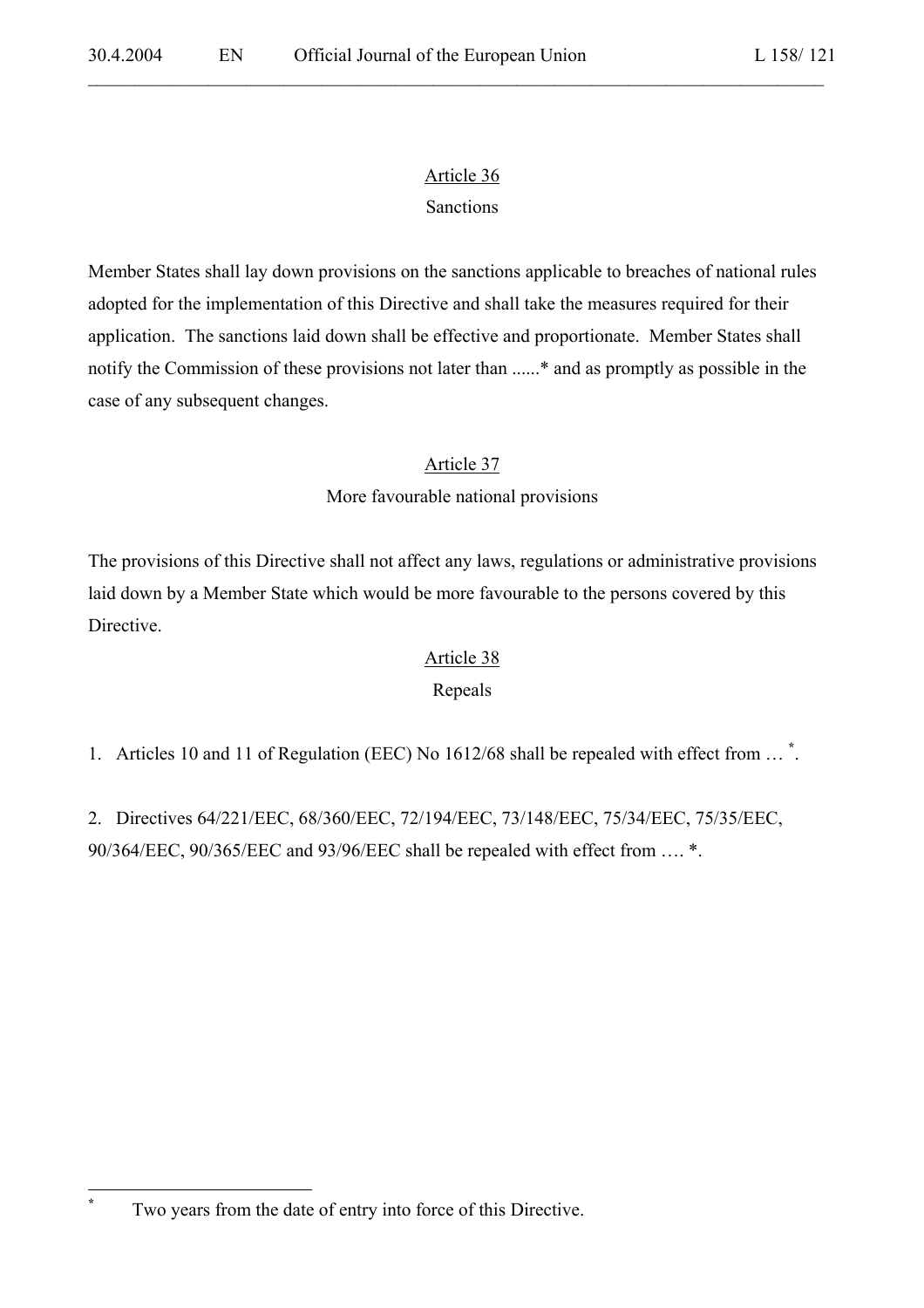3. References made to the repealed provisions and Directives shall be construed as being made to this Directive.

 $\mathcal{L}_\mathcal{L} = \mathcal{L}_\mathcal{L} = \mathcal{L}_\mathcal{L} = \mathcal{L}_\mathcal{L} = \mathcal{L}_\mathcal{L} = \mathcal{L}_\mathcal{L} = \mathcal{L}_\mathcal{L} = \mathcal{L}_\mathcal{L} = \mathcal{L}_\mathcal{L} = \mathcal{L}_\mathcal{L} = \mathcal{L}_\mathcal{L} = \mathcal{L}_\mathcal{L} = \mathcal{L}_\mathcal{L} = \mathcal{L}_\mathcal{L} = \mathcal{L}_\mathcal{L} = \mathcal{L}_\mathcal{L} = \mathcal{L}_\mathcal{L}$ 

# Article 39

### Report

No later than.....**\*** the Commission shall submit a report on the application of this Directive to the European Parliament and the Council, together with any necessary proposals, notably on the opportunity to extend the period of time during which Union citizens and their family members may reside in the territory of the host Member State without any conditions. The Member States shall provide the Commission with the information needed to produce the report.

# Article 40

# Transposition

1. Member States shall bring into force the laws, regulations and administrative provisions necessary to comply with this Directive by ……**\*\***.

When Member States adopt those measures, they shall contain a reference to this Directive or shall be accompanied by such a reference on the occasion of their official publication. The methods of making such reference shall be laid down by the Member States.

 $\overline{a}$ 

**<sup>\*</sup>** Four years from the date of entry into force of this Directive **\*\*** Two years from the date of entry into force of this Directive.